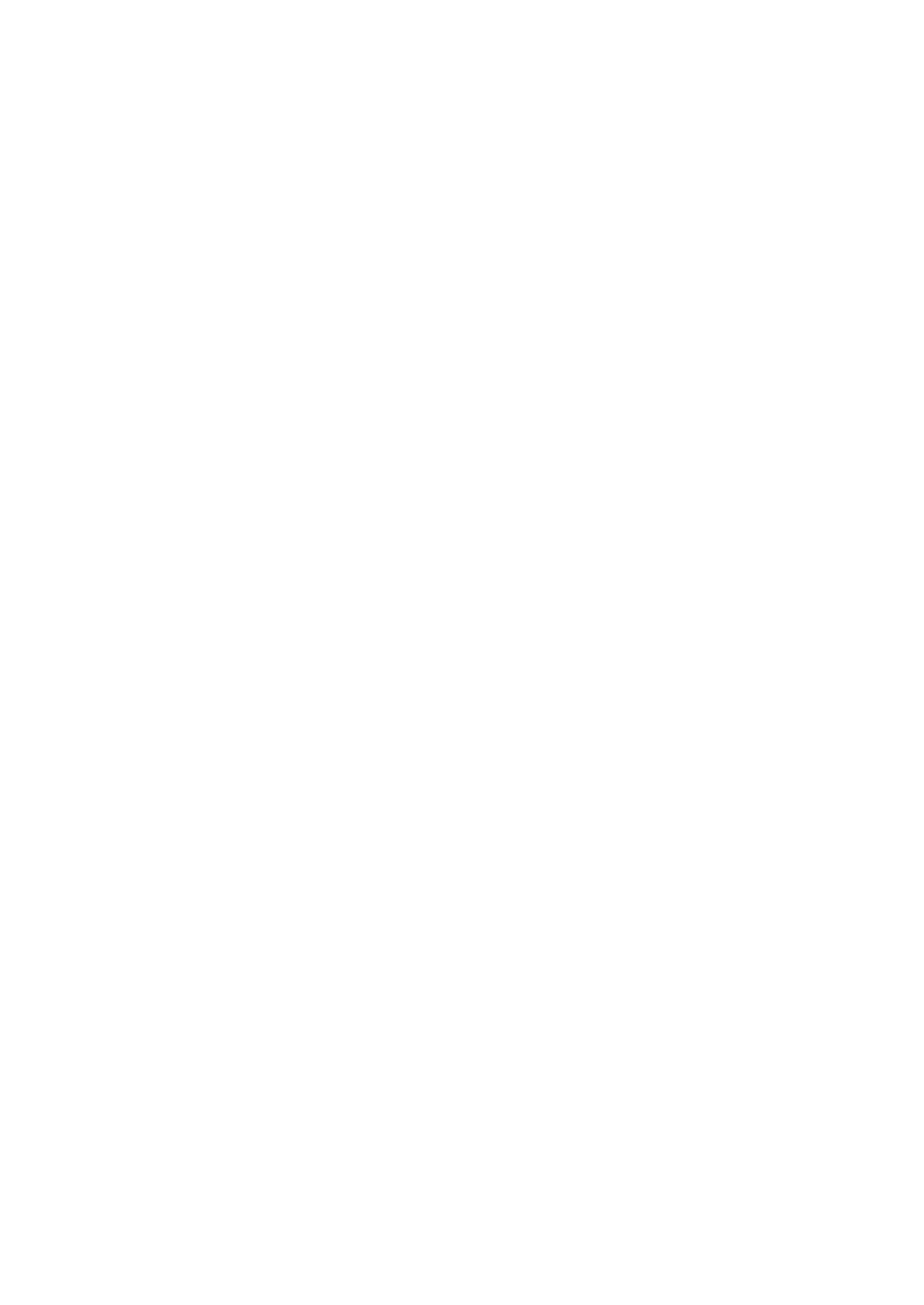# **Editor's Foreword**

# **SKOPE Publications**

This series publishes the work of the members and associates of SKOPE. A formal editorial process ensures that standards of quality and objectivity are maintained.

**Orders for publications should be addressed to the SKOPE Secretary, School of Social Sciences, Cardiff University, Glamorgan Building, King Edward VII Avenue, Cardiff CF10 3WT**

> **Research papers can be downloaded from the website: www.skope.ox.ac.uk**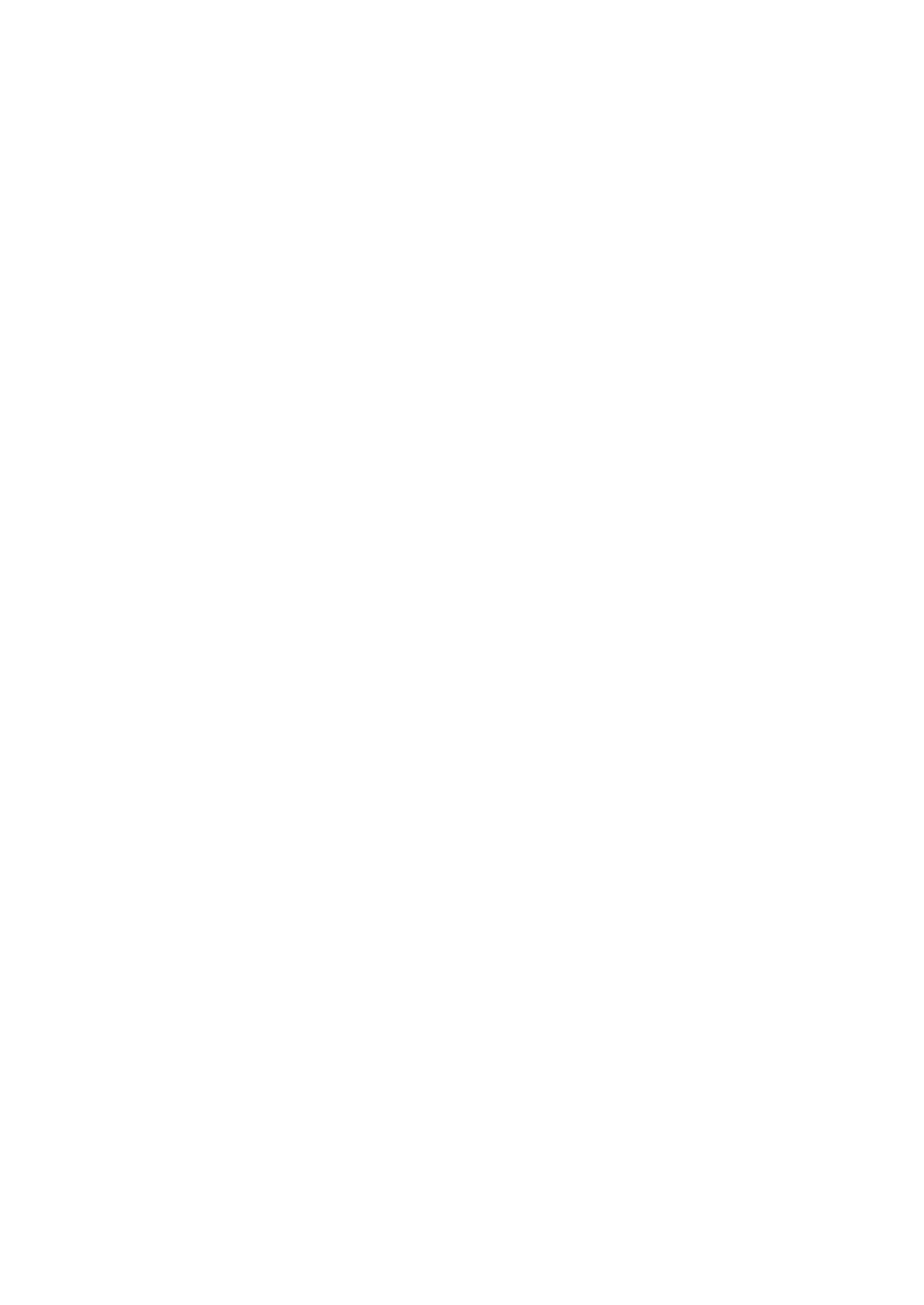# **Abstract**

This study<sup>1</sup> analyses the effectiveness of policies, strategies and programmes that promote the acquisition of e-literacies, focusing in particular on the younger generation who will be joining the labour force in the next five to ten years. Based on the benchmarking of different studies about the impact of information and communication technologies (ICTs) on students' learning, this work proposes a redefinition of the term 'e-competencies'<sup>2</sup>. Moreover, a set of best practices for the development of the future e-competent labour force are identified. Although the scope for this paper is primarily the countries of the European Union, worldwide studies are also considered.

 $\frac{1}{1}$  $1$  The work was developed during the period March-May 2009 at the Centre on Skills, Knowledge and

Organisational Performance (SKOPE).<br><sup>2</sup> During this research the terms 'e-competencies', 'ICT competencies' and 'digital competencies' will be used as synonymous.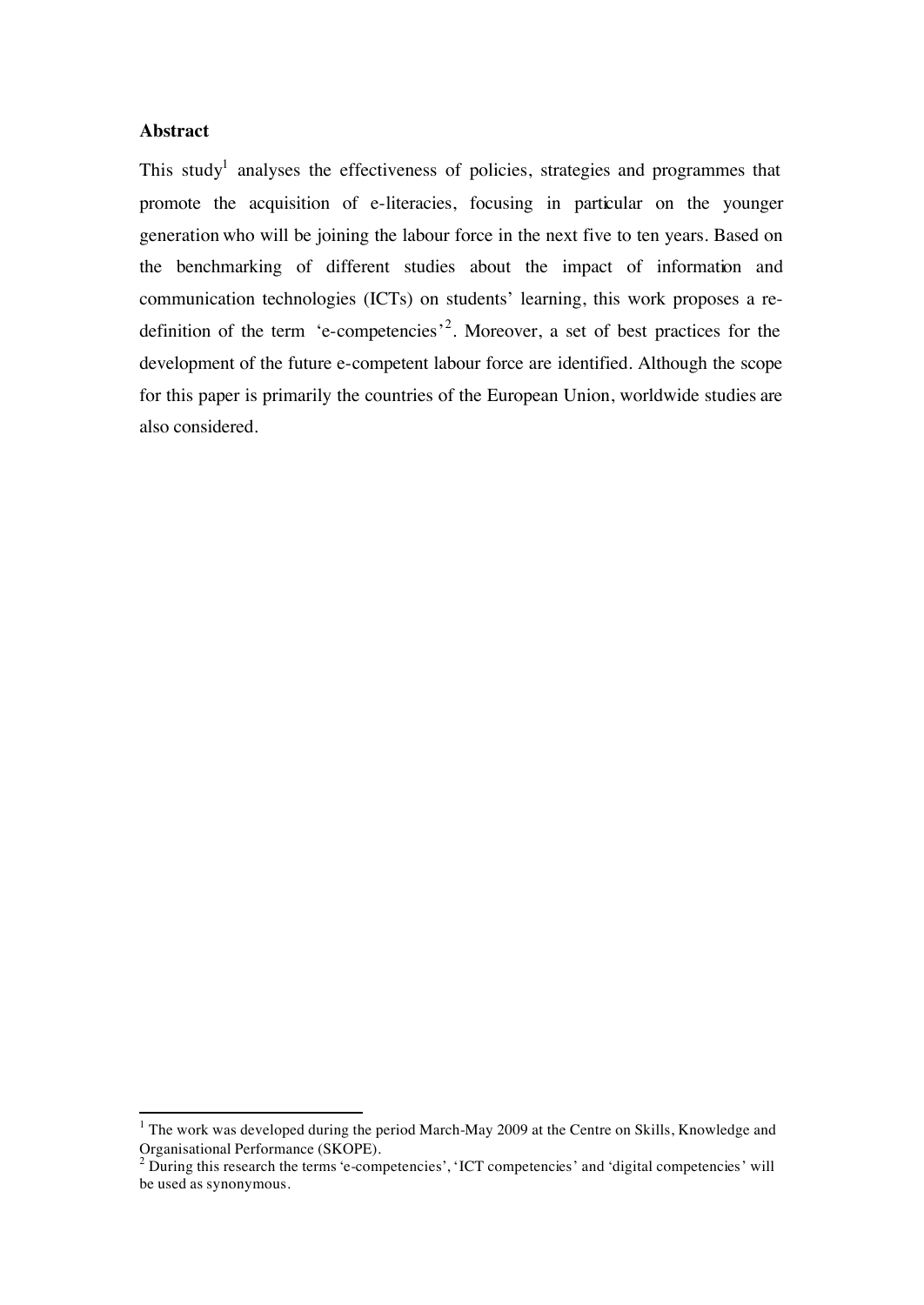# **Table of Contents**

| $\mathbf{1}$   |       |                                                                             |
|----------------|-------|-----------------------------------------------------------------------------|
| $\overline{2}$ |       |                                                                             |
|                | 2.1   | Analysis of the results in the category: 'Access and Learning Performance'6 |
|                | 2.2   |                                                                             |
|                | 2.3   |                                                                             |
|                | 2.4   | Analysis of the results in the category: 'Use and Learning Performance'9    |
|                | 2.5   |                                                                             |
| 3              |       |                                                                             |
|                | 3.1   |                                                                             |
|                | 3.1.1 |                                                                             |
|                | 3.1.2 |                                                                             |
|                | 3.1.3 |                                                                             |
|                | 3.1.4 |                                                                             |
|                | 3.1.5 |                                                                             |
|                | 3.2   |                                                                             |
| 4              |       |                                                                             |
|                | 4.1   |                                                                             |
|                | 4.2   | E-competencies agenda: framework, principles and initiatives25              |
|                | 4.2.1 |                                                                             |
|                | 4.2.2 |                                                                             |
|                | 4.2.3 |                                                                             |
| 5              |       |                                                                             |
|                |       |                                                                             |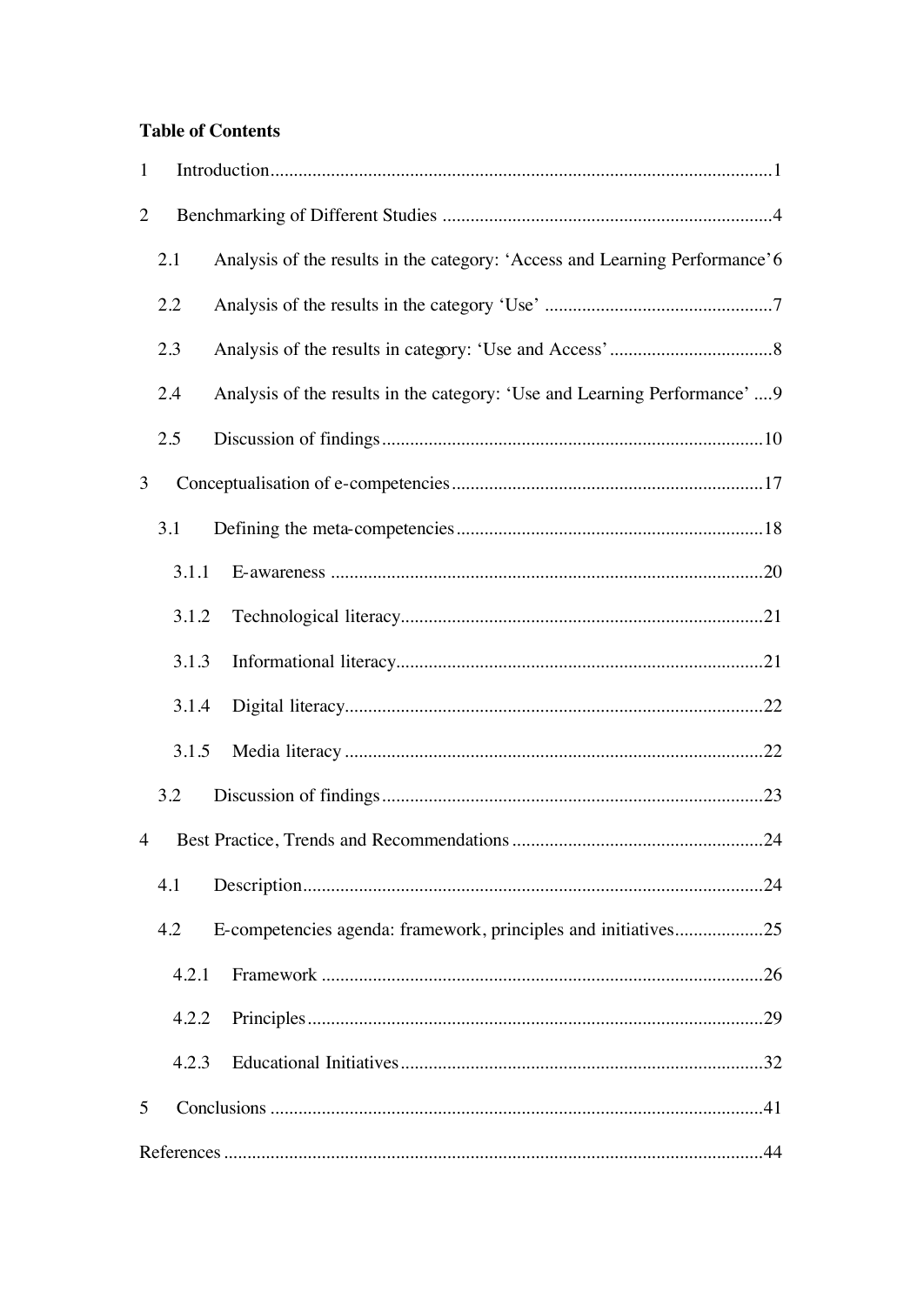## **Introduction**

Irrespective of age, political tendency or social position most people agree that it is imperative to adjust the current education system to the rapidly changing world of work. The integration of different trends such as globalisation, the information society<sup>3</sup>, the current economic crisis and professionals' mobility make this necessity a collective concern.

From a global perspective, the OECD (2006) remarks on the current correlation between investment in human capital, labour productivity and the growth of nations. At the same time this international organisation refers to the mismatch between the skills taught in schools and those demanded by companies today, adding that many countries are experiencing skill gaps which are directly affecting the employability of the current and future labour force. In addition to a higher qualified workforce UNESCO (2008a) highlights capital deepening<sup>4</sup> and technological innovation as factors that lead to increased productivity and competitiveness in a knowledge-based economy.

This study proposes a general review of the main trends that shape the current education systems, particularly in relation to the adoption of ICTs as instruments to improve the learning process and facilitate the preparation of a more proficient workforce. This study provides baseline information about significant trends that are likely to have an impact on the development of e-competencies in the coming years. After carrying out a comparative analysis (benchmarking) this study identifies trends and criteria that should be considered in the designing of public policies, strategies and programmes that promote the acquisition of e-competencies in the European framework and particularly in the British context as recommended by the European Commission (2008c, p.2):

<sup>&</sup>lt;sup>3</sup> 'The information society is revolutionising many areas of everyday life, particularly access to training and knowledge (distance learning, e-learning related services), work organisation and mobilisation of skills (teleworking, virtual companies), practical life (e-health services) and leisure [...] In the light of these potential benefits and threats, the European Union has placed the information society at the heart of its strategy for the 21st century. Among other things it has launched a series of support and promotion actions (eEurope action plan) and adopted measures aimed at controlling and limiting the risks associated with the development of the information society such as an action plan aimed at promoting safe use of the Internet and combating unlawful and harmful messages.' (European Union, 2004). 'The 'information economy' consists of the economic activities of those industries that produce content, and of the ICT industries that move and display the content. These economic activities include the use of information and of ICT products by both people and business. The 'information society' includes the social impact of the information economy ' (OECD, 2005c).

<sup>&</sup>lt;sup>4</sup> Capital Deepening: 'Increases in the amount of real capital per unit of labour'. (Atack, Bateman, Margo,2004)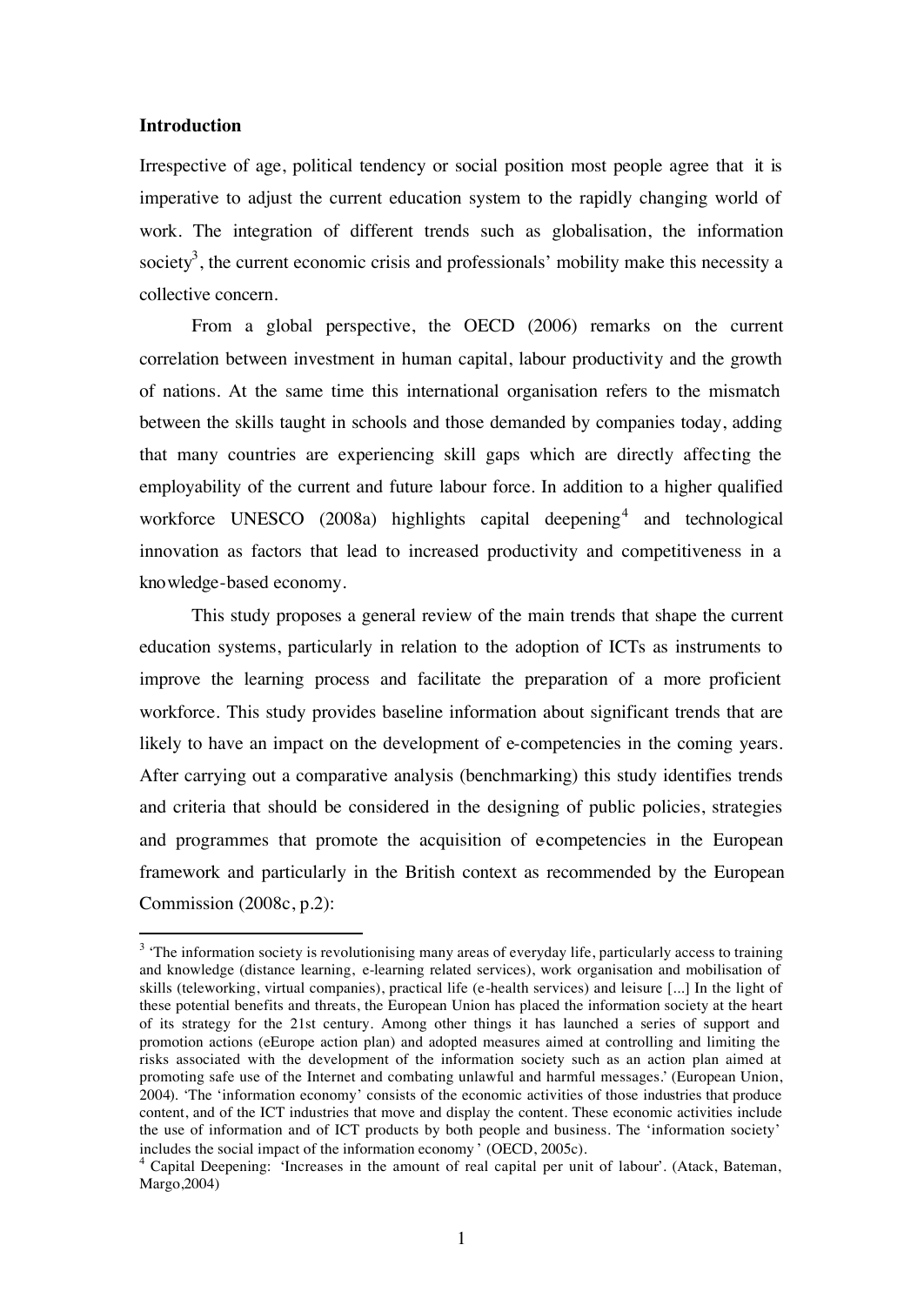Building higher skills through better education and training systems is an essential part of Europe's strategy to meet future challenges such as the ageing of society and to deliver the high levels of sustainable, knowledge-based growth and jobs that are at the heart of the Lisbon strategy.

The *Lisbon Agenda* has played a relevant role shaping the mid-term growth and employment agenda of the European Commission particularly during the first decade of the 21st century. This programme embraces objectives to attain the aspired levels of employability in the European labour force. These initiatives include improving the quality and effectiveness of education and training systems, better investment in human capital, encouraging the development of key competencies, promoting the creation of new knowledge (R&D) and innovation, creativity and entrepreneurship among other transversal competencies. The eight key competencies included in the *Lisbon Agenda* are: 1) Communication in the mother tongue; 2) Communication in foreign languages; 3) Mathematical competence and basic competencies in science and technology; 4) Digital competence; 5) Learning to learn; 6) Social and civic competencies; 7) Sense of initiative and entrepreneurship; 8) Cultural awareness and expression (European Commission, 2007).

In the context of education and employability it is interesting to see the importance that the notion of an ICT proficient workforce has achieved in the European agenda. Even from a broader perspective, beyond the European framework, the integration of technology in the classroom has almost become an 'essential' approach to improve the learning process (European Commission, 2007). In this context, the OECD has announced that their parametric-standardised evaluation: *Programme for International Student Assessment* (PISA<sup>5</sup>) could include a whole new section to evaluate the cognitive competencies related to the use of technologies. Under the premise that 'ICT forms an essential part of life in the modern world' this international organisation is evaluating application of a world-wide ICT skills test on 15-year-old schoolchildren.

In 2003, PISA undertook a survey to identify the extent to which students used computers and felt comfortable using them. For 2009 the assessment of reading electronic texts has been planned and for 2012 the goal is to implement supplementary

 <sup>5</sup>  $<sup>5</sup>$  PISA is a regular survey of the knowledge and skills of 15-year-olds. The aim of the study is to assess</sup> aspects of young people's preparedness for adult life. The first cycle of the survey was during 2000. The study is repeated every 3 years. In the 2003 PISA study, 41 countries participated, and 57 countries took part in the study in 2006 (Turmo, Lie, 2006).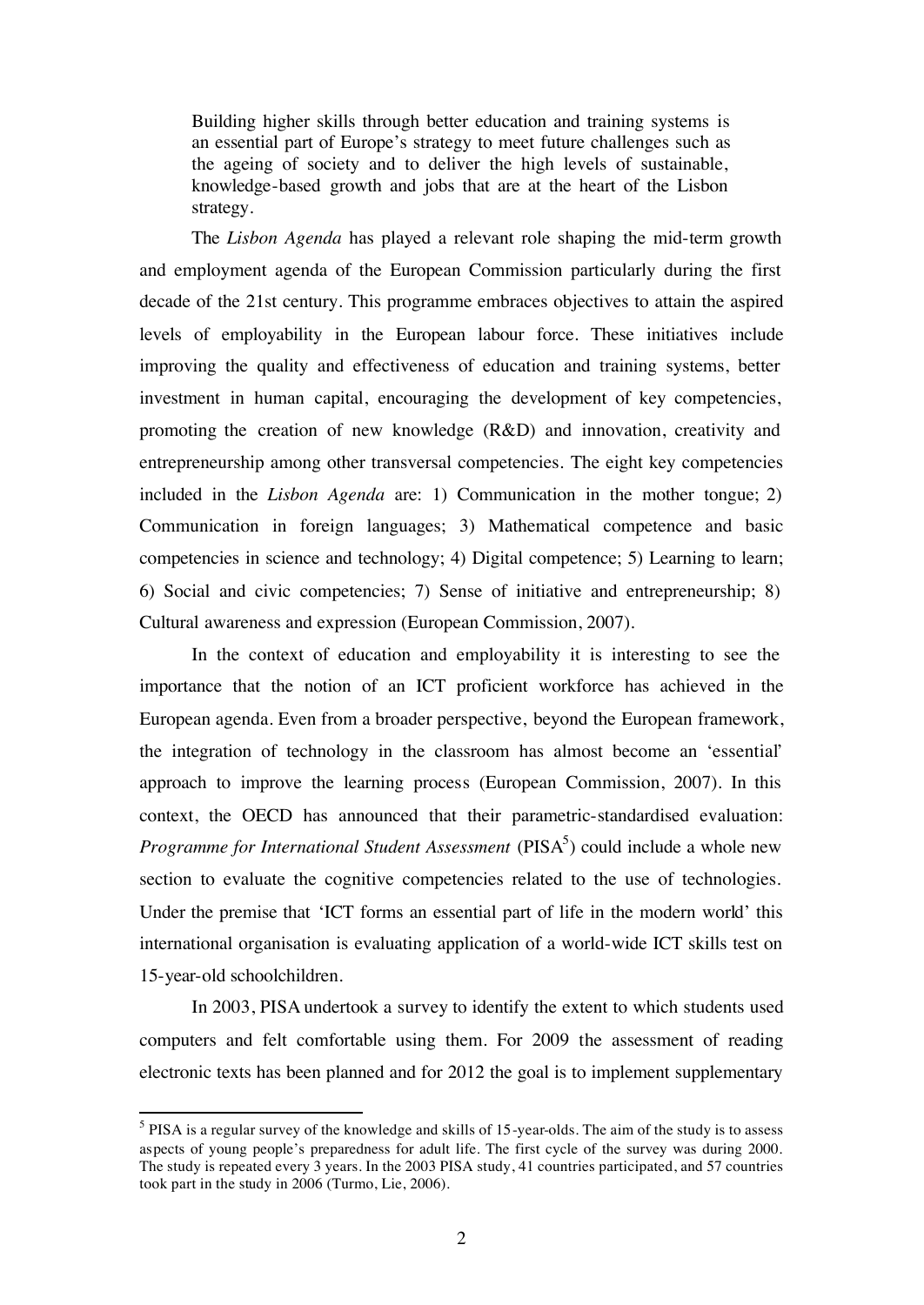computer evaluations in focus areas such as assessing the development of a new ICT literacy. The idea is to test the ability of students to respond to different sets of questions related to the use of ICTs. Even considering that this new assessment has not yet been implemented, official OECD documents (OECD, 2005b; OECD, 2007a) showan awareness of the development of e-literacies.

In the framework of the post-industrial society, the widespread use of ICTs has brought significant transformation to the labour market. The expansion of ICTs is shaping a much more complex phenomenon than the simple computerisation of tasks. Nowadays the workforce demands highly skilled and educated employees, proficient in the use of ICT and able to manage information and knowledge. As well as the declining demand in *routine jobs*, carried out by low-qualified employees, there is a considerable increase in the demand for *non-routine jobs*. There are studies that register an increase in the demand for highly-qualified employees with abilities to perform cognitive, analytical and interactive complex tasks (Autor, Levy and Murnane, 2003).

The acquisition of ICT competencies is increasingly becoming a key requirement for employability (Card and Dinardo, 2002; Torrent, 2008). The described trends have been particularly prominent in the last decades and without doubt they have been influencing the education sector. The *Lisbon Agenda* and the PISA assessment are two different trans-national initiatives that are dealing with this phenomenon.

All these factors emphasise the necessity of a sharp shift in education. Considering this scenario, an increasing number of nations are trying to transform and update their educational systems supported by the use of ICTs. Some of them are just bringing computers and connectivity to the classroom; meanwhile others are systematically trying to reduce the gap between the e-skilled and the non e-skilled students.

This work is organised in three main sections. Each one of them analyses the main challenges that current education faces. The context of analysis is focused on how primary and lower secondary education (formal education, Key Stage 1 to  $3<sup>6</sup>$ ) reacts to the accelerated changes of a knowledge-based economy. The premise that supports this investigation arose from the idea that industrial and post-industrial

 <sup>6</sup>  $6$  In the UK context: Key Stage 1 (children from 5 to 7 years); Key Stage 2 (children from 7 to 11) years) and Key Stage 3 (children from 11 to 14 years).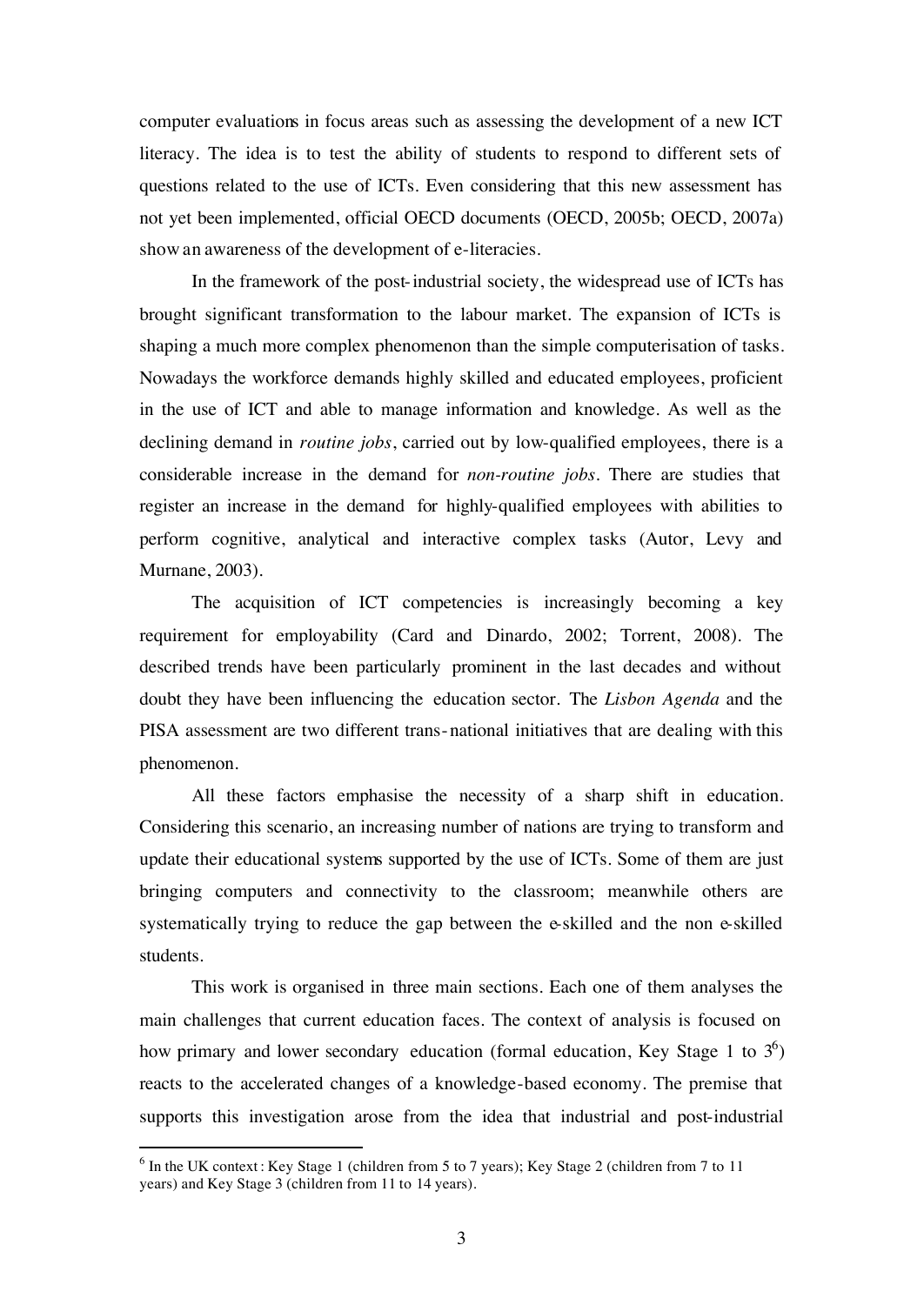societies are increasingly dependent on the strategic use of knowledge, information and ICT. In that sense, significant improvements are required in the education sector to better train the generation of students who will join the labour force in the coming decade (2010-2020).

The next section of this paper presents an analysis of international studies which have evaluated the outcomes of ICTs in the teaching-learning process, predominantly in primary and lower secondary education. This comparative review analyses current studies which assess the consequences of ICTs in schools, identifying how *access* and *use* of ICTs impact on students' learning. This benchmarking explores the questions of how schools are embedding ICTs and whether ICTs enrich the students' ability to learn.

Section 3 offers a revision of the commonly used ICT skills definitions. Based on a critical review of those concepts adopted by international organisations, an updated description of the meta competency (e-competencies) and their underlying concepts is suggested. The new definition proposes an approach to examining what 'e-competencies' mean.

Section 4 identifies, articulates and suggests criteria, programmes and experiences that could support public policies and educational strategies to enhance the development of e-competencies. The best practices proposed in this section are the result of a literature review and expert interviews. The aim is to identify how to improve young students' preparation for their professional life and to recommend best practices.

The conclusions summarise the main findings described in this study and identify a range of national experiences that could be considered in future analyses. Finally, the paper suggests the necessity of consolidating a theoretical framework that can support the future academic and political initiatives in this field.

## **Benchmarking of Different Studies**

A significant number of countries have incorporated in their agenda the inclusion of technology in schools. After a decade or more, there is a growing interest in evaluating the effectiveness of ICTs in students' learning (OECD, 2004; Balanskat, Blamire and Kefala, 2006; European Commission, 2008a). The British Department of State for Children, Schools and Families (DCSF), for instance, asked Sir Jim Rose to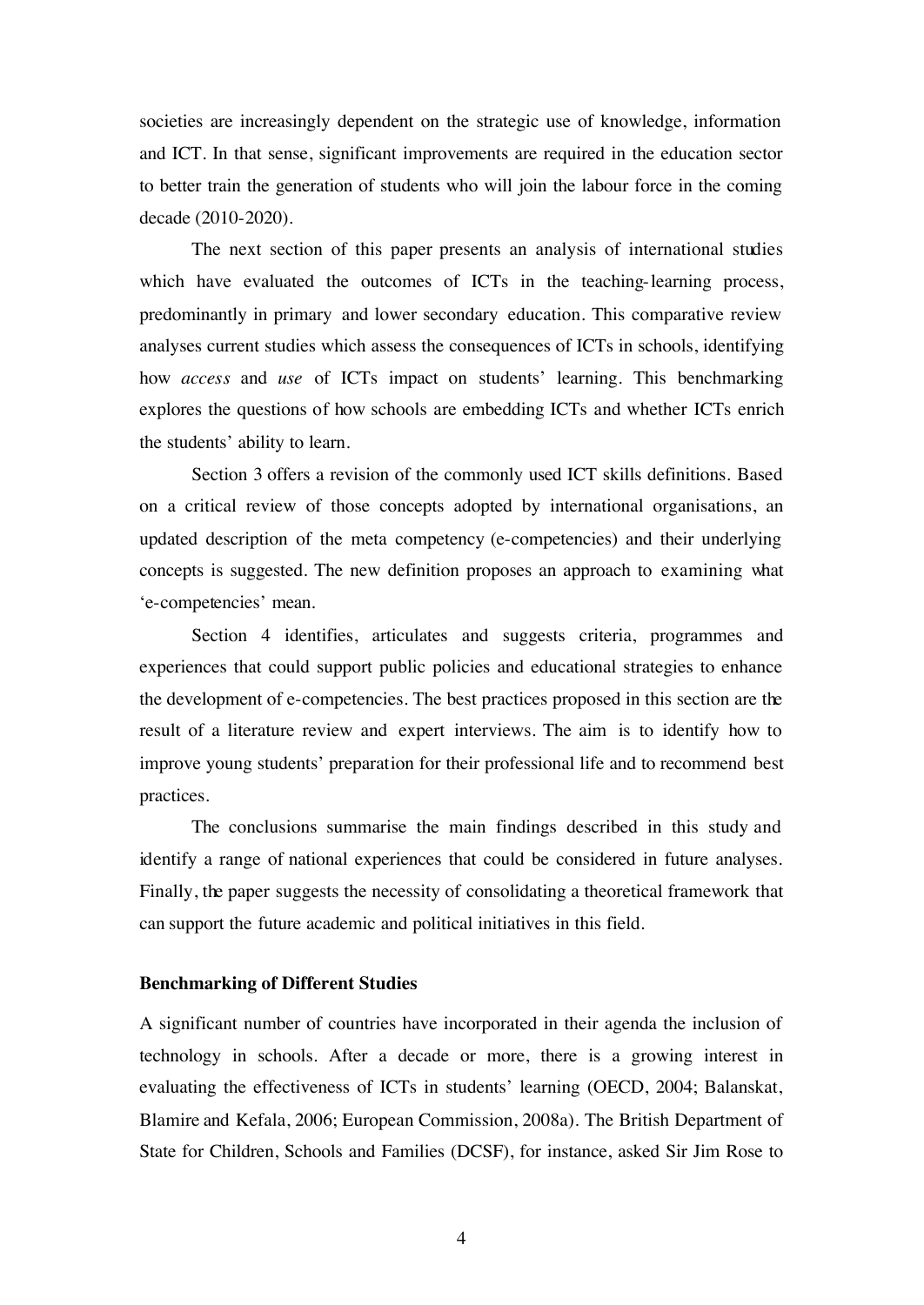carry out an independent review of the primary curriculum in England in order to explore how to raise standards in reading, writing and numeracy. The interim report stated:

Because ICT has the unique capacity and potential for developing and enlivening all domains of learning, including literacy and numeracy, it should also be taught both discretely to capture its essential knowledge and skills and through its applications across the whole curriculum to deepen understanding. The review has conducted a small scale survey, the indications from which are that ICT is not yet providing value for money in many schools. (Rose, 2008, p.43-44)

Rose adds that ICTs are not being employed appropriately to support students' learning. His critical statements suggest the need to review further studies on the impact of ICTs in the learning process. Have ICT investments in schools in different countries generated the expected impact concerning the development of students' skills and major improvement in their learning performance (OECD, 2004; Balanskat, 2005).

The research analysed in this section offers a broad perspective of how ICTs have influenced education. The documents were selected because they critically evaluate the impact of technologies in schools. They cover a span of eight years (2001-2009) and include the following geographic areas: four world-wide international comparative studies; six European sources; four studies based on the North American area; and one Israeli and one Colombian study. The five criteria used for the selection of the studies, presented in Table 1 are:

- 1. **Evaluating the impact of ICTs in education**: Investigations that assess how ICTs change or affect the learning performance of students at school;
- 2. **Critical studies**: Investigations that explore the problems, causes of failure or possible solutions to improve the impact of ICT in education;
- 3. **Current investigations**: Research or reports that were published after 2000.
- 4. **Credibility**: Studies developed or sponsored by institutions such as the OECD, the World Bank, the European Commission, etc, which have been constantly dealing with this field; and
- 5. **Comparative information**: Studies which report information related to one or more of the following categories:
- Relationship between '*access*' to ICTs at school and '*learning performance*' of students.
- '*Use*' of ICTs at school.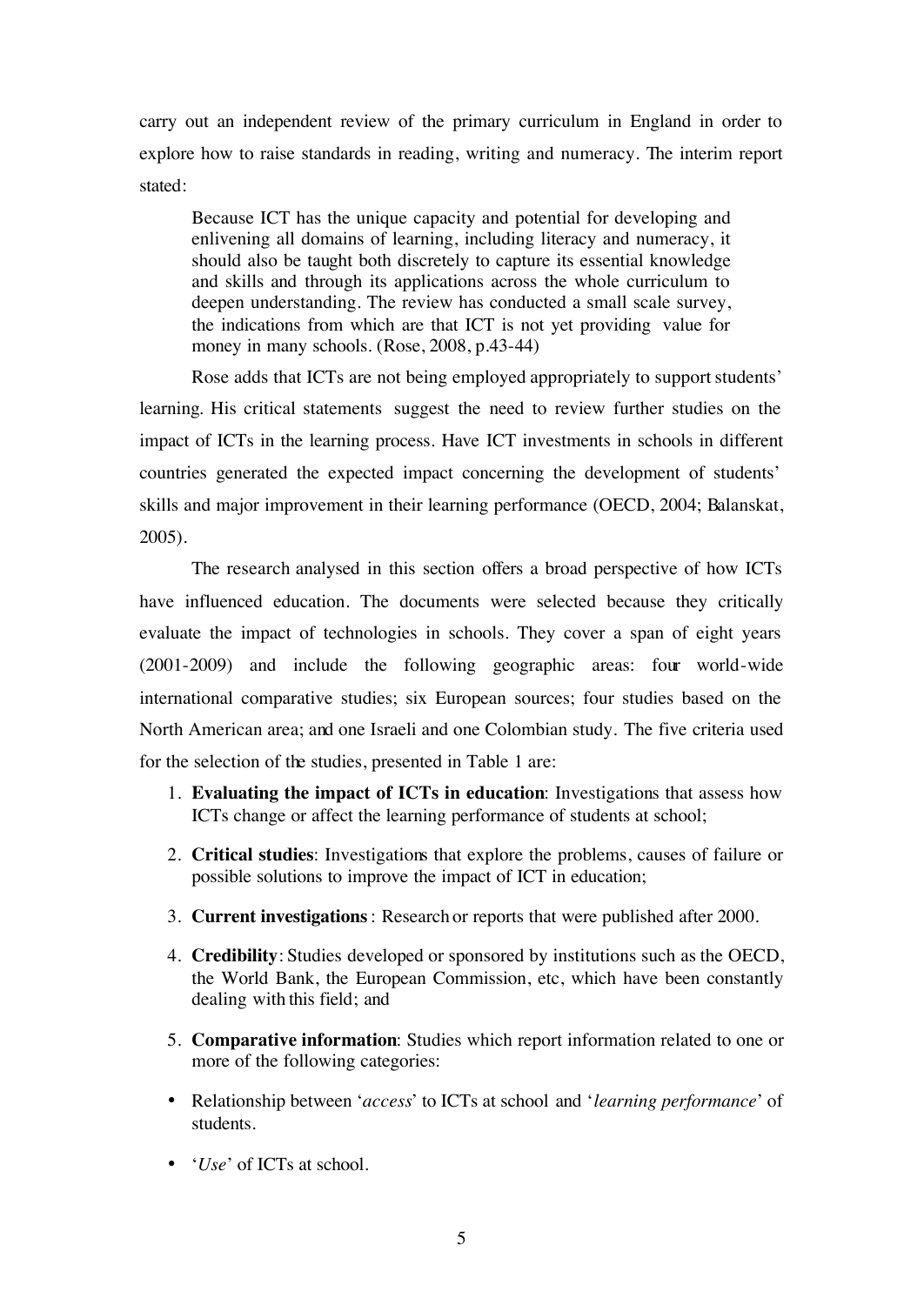- Relationship between '*use*' of ICTs and '*access*' to ICTs at school<sup>7</sup>.
- Relationship between '*use*' of ICTs and '*learning performance*' of students.

It is important to note that the selected studies (16 in total) are not necessarily statistically representative of the countries where those studies were developed. The reviewing of these results from *national* (USA, Israel and Colombia) or *international*  research (EU, OECD, World Bank, IEA) was considered a useful approach to identify trends related to the impact of ICTs at school.

#### **1.1 Analysis of the results in the category: 'Access and Learning Performance'**

The research included in Table 2 refers to the correlation between 'access to ICT' and 'learning performance' and shows that there is no consistent relation between the mere availability of ICTs in schools ('access') and students' learning. Furthermore, these studies suggest that the impact of the acquisition of ICTs in education is not as evident as was expected.

At the same time, the refereed studies remark on the methodological challenge related to finding the appropriate technique and instrument to assess students' performance in order to identify a correlation between 'access to ICT' and the 'learning' of the students. On the other hand, it is interesting to observe that even recent studies (2005), which were developed more than ten years after the expansion of the Internet and the incorporation of computers in the classroom, still declare that it is 'too early' to identify the impact of ICTs on students' performance.

Two ideas are, therefore, noteworthy. The first one has to do with the *temporal* dimension. These studies emphasise the idea that the impact of ICTs on the learning process could generate medium-term effects. This factor could increase the complexity of identifying impacts through short-time studies. Nevertheless, the *length* dimension seems to be linked to the difficulty of finding a significant impact. The second dimension has to do with the *subjects* that are evaluated. The challenge is to identify whether students acquire new skills, proficiencies and abilities due to the support of ICTs. These achievements can hardly be evaluated by standardised assessments (e.g. 'compositional effect'). In this sense, it is necessary to consider the

 <sup>7</sup> '*Access'* is considered by this study as a *macro indicator* related with the *outcome* of ICT and education policies (e.g. number of computers, students per computer, average Internet connection). Meanwhile, '*use'* is considered as a micro indicator related to the impact of ICT and ICT and education policies (e.g. type of use of ICT, learning outcomes, place where ICT is used).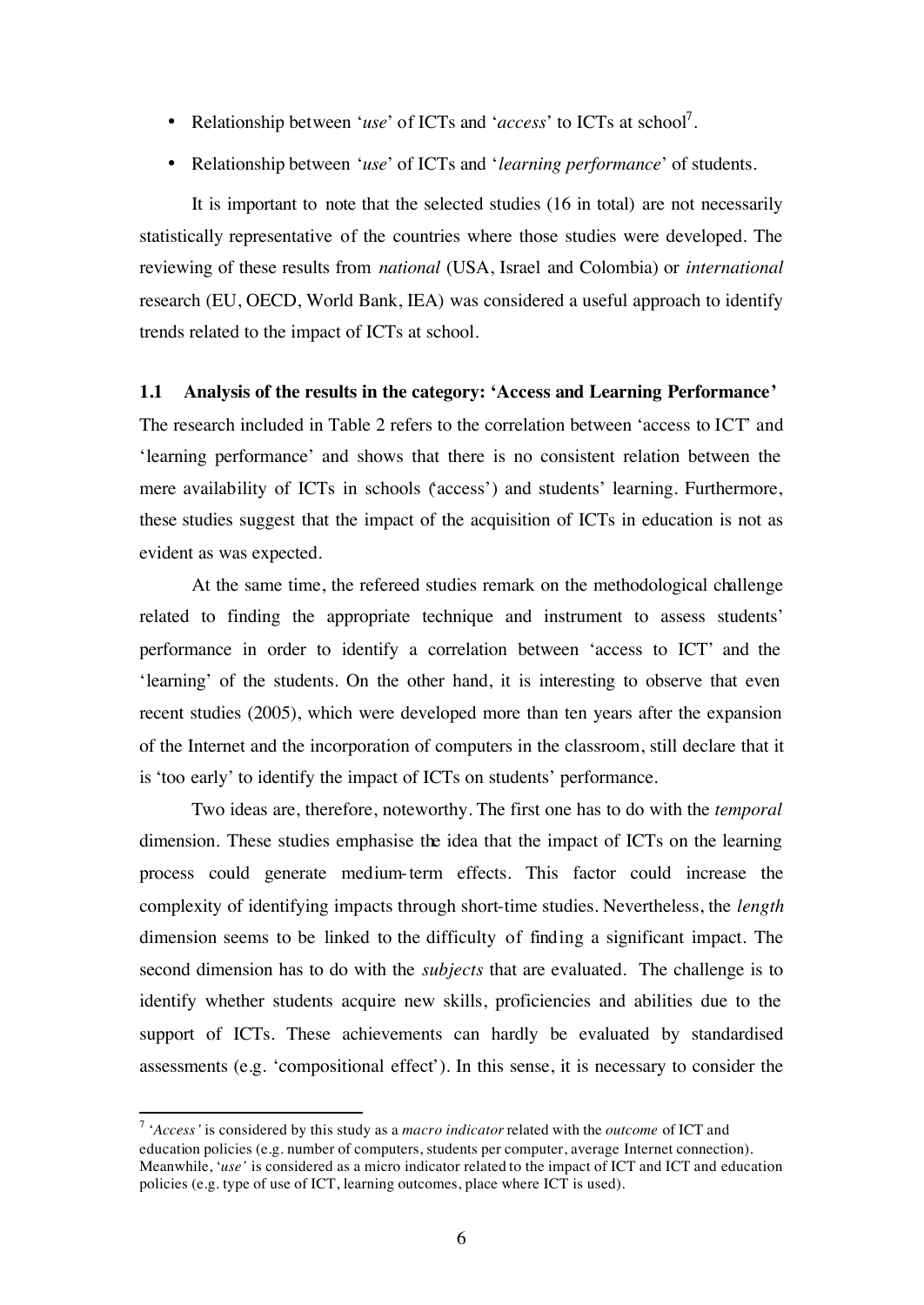design of new instruments (tests) to evaluate *other* outcomes related to the learning process (e.g. 'soft skills'). These are some of the major methodological challenges that the research identifies.

To summarise, the reviewed sources find a lack of evident correlation between 'access to ITC' in the school and the 'students' learning outcomes'. At least based on these studies it is possible to identify that the continuous investments in technology have not necessarily translated into the required solutions to improve the largely unresolved problems of ICT in education.

# **1.2 Analysis of the results in the category 'Use'**

The international parametric world-wide study conducted by the OECD (2005) indicates the relevance of the location where the ICTs are used during the learning process. Interestingly, Table 3 shows how the physical location of the computers is an important factor in a student's performance. Particularly the student's use at *home* is correlated positively with their ICT deployment and their learning achievement.

On the other hand, it is important to consider that the students' use of ICTs at home could be linked with complementary approaches to the learning process (e.g. informal learning, learning by doing and peer-learning). In addition it is interesting that students in Denmark, for instance, lead the acquisition of ICT skills through selfstudy and informal learning (friends, colleagues and/or relatives) but also have a lower position in relation to the acquisition of ICT skills through formal training (in comparison with the situation in Britain).

In terms of the amount of time the technology is used it is interesting to see that the Nordic countries (also called *frontrunners* for their advanced position in the knowledge economy<sup>8</sup>) register higher numbers of teachers who hardly use ICTs in the classroom (less than 5% of their lessons). Also, the percentage of teachers who use ICTs for more than 50% of their lessons is lower than in other countries. These results refer to the way in which ICTs are used in the classroom. It seems to be more relevant *how* the ICTs are used rather than the *amount of time* spent using them. This trend is particularly relevant in countries like Denmark and Sweden. In other words, some of

 <sup>8</sup> <sup>8</sup> The classification 'most advanced countries' is based on the results of the Knowledge Economic Index (2008) set by the World Bank to measures the level of development of a country or region towards the Knowledge Economy. From the 12 variables required to measure that index, 8 of them are related with technology, education and innovation. The highest ranked countries are: Denmark, Sweden and Finland; UK is placed in the eighth position and USA one place below. (www.worldbank.org/kam)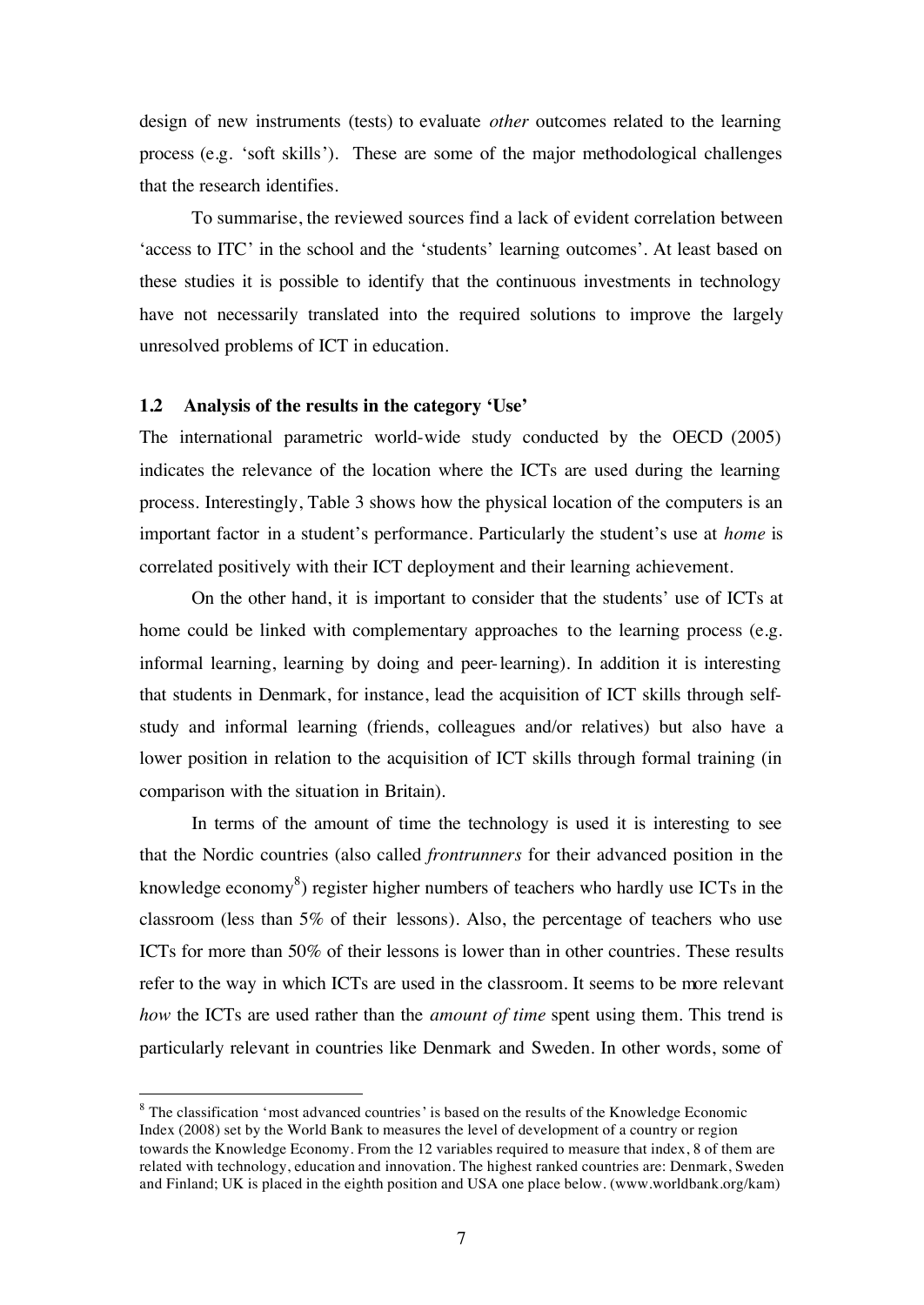the most networked countries in Europe are among the lowest users of ICTs in the classroom.

These results lead to the hypothesis that rather than the amount of time using the technology in the classroom what seems to be strategic is the *effective* use of ICTs. Summarising these studies the identified aspects that affect an *effective* use of ICTs in the schools are: teachers' lack of skills in using computers for instructional purposes; insufficient time to prepare lessons; inadequate pedagogic strategies to incorporate the technologies in the classroom; not enough organisational preparation, insufficient maintenance and staff support. The lack of confidence and motivation of educators leads to an underexploited use of ICTs during their teaching.

Furthermore, the successful adoption of ICTs through teachers' and students' performance will lead to new and different ways of using the technology. This trend reflects a shift in focus from the *tool* to the *content*. This can be described as a transformation of the students' and teachers' roles, which shift from *ICT user* to *ecompetent user*. This means that the technology is not as relevant as the *knowledge* and the *information* that can be accessed, understood, created and/or communicated. The most proficient use of the technologies will depend on the development of complex abilities, skills and competence that surpasses the mere technical use of ICTs (Tapscott, 2008).

## **1.3 Analysis of the results in category: 'Use and Access'**

The studies, summarised in Table 4, indicate that there is no consistent correlation between ICT access and the percentage of teachers who report having used ICTs in class. Unlike the expectation generated by policymakers and promoters, the reports point out that the incorporation of technology in schools (over the past two decades) has *not* resulted in a transformation of teaching and learning methods. Interestingly, teachers are using ICTs mainly for administrative tasks rather than for their teaching activities.

As was previously mentioned, teachers in *advanced countries*<sup>9</sup> like Sweden, Finland and Denmark are not necessarily intensive ICT users (particularly in the formal environment of learning). It seems that in these countries where the use of the

 <sup>9</sup>  $9$  Knowledge Economic Index (2008). www.worldbank.org/kam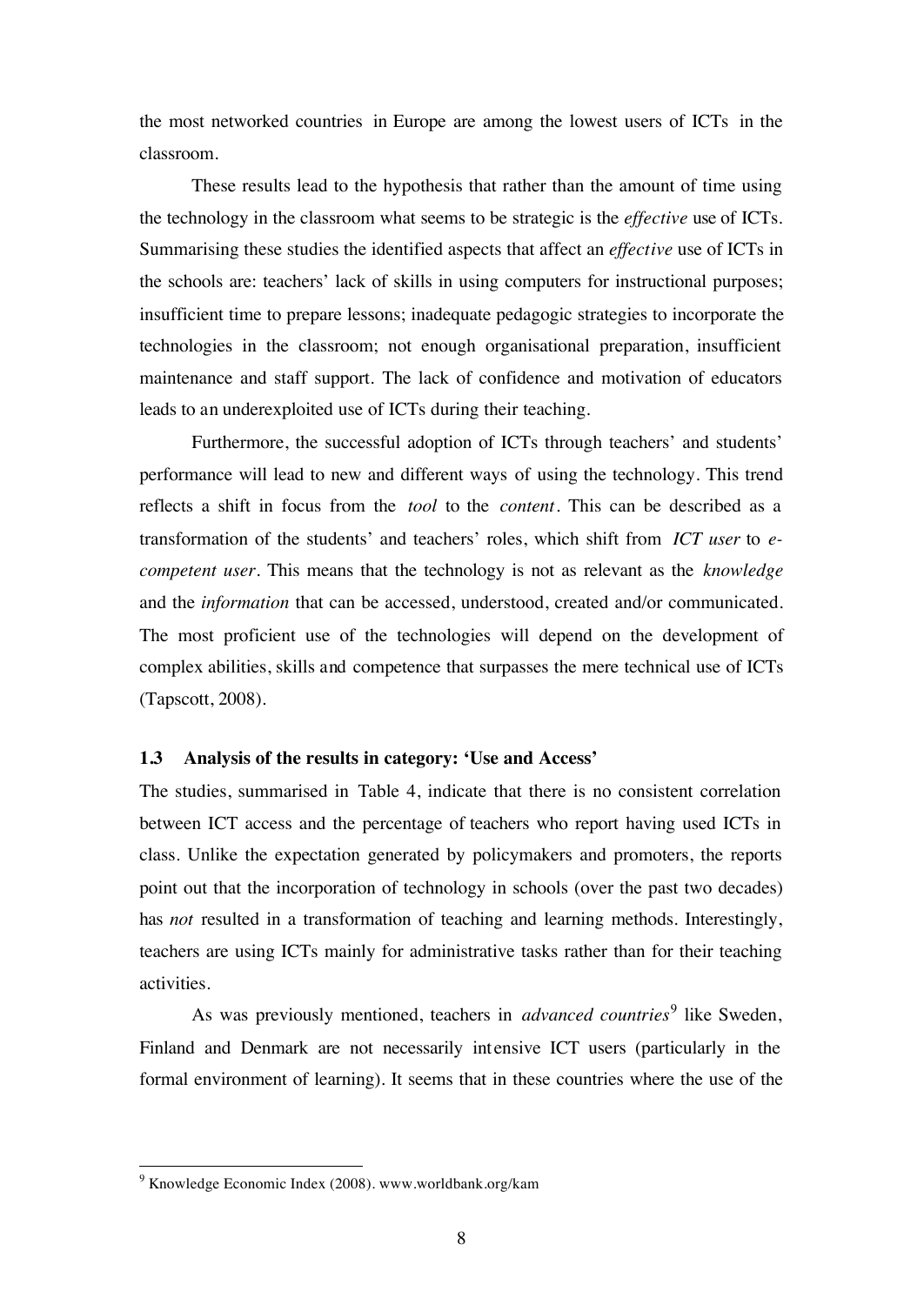ICTs and connectivity is very high $10$ , there is no evidence that it is necessary to encourage the intensive use of computers at school. A possible interpretation of this result is that Internet access in the Nordic countries is increasingly ubiquitous and that students have several other locations available to access ICTs than at school. Consequently, the learning environment expands to *other places* beyond the school in ICT use.

There is a manifest challenge to be faced to move from the technical use of ICTs to the development of a complex set of abilities and competencies, which are linked to aspects such as the informal development of ICT abilities, e-maturity<sup>11</sup>, access, willingness, pedagogic strategies, organisational monitoring, physical and social environment, among others.

# **1.4 Analysis of the results in the category: 'Use and Learning Performance'**

Considering that the use of ICT in education has been a priority in most European countries for at least a decade, the impact has been irregular and inconsistent. If the relationship described in Table 5 between 'use of ICT' and 'learning performance' is not clear enough, it is necessary to identify the causes that affect the accomplishment of higher learning achievements. The lack of evident correlation does not prove that a relationship exists at all. It could not be confirmed that students' learning through technologies was nil or minimal. However the collected results do not seem to be clear enough to identify which aspects relating to the adoption and use of the technologies contributes to improvement in the learning process.

The impact-evaluation studies find that the time spent using the computer at school is not associated with better performance of the learners. However, one of the successful practices mentioned in the research identifies that the impact of ICT use is highly dependent on the teaching approaches. A recommendation made in these studies is: better ICT training for teachers in order to improve their pedagogical strategies and methods to embed the technology. In addition, a successful incorporation of ICTs demands a sound transformation in the educational organisation; a change in the workplace, a new learning environment and the incorporation of informal learning settings are some of the things that need to be

 $10$  In Denmark, Finland and Sweden the average population with access to the internet is higher than 80% (Internet World Stats, 2008). Internet Usage in Europe. Internet World Stats.

http://www.internetworldstats.com/stats4.htm# europe

<sup>&</sup>lt;sup>11</sup> See Durando, Blamire, Balanskat, and Joyce 2007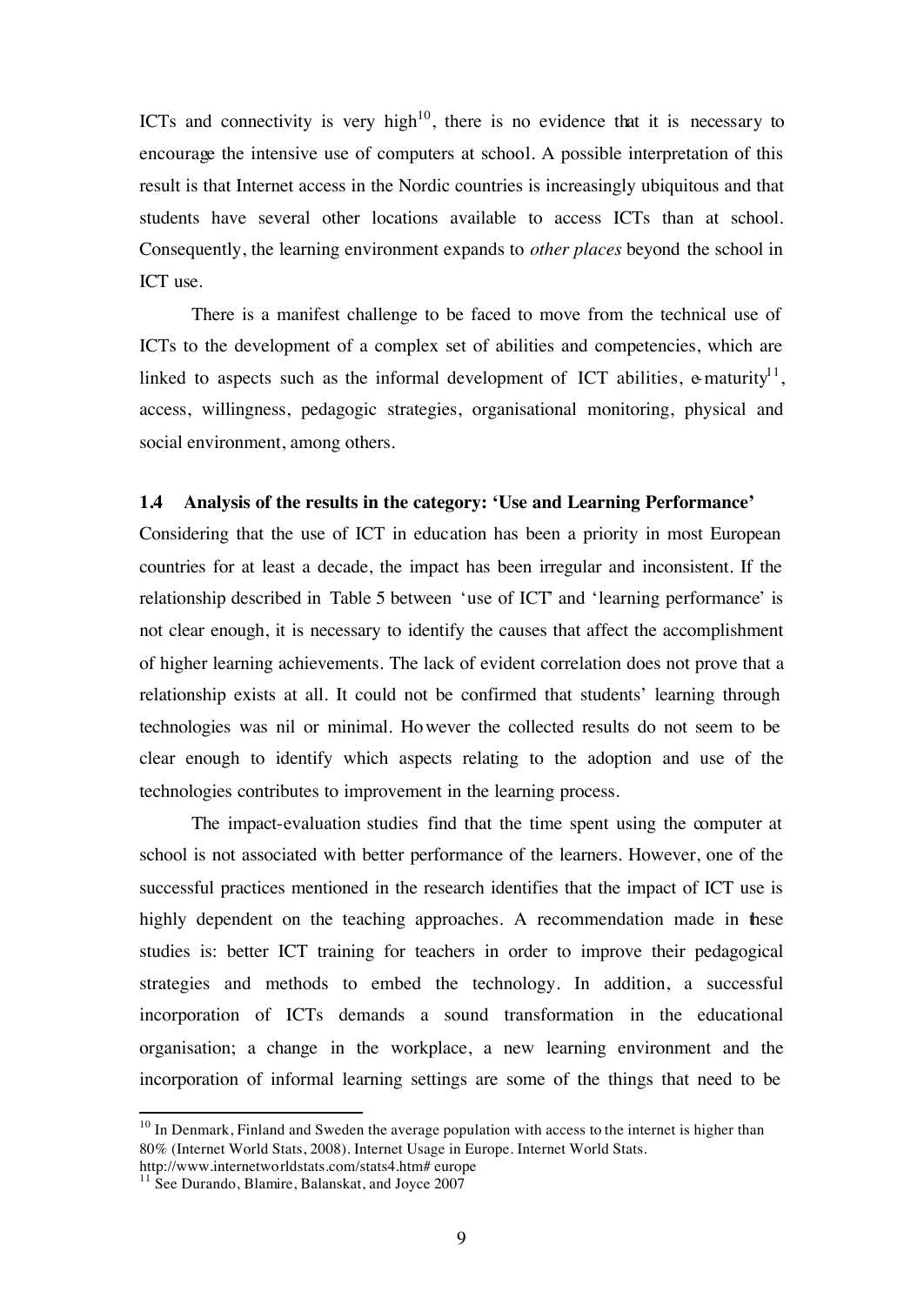strengthened. Interestingly, the self-learning and informal peer-learning are described as one of the most significant approaches for obtaining ICT skills.

Despite the increasing adoption and demand for ICTs in education, there are very few *systematic* studies and 'hard data' about the impact of technologies on learning achievement. The reasons for this lack of information could be due to the methodological challenge that these sort of evaluations imply. Some of the causes that constitute this methodological challenge include: the significant *length* of the learning process, the diversity of the *learning outcomes*, the variety of *locations* where the learning process takes place and a proficient comprehension of the *role of ICT* in the classroom.

Considering that the positive impact of ICT use in education has not been proven consistently, the question of future impact still remains open. More nationwide micro-studies are needed to explore the extent to which, for individual students, certain kinds of computer usage raise performance, and which kinds are most effective. What seems to be clear is the necessity of designing better strategies in terms of public policy and pedagogical approach, as well as a different understanding of the impact of ICTs and use of ICTs in order to train a more e-competent generation of students and teachers.

## **1.5 Discussion of findings**

The fact there is no *technological determinism* (Pedersen, 2001) represents one of the main conclusions of this comparative analysis. Despite the adoption of ICTs in education and training during the last decade, progress has been extremely uneven. The comparative review based on 16 recent studies and surveys carried out at national, European and international level, confirms the challenges in relation to the adoption of technology in the classroom. The following statements are a summary of this review:

- 1. *Advanced countries*<sup>12</sup> are not (very) intensive ICT users in class;
- 2. There is no correlation between the level of ICT access and the percentage of ICT use;
- 3. The frequency of ICT use among students does not determine their academic performance;
- 4. The impact on education and training has not been as great as expected;

 <sup>12</sup> Knowledge Economic Index (2008). www.worldbank.org/kam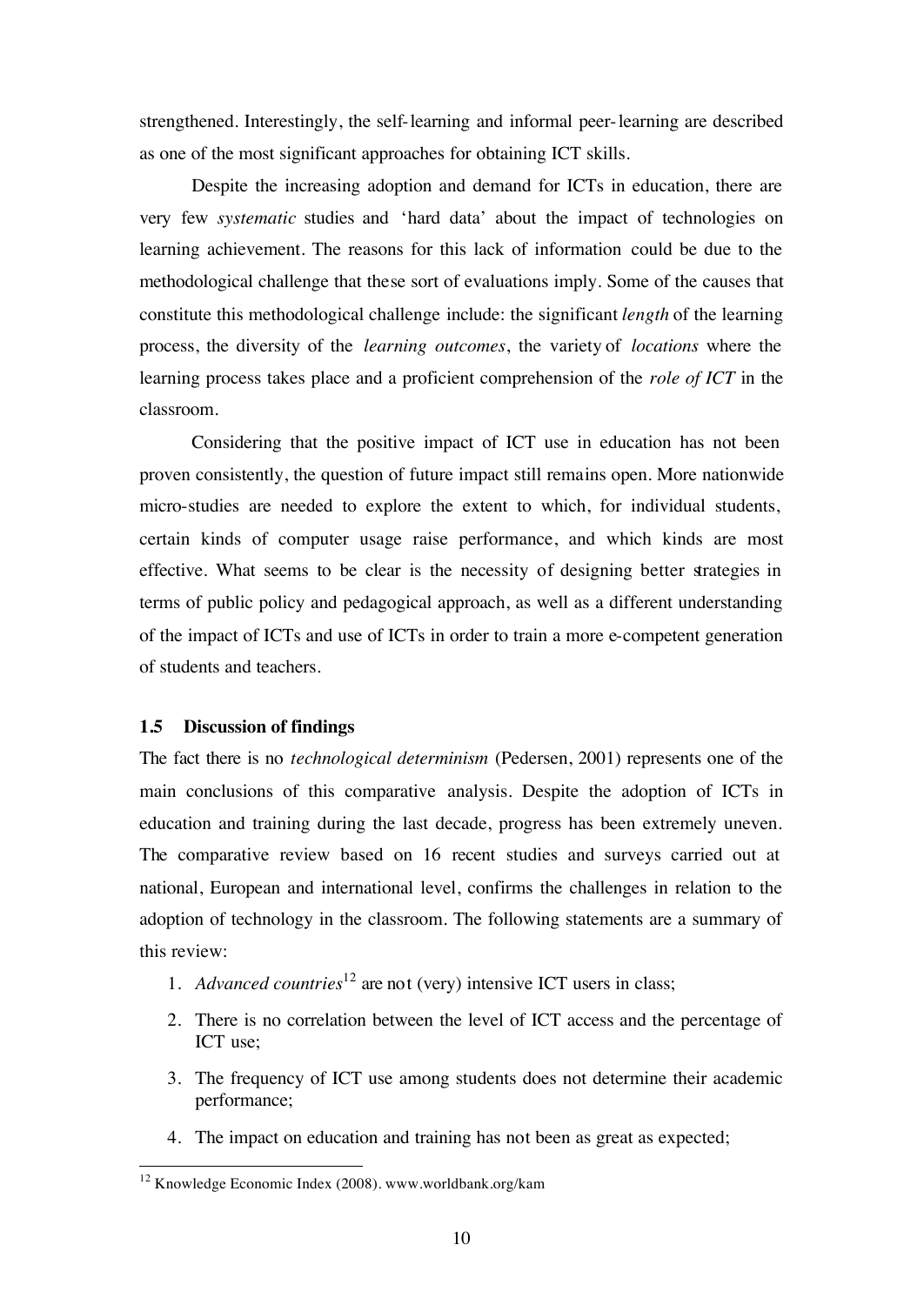- 5. There are no clear advances over the last decade that can be confidently attributed to broader access to PCs;
- 6. There is very little scientifically based research to gauge the effectiveness of ICT;
- 7. Students of the most *advanced countries* developed their ICT skills (mostly) through self and informal learning;
- 8. Educators use technologies regularly at school for administrative tasks, but substantially fewer for instruction-related tasks;
- 9. Assessing the impact of ICT in the learning experience demands new instruments, methodologies and surveys; and
- 10. There is a lack of coordination between the adoption of technology in the classroom and the embracing of flexible and innovative teaching-learning strategies.

The students' understanding of ICT is beyond the traditional idea of *technologies*. These devices are used by the youngest generation in versatile and changing ways, as tools to communicate, to share, to create, etc. These digital devices are 'invisible' for young students, because what really matters to them is what they can do with these instruments (Tapscott, 2008). In this sense, an increasing challenge that the education sector faces is the necessity to update the knowledge of teachers, their pedagogical strategies and also their competencies in the use of and also in the understanding of ICT. In other words, the education system needs educators who are able to create, connect, enrich and transfer knowledge among people. For years technological infrastructure has been one of the priority strategies of education policies (OECD, 2004). However, a review of these studies indicates that the education sector needs to give more priority to the development of ICT competencies alongside other soft skills.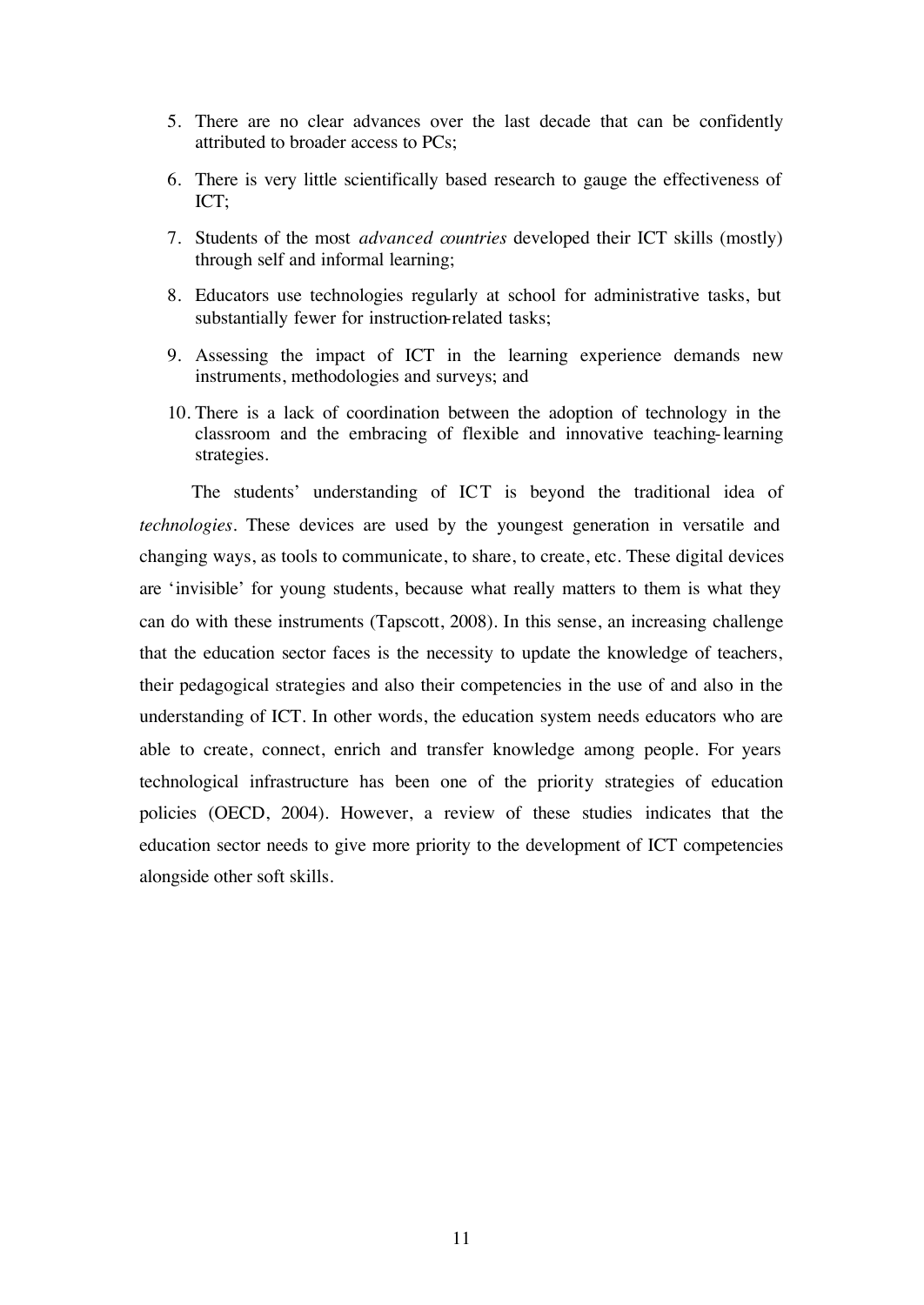| $\mathbf{I}$ | Scope of the           | <b>Kind of Study</b>                 | <b>Author/Year</b>                | <b>Name of the Study</b>                                               | <b>Institution</b>               |
|--------------|------------------------|--------------------------------------|-----------------------------------|------------------------------------------------------------------------|----------------------------------|
|              | <b>Research</b>        |                                      |                                   |                                                                        | (author's                        |
| Int.1        | <b>EU</b> Member       | <b>Evaluation</b> of                 | Korte & Hüsing                    | 'Benchmarking Access and Use of                                        | affiliation)<br>Empirica         |
|              | <b>States</b>          | Impact                               | (2006)                            | ICT in European Schools. Report                                        | (Germany)                        |
|              |                        |                                      |                                   | from Head Teacher and Classroom                                        |                                  |
|              |                        |                                      |                                   | Teacher'                                                               |                                  |
| Int.2        | 41 Countries           | Evaluation of                        | <b>OECD</b> (2005)                | 'Are Students Ready for a                                              | <b>OECD</b>                      |
| Int.3        | <b>EU</b> Member       | Impact<br>Indicators and             | Commission of                     | Technology-Rich World?'<br>'Progress Towards The Lisbon                |                                  |
|              | States,                | benchmarks                           | the European                      | Objectives In Education and                                            | European<br>Commission           |
|              | Australia, N.          |                                      | Communities                       | Training Indicators and                                                |                                  |
|              | Zealand,               |                                      | (2008a)                           | benchmarks'                                                            |                                  |
|              | Canada, USA            |                                      |                                   |                                                                        |                                  |
| Int.4        | and Korea<br>EU Member | Indicators and                       |                                   |                                                                        |                                  |
|              | <b>States</b>          | benchmarks                           | European<br>Commission            | 'The use of ICT to support<br>innovation and lifelong learning for     | European<br>Commission           |
|              |                        |                                      | (2008d)                           | all - A report on progress'                                            |                                  |
| Int.5        | 22 Countries           | Indicators and                       | Law, Pelgrum &                    | 'Pedagogy and ICT use in school                                        | International                    |
|              |                        | benchmarks                           | Plomp (eds)                       | around the world'                                                      | Association for                  |
|              |                        |                                      | (2006)                            |                                                                        | the Evaluation of<br>Educational |
|              |                        |                                      |                                   |                                                                        | Achievement                      |
| Int.6        | 15 Countries           | Indicators and                       | <b>OECD</b> (2004)                | 'Completing the Foundation for                                         | <b>OECD</b>                      |
|              |                        | benchmarks                           |                                   | Lifelong Learning. An OECD                                             |                                  |
|              | <b>EU</b> Member       |                                      | Eurostat (2005)                   | survey of upper secondary schools'                                     |                                  |
| Int.7        | <b>States</b>          | Indicators and<br>benchmarks         |                                   | 'Evaluation of education, training<br>and skills data sources          | Eurostat, EU                     |
|              |                        |                                      |                                   | (ISOC_SK_HOW_I)'                                                       |                                  |
| Int.8        | Developing             | <b>Evaluation of ICT</b>             | Kozma (2005)                      | 'Monitoring and Evaluation of ICT                                      | The World Bank                   |
|              | Countries              | for education                        |                                   | in Education Projects: A Handbook                                      |                                  |
|              |                        | impact                               |                                   | for Developing Countries'<br>(InfoDev)                                 |                                  |
| Int.9        | <b>EU</b> Member       | Evaluation of                        | Rosado &                          | 'Analysing Digital Literacy                                            | (European                        |
|              | States and             | implementation by                    | <b>Bélisle</b> (2006)             | Frameworks'                                                            | Framework for                    |
|              | Australia              | comparing                            |                                   |                                                                        | Digital Literacy)                |
|              |                        | outcomes                             |                                   |                                                                        | European<br>Commission           |
| Int.10       | EU Member              | Review of ICT                        | Balanskat,                        | 'The ICT Impact Report. A review                                       | European                         |
|              | <b>States</b>          | impact on learning                   | Blamire &                         | of studies of ICT impact on schools                                    | Schoolnet                        |
|              |                        | outcomes                             | Kefala (2007)                     | in Europe'                                                             | (European                        |
| Usa.11       |                        |                                      |                                   |                                                                        | Commission)                      |
|              | <b>USA</b>             | Controlled<br>evaluation study       | Kulik (2003)                      | 'Effects of Using Instructional<br>Technology in Elementary and        | SRI International<br>(USA)       |
|              |                        |                                      |                                   | Secondary Schools: What                                                |                                  |
|              |                        |                                      |                                   | Controlled Evaluation Studies Say                                      |                                  |
| Usa.12       | <b>USA</b>             | Case studies                         | Cuban (2001)                      | 'Oversold and Underused                                                | University of                    |
| Usa.13       | <b>USA</b>             | Monitoring and                       | Goolsbee &                        | Computers In The Classroom'<br>'The Impact of Internet Subsidies       | Stanford (USA)<br>University of  |
|              |                        | evaluation of ICT                    | <b>Guryan</b> (2005)              | in Public Schools'                                                     | Chicago (USA)                    |
|              |                        | for education                        |                                   |                                                                        |                                  |
|              |                        | impact                               |                                   |                                                                        |                                  |
| Usa.14       | <b>USA</b>             | Survey applied to<br>1,934 educators | National<br>Education             | 'Access, Adequacy, and Equity in<br>Education Technology: Results of a | NEA & The<br>American            |
|              |                        |                                      | Association                       | Survey of America's Teachers and                                       | Federation of                    |
|              |                        |                                      | (2008)                            | Support Professionals on                                               | Teachers (USA)                   |
|              |                        |                                      |                                   | Technology in Public Schools and                                       |                                  |
|              |                        |                                      |                                   | Classrooms'                                                            |                                  |
| Col.15       | Colombia               | Monitoring and<br>evaluation of ICT  | Barrera-Osorio<br>& Linden (2009) | The Use and Misuse of Computers<br>in Education: Evidence from a       | The World Bank,<br>Human         |
|              |                        | for education                        |                                   | Randomised Experiment in                                               | Development                      |
|              |                        | impact                               |                                   | Colombia'                                                              | Network                          |
| Isr.16       | Israel                 | Evaluation of                        | Angrist & Lavy                    | 'New evidence on classroom                                             | MIT and NBER,                    |
|              |                        | impact                               | (2002)                            | computers and pupil learning'                                          | <b>Hebrew University</b>         |

# **Table 1: List of studies included in the comparative analysis**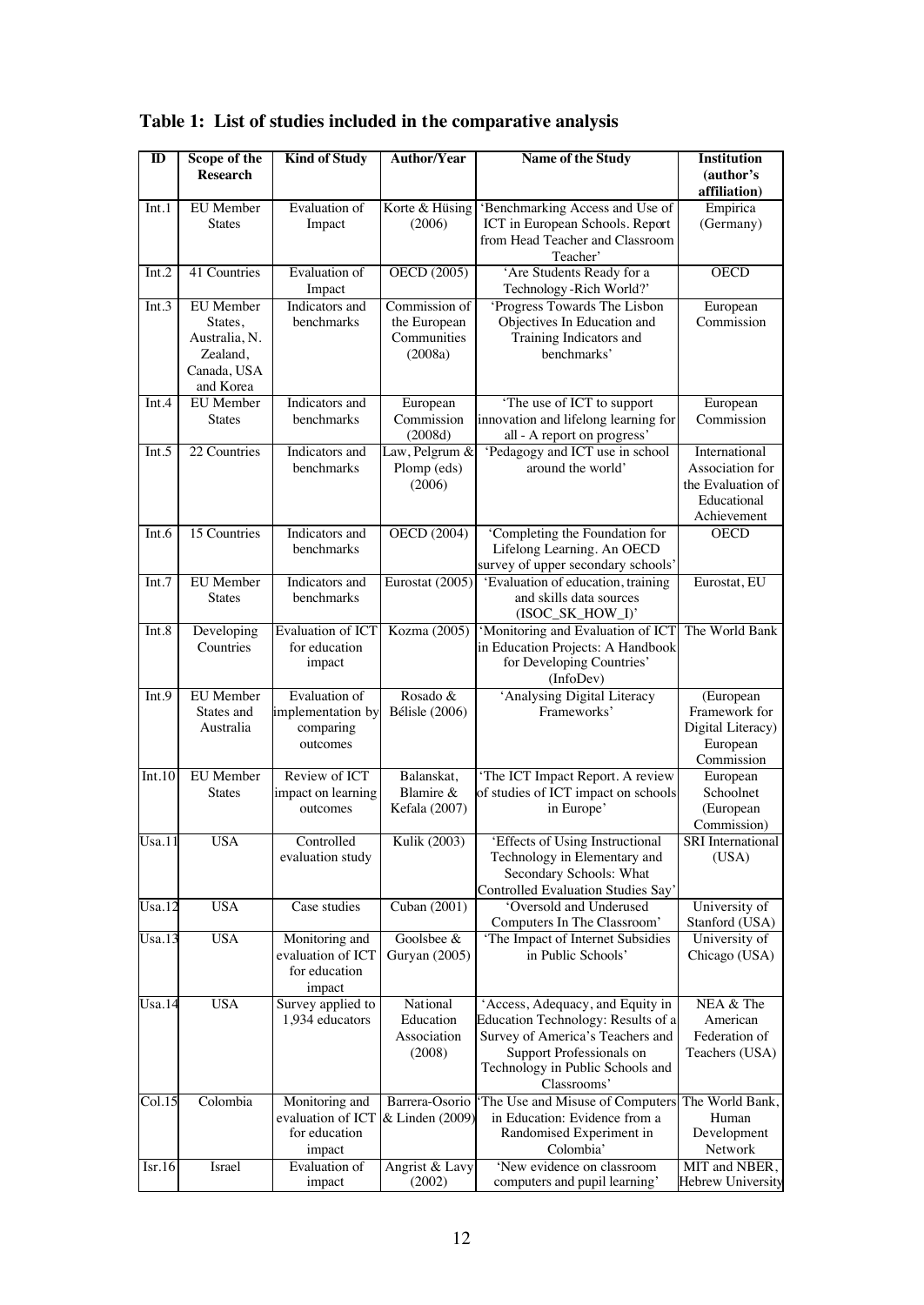# **Table 2: Category - Relationship between 'access' to ICTs in the school and 'learning performance' of the students**

| <b>Excerpt</b>                                                                                   | <b>Source</b>             | <b>Country</b> |
|--------------------------------------------------------------------------------------------------|---------------------------|----------------|
|                                                                                                  |                           |                |
| (Usa.12) 'The contribution that school courses and                                               | Harvard                   | <b>USA</b>     |
| experiences have made to computer literacy and                                                   | University<br>Press, 2001 |                |
| competitiveness in the workplace remains, at best,                                               |                           |                |
| murky'<br>(Usa.12) 'As for enhanced efficiency in learning and                                   | Harvard                   | <b>USA</b>     |
| teaching, there have been no advances (measured by                                               | University                |                |
| higher academic achievement of urban, suburban, or                                               | Press, 2001               |                |
| rural students) over the last decade that can be                                                 |                           |                |
| confidently attributed to broader access to                                                      |                           |                |
| computers'                                                                                       |                           |                |
| (Usa.13) 'The results show no evidence that Internet                                             | University of             | <b>USA</b>     |
| investment had any measurable effect on student                                                  | Chicago, 2005             |                |
| achievement. None of the estimates reported in the                                               |                           |                |
| table are statistically different from zero [] It is                                             |                           |                |
| possible that it is too early to evaluate long-term                                              |                           |                |
| investments in information technology or that the                                                |                           |                |
| gains took place in areas other than test scores (better                                         |                           |                |
| researched papers, for example), but thus far at least                                           |                           |                |
| the increase of Internet investment appears to have                                              |                           |                |
| not had a measurable impact on student achievement'                                              |                           |                |
| (Int.5) 'Increasing levels of computers access does                                              | <b>IEA SITES,</b>         | 22 countries   |
| not bring about more learning experiences conducive                                              | 2006                      |                |
| to the development of 21st-century learning                                                      |                           |                |
| outcomes for students'                                                                           |                           |                |
| (Usa.14) Yet, despite these significant investments of                                           | National                  | <b>USA</b>     |
| resources and time, the debate on education                                                      | Education                 |                |
| technology is still largely unresolved.                                                          | Association,              |                |
|                                                                                                  | 2008                      |                |
| (Int.8) 'The most pronounced finding of empirical                                                | The World                 | Developing     |
| studies on ICT impact is that there is no consistent                                             | Bank, 2005                | countries      |
| relationship between the mere availability or use of                                             |                           |                |
| ICT and student learning. Two major studies in the<br>U.S. found a positive relationship between |                           |                |
| availability of computers in schools and test scores.                                            |                           |                |
| A study in Australia found no relationship between                                               |                           |                |
| computer availability in schools and test scores. Two                                            |                           |                |
| large studies, an international study by Fuchs and                                               |                           |                |
| Woessmann involving 31 developed and emerging                                                    |                           |                |
| countries and another by Wenglinsky surveying U.S.                                               |                           |                |
| schools, found a negative relationship between the                                               |                           |                |
|                                                                                                  |                           |                |
| availability of computers in the home and                                                        |                           |                |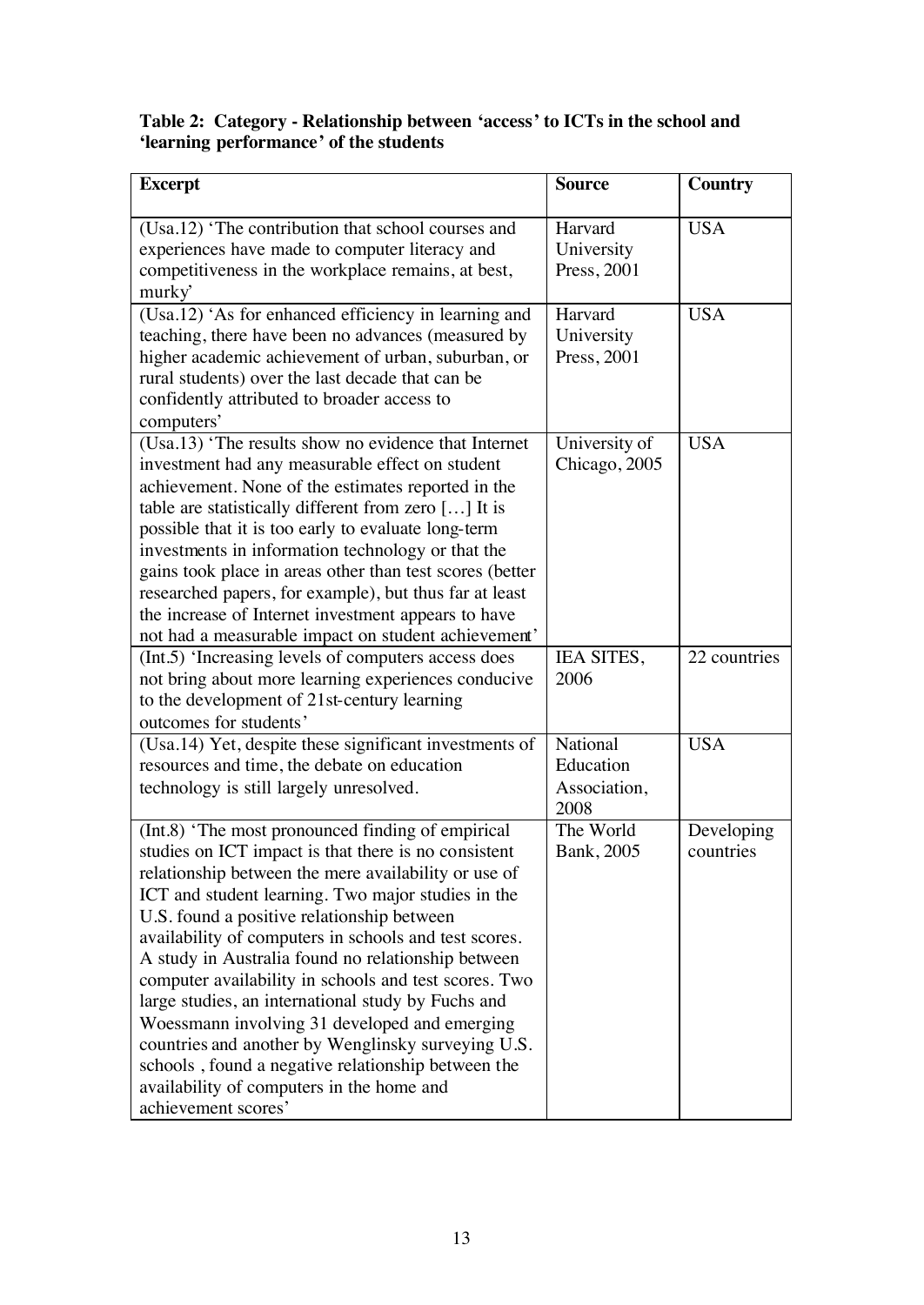# **Table 3: Category - 'Use' of ICT at school**

| <b>Excerpt</b>                                                                               | <b>Source</b>     | Country                  |
|----------------------------------------------------------------------------------------------|-------------------|--------------------------|
| (Int.2) 'The PISA evidence confirms previous studies showing the particularly strong         | <b>OECD, 2005</b> | 41                       |
| association of performance with home access and usage'                                       |                   | countries                |
| (Int.1) It seems to be relevant that the most advanced countries (Denmark - Sweden)          | Empirica,         | $\overline{\mathrm{EU}}$ |
|                                                                                              |                   |                          |
| have a higher number of teachers who use ICT in less than 5% of their class.                 | 2006              |                          |
| (Int.1) At the same time, the percentage of teachers who use the computer in more than       | Empirica,         | EU                       |
| 50% of lessons is lower in the most advanced countries.                                      | 2006              |                          |
| (Int.1) The percentage of teachers who think that the students are more motivated and        | Empirica,         | EU                       |
|                                                                                              |                   |                          |
| attentive when computers and the Internet are used in class is lower in the most advanced    | 2006              |                          |
| countries.                                                                                   |                   |                          |
| (Int.3) According to the Global Information Technology Report 2007-2008, Denmark is          | EU                | EU, USA,                 |
| the most networked economy in the world, followed by Sweden [] It is interesting to          | Commission,       | Australia,               |
|                                                                                              | 2008a             | N. Zealand.              |
| see (PISA, 2006) Finland and Sweden among the lowest users of ICT in Europe.                 |                   |                          |
|                                                                                              |                   | Canada &                 |
|                                                                                              |                   | Korea.                   |
| (Int.6) 'The question is not whether a school should or should not provide computers for     | <b>OECD, 2004</b> | 15                       |
| teacher and student use but whether the present provision for student and teacher            |                   | Countries                |
| computers is adequate for using computers as media resources for (self-) instruction'.       |                   |                          |
|                                                                                              |                   |                          |
| (Int.6) 'Teachers' lack of skills in using computers for instructional purposes and          | <b>OECD, 2004</b> | 15                       |
| insufficient time for teachers to prepare lessons in which computers are used are the        |                   | Countries                |
| problems most often mentioned as obstacles to integrating digital technology in the work     |                   |                          |
| of the school'                                                                               |                   |                          |
|                                                                                              |                   | 15                       |
| (Int.6) 'Principals reported that less than half of teachers use computer applications,      | OECD, 2004        |                          |
| about four teachers in ten use the Internet'                                                 |                   | Countries                |
| (Int.6) Obstacles related to teachers: 'Lack of teacher knowledge and skills is typically    | <b>OECD, 2004</b> | $\overline{15}$          |
| the second-most serious obstacles perceive by principals. [] There seems to be               |                   | Countries                |
| permanent teacher frustration and a need for further training which is rarely calculated in  |                   |                          |
|                                                                                              |                   |                          |
| teacher work time'                                                                           |                   |                          |
| (Int.6) 'ICT technology requires a certain level of shared computer literacy of teachers. It | <b>OECD, 2004</b> | 15                       |
| also requires innovative approaches to teaching, professional development opportunities      |                   | Countries                |
| for teachers, organisation and planning to provide access time for teachers and students     |                   |                          |
|                                                                                              |                   |                          |
| as required, provision for maintenance and support and educational software adequate to      |                   |                          |
| learning needs and teaching goals'                                                           |                   |                          |
| (Int.6) 'One can expect, however, that the focus of professional development activities in   | <b>OECD, 2004</b> | 15                       |
| which ICT is involved will shift from the medium (technology) to content (education)         |                   | Countries                |
| [] This may already be the case in Sweden, where only just over a third of teachers          |                   |                          |
|                                                                                              |                   |                          |
| participate in development described as related to ICT but over 80 per cent, much more       |                   |                          |
| than in any other country, participate in other forms'.                                      |                   |                          |
| (Int.6) 'Although Danish, Swedish and Norwegian schools stand out as making                  | <b>OECD, 2004</b> | 15                       |
| considerably more diverse usage of computers, on average, than other countries'              |                   | Countries                |
| (Usa.14) Most educators in this study reported that the classroom was not the main           | <b>NEA, 2008</b>  | <b>USA</b>               |
| location in school in which their students used computers.                                   |                   |                          |
|                                                                                              |                   |                          |
| (Usa.15) Of the 48 USA states with technology standards, only 4 test students on their       | <b>NEA, 2008</b>  | <b>USA</b>               |
| knowledge of technology. To be sure, the full integration of technology into teaching and    |                   |                          |
| learning will require a systematic and balanced approach that goes beyond just acquiring     |                   |                          |
| computer hardware and using limited technology skills.                                       |                   |                          |
| (Int.7) Danish students have been leading the acquisition of ICT skills based on informal    |                   | EU                       |
|                                                                                              | Eurostat,         |                          |
| assistance (2006-2007) helped by friends, colleagues or/and relatives. Meanwhile, this       | 2007              |                          |
| informal approach does not seem to be so relevant for British students. In fact, IT skills   |                   |                          |
| through informal learning have been decreasing for the British students, during that         |                   |                          |
| period (2005-2007). [] Danish students lead the acquisition of ICT skills through self-      |                   |                          |
| study. In the meantime, British students reached the lowest positions in the acquisition of  |                   |                          |
|                                                                                              |                   |                          |
| ICT skills through self-study (lowest positions in two of the three years, 2005-2007) []     |                   |                          |
| the British students acquire their IT skills mainly through formalised educational           |                   |                          |
| institution (school, college and university, etc.). Meanwhile, Danish and Swedish            |                   |                          |
| students reached lower positions in relation to the acquisition of IT skills through formal  |                   |                          |
| education, presumably because their strategies to develop their e-skills are closer to the   |                   |                          |
| self and formal learning approach.                                                           |                   |                          |
|                                                                                              |                   |                          |
| (Int.10) 'Teachers' use of ICT for communication with and between pupils is still in its     | European          | EU                       |
| infancy. ICT is underexploited to create learning environments where students are more       | Schoolnet,        |                          |
| actively engaged in the creation of knowledge rather than just being passive consumers'      | 2007              |                          |
| (Int.10) 'Teachers' poor ICT competence, low motivation and lack of confidence in            | European          | EU                       |
| using new technologies in teaching are significant determinants of their levels of           | Schoolnet,        |                          |
| engagement in ICT'                                                                           | 2007              |                          |
|                                                                                              |                   |                          |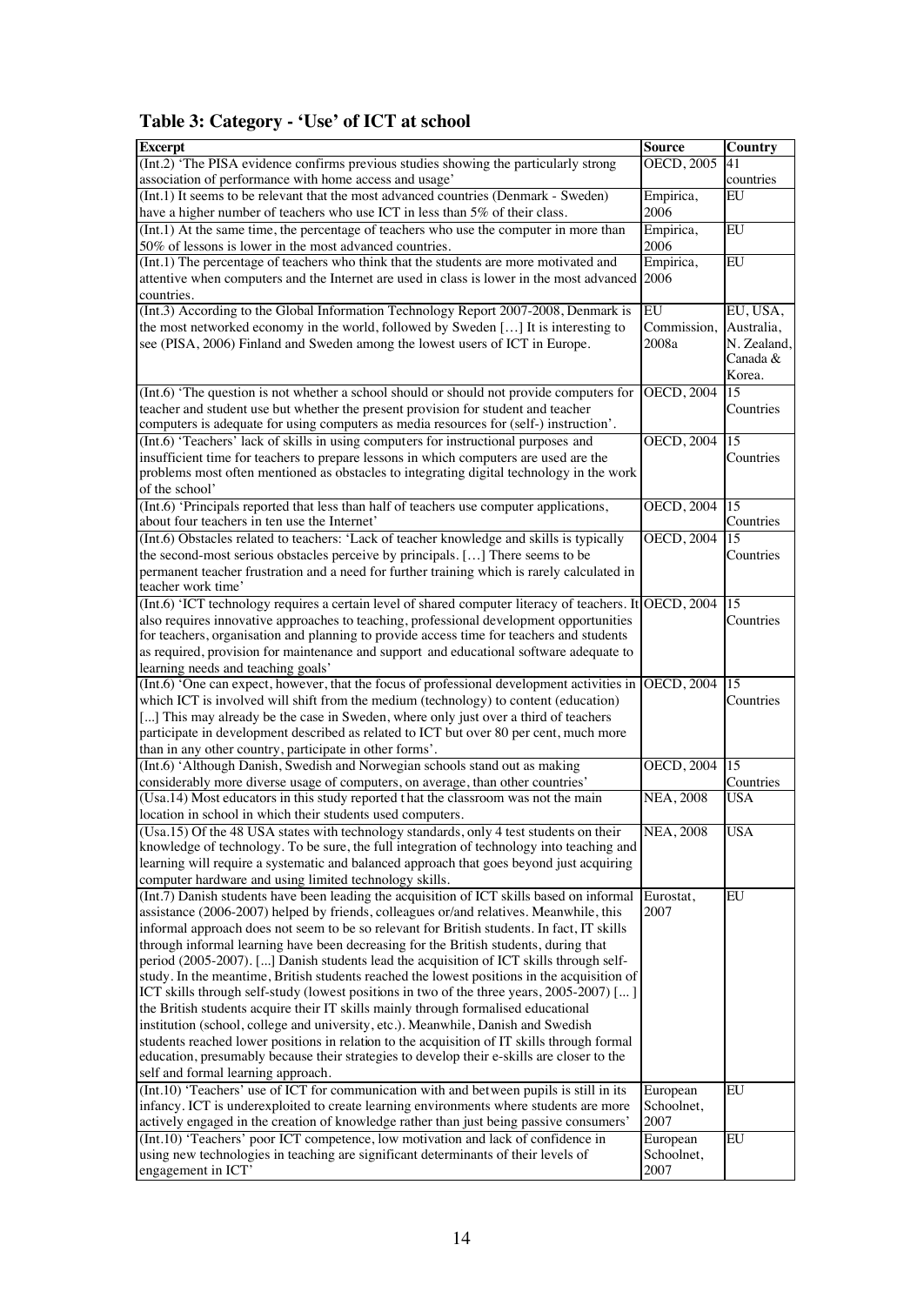# **Table 4: Category - Relationship between 'use' of ICTs and 'access' to ICTs at school**

| <b>Excerpt</b>                                                                                                                                           | <b>Source</b>         | Country                      |
|----------------------------------------------------------------------------------------------------------------------------------------------------------|-----------------------|------------------------------|
| (Int.7) Interestingly, teachers in countries like Sweden, Finland, Denmark,                                                                              | Empirica,             | EU                           |
| the Netherlands etc. do not belong to the (very) intensive ICT users in                                                                                  | 2006                  |                              |
| class. Only around 10% or less of the teachers in these countries use                                                                                    |                       |                              |
| computers in more than 50% of their lessons. One can only speculate about                                                                                |                       |                              |
| the reasons for this. It seems that in these countries the use of computers                                                                              |                       |                              |
| and the internet has become the norm for most of the teachers and pupils in                                                                              |                       |                              |
| all aspects of life and that there no longer is the need to put a special                                                                                |                       |                              |
| emphasis on this in the teaching processes at school. However, most                                                                                      |                       |                              |
| European countries still seem to be in the phase of increasing the frequency                                                                             |                       |                              |
| and intensity of ICT usage for education in class.                                                                                                       |                       |                              |
| (Int.7) 'One probably needs to consider that the use of computers and the                                                                                | Empirica,             | EU                           |
| internet by all citizens, including teachers, in these ICT frontrunner                                                                                   | 2006                  |                              |
| countries has for some time been part of daily life, whereas in other                                                                                    |                       |                              |
| countries, which are at a lower level of penetration, motivation is of key                                                                               |                       |                              |
| importance and mentioned as such in the use of computers and the                                                                                         |                       |                              |
| internet'.                                                                                                                                               |                       |                              |
| (Int.5) Use of ICT in teaching and learning by mathematics and science                                                                                   | <b>IEA SITES</b>      | 22                           |
| teachers remained generally low and highly variable across countries, with                                                                               | 2006                  | Countries                    |
| reported adoption varying from 20% to 80%. Furthermore, there was no                                                                                     |                       |                              |
| correlation between the level of ICT access (student-computer ratio) and                                                                                 |                       |                              |
| the percentage of teachers reporting having used ICT in their teaching.                                                                                  | Harvard               |                              |
| (Usa.12) 'The introduction of information technologies into schools over                                                                                 |                       | <b>USA</b>                   |
| the past two decades has achieved neither the transformation of teaching<br>and learning nor the productivity gains that a reform coalition of corporate | University            |                              |
| executives, public officials, parents, academics, and educators have sought                                                                              | Press,<br>2001        |                              |
| [] I have concluded that computers in classroom have been oversold by                                                                                    |                       |                              |
| promoters and policymakers and underused by teachers and students'.                                                                                      |                       |                              |
| (Usa.14) 'Most educators used technology regularly at school for                                                                                         | NEA, 2008             | <b>USA</b>                   |
| administrative tasks, but substantially fewer used it for instruction-related                                                                            |                       |                              |
| tasks'.                                                                                                                                                  |                       |                              |
| (Col.15) 'Despite receiving computers, training, and technical assistance,                                                                               | The World             | Colombia                     |
| the teachers in the program simply failed to incorporate the new technology                                                                              | Bank,                 |                              |
| into their classroom teaching. This example provides an important lesson                                                                                 | 2009                  |                              |
| both for researchers and for policy makers. For policy makers it                                                                                         |                       |                              |
| emphasizes the importance of program implementation and monitoring. In                                                                                   |                       |                              |
| this case, the program simply assumed that once equipped and trained,                                                                                    |                       |                              |
| teachers would voluntarily incorporate the provided technology into their                                                                                |                       |                              |
| classrooms. Mere training and equipment does not seem to be sufficient'.                                                                                 |                       |                              |
| (Int.9) 'Sporadic measures such as implementing computers in classrooms,                                                                                 | European              | EU $\&$                      |
| connecting schools to the Internet, providing courseware and access to                                                                                   | Framework             | Australia                    |
| digital resources, and training teachers have not brought about the                                                                                      | for Digital           |                              |
| pedagogical innovations, or the 'new teaching-learning methods and                                                                                       | Literacy,             |                              |
| functions matching the possibilities of ICT'.                                                                                                            | 2006                  |                              |
| (Int.9) 'It seems almost impossible to go beyond getting computers and the                                                                               | European              | EU $\&$                      |
| Internet in the classroom, making digital resources and training teachers.                                                                               | Framework             | Australia                    |
| The most frequent objective is getting teachers to use technology in their                                                                               | for Digital           |                              |
| classroom. Often in the end, no real pedagogical change seems to have                                                                                    | Literacy,             |                              |
| taken place, other than providing students with technological competencies                                                                               | 2006                  |                              |
| to use digital tools'.                                                                                                                                   |                       |                              |
| (Int.9) 'ICT or digital literacy frameworks have been developed in the last                                                                              | European<br>Framework | $\mathrm{EU}$ &<br>Australia |
| ten years, in the hope that they would empower educators to not only<br>master technology and integrate it, but ultimately transform learning and        | for Digital           |                              |
| teaching. However, experience has shown that using ICT is not enough to                                                                                  | Literacy,             |                              |
| bring about significant changes. Very often, it has been assumed that if                                                                                 | 2006                  |                              |
| teachers are equipped and connected then using the tools will bring with it                                                                              |                       |                              |
| the know-how for using them'.                                                                                                                            |                       |                              |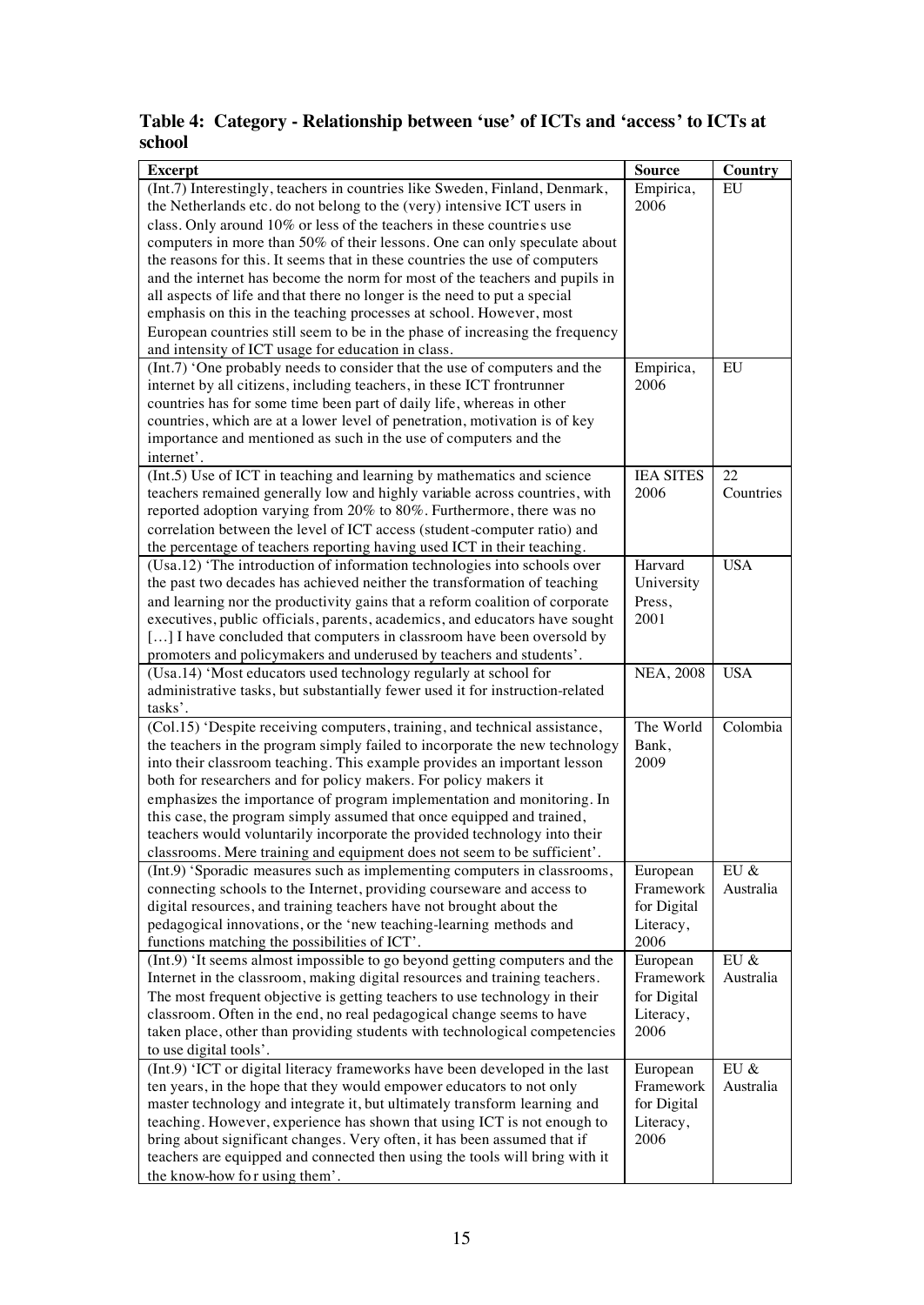# **Table 5: - Category - Relationship between 'use' of ICTs and 'learning performance' of students**

| <b>Excerpt</b>                                                                               | <b>Source</b>                   | Country                            |
|----------------------------------------------------------------------------------------------|---------------------------------|------------------------------------|
| (Int.2)'Looking at the frequency with which students use computers for a                     | OECD, 2005                      | 41 Countries                       |
| range of purposes, the highest performances in PISA 2003 were seen among                     |                                 |                                    |
| those students with a medium level of computer use rather than among those                   |                                 |                                    |
| using computers the most'.                                                                   |                                 |                                    |
| (Int.2) 'If high amounts of computer usage at school are not associated with                 | OECD, 2005                      | 41 Countries                       |
| the better performing students, teachers may need to look more closely at the                |                                 |                                    |
| manner of this usage. Stronger supervision and structured lessons, involving                 |                                 |                                    |
| the setting of concrete tasks to be achieved using computers, may improve                    |                                 |                                    |
| their impact on performance'.                                                                |                                 |                                    |
| (Int.3) 'Use of ICT in education and training has been a priority in most                    | EU Commission,                  | EU, Australia,                     |
| European countries over the past decade, but progress has been patchy'.                      | 2008a                           | Korea, Canada, N<br>Zealand, & USA |
| (Int.5) 'It was also found that higher levels of reported ICT use did not                    | <b>IEA SITES 2006</b>           | 22 Countries                       |
| necessary go hand in hand with higher levels of perceived learning gains                     |                                 |                                    |
| from ICT use'.                                                                               |                                 |                                    |
| (Int.5) The impact of ICT use on students was highly dependent on the                        | <b>IEA SITES 2006</b>           | 22 Countries                       |
| teaching approaches adopted when ICT is used.                                                |                                 |                                    |
| (Int.5) Higher levels of reported ICT-use did not necessarily equate with                    | IEA SITES 2006                  | 22 Countries                       |
| higher levels of perceived learning gains from ICT-use. No significant                       |                                 |                                    |
| correlation was found between using ICT in traditional instructional                         |                                 |                                    |
| activities and perceived students' learning outcomes.                                        |                                 |                                    |
| (Int.4) Embedding ICT in education and training systems require further                      | EU Commission,                  | EU                                 |
| changes across the technological, organisational, teaching and learning                      | 2008b                           |                                    |
| environments of classrooms, workplaces, and informal learning settings.                      |                                 |                                    |
| (Int.4) 'Although ICT has the potential to develop a 'learning continuum'                    | EU Commission,                  | EU                                 |
| that would support lifelong learning and embrace formal, informal and                        | 2008b                           |                                    |
| workplace learning, this has not yet been realised'.                                         |                                 |                                    |
| (Int.4) 'One of ICT's main strengths is its capacity to support informal                     | EU Commission,                  | EU                                 |
| learning. Self-learning and informal peer-learning are by far the two most                   | 2008b                           |                                    |
| important mechanisms for obtaining skills and competences'.                                  |                                 |                                    |
| (Isr.16) 'There is no evidence, however, that increased educational use of                   | MIT & NBER,                     | Israel                             |
| computers actually raised pupil test scores'.                                                | Hebrew                          |                                    |
|                                                                                              | University, 2002                |                                    |
| (Isr.16) 'Using a variety of estimation strategies, we find a consistently                   | MIT & NBER,                     | Israel                             |
| negative and marginally significant relationship between the programme-                      | Hebrew                          |                                    |
| induced use of computers and 4th grade Maths scores. For other grades and                    | University, 2002                |                                    |
| subjects, the estimates are not significant, though also mostly negative'.                   | MIT & NBER,                     |                                    |
| (Isr.16) 'The computer-skills benefit may not be reflected in Maths and<br>language scores'. | Hebrew                          | Israel                             |
|                                                                                              |                                 |                                    |
| (Isr.16) 'The question of future impacts remains open, but this significant                  | University, 2002<br>MIT & NBER, | Israel                             |
| and ongoing expenditure on education technology does not appear to be                        | Hebrew                          |                                    |
| justified by pupil performance results to date'.                                             | University, 2002                |                                    |
| (Usa.13) 'It is also possible that technology improves education but only                    | University of                   | <b>USA</b>                         |
| with a lag so that it is too early to detect the impact on performance. Perhaps              | Chicago, 2005                   |                                    |
| it takes time for the teachers to learn how to use the Internet in their classes             |                                 |                                    |
| [] Judged as a means of improving student performance, however, we fail                      |                                 |                                    |
| to find strong evidence of success'.                                                         |                                 |                                    |
| (Col.15) 'Despite the growing adoption of and demand for ICTs in                             | The World Bank,                 | Colombia                           |
| education, there is very little systematic research and hard data about how                  | 2009                            |                                    |
| ICT is actually used in the classroom and even less about its impact on                      |                                 |                                    |
| educational outcomes, social behaviour, or employment and worker                             |                                 |                                    |
| productivity'.                                                                               |                                 |                                    |
| (Usa.11) 'It is not yet clear how much computer-based programs can                           | SRI International,              | <b>USA</b>                         |
| contribute to the improvement of instruction in American schools. [] For                     | 2003                            |                                    |
| most technologies, results are available only at selected grade levels, in                   |                                 |                                    |
| selected subjects, and on selected instructional outcomes. The literature is                 |                                 |                                    |
| too uneven for sweeping conclusions about the effectiveness of instructional                 |                                 |                                    |
| technology'.                                                                                 |                                 |                                    |
| (Int.10) 'The impact of ICT is highly dependent on how it is used. The                       | European                        | EU                                 |
| impact of a specific ICT application or device depends on the capacity of the                | Schoolnet, 2007                 |                                    |
| teacher to exploit it efficiently for pedagogical purposes'.                                 |                                 |                                    |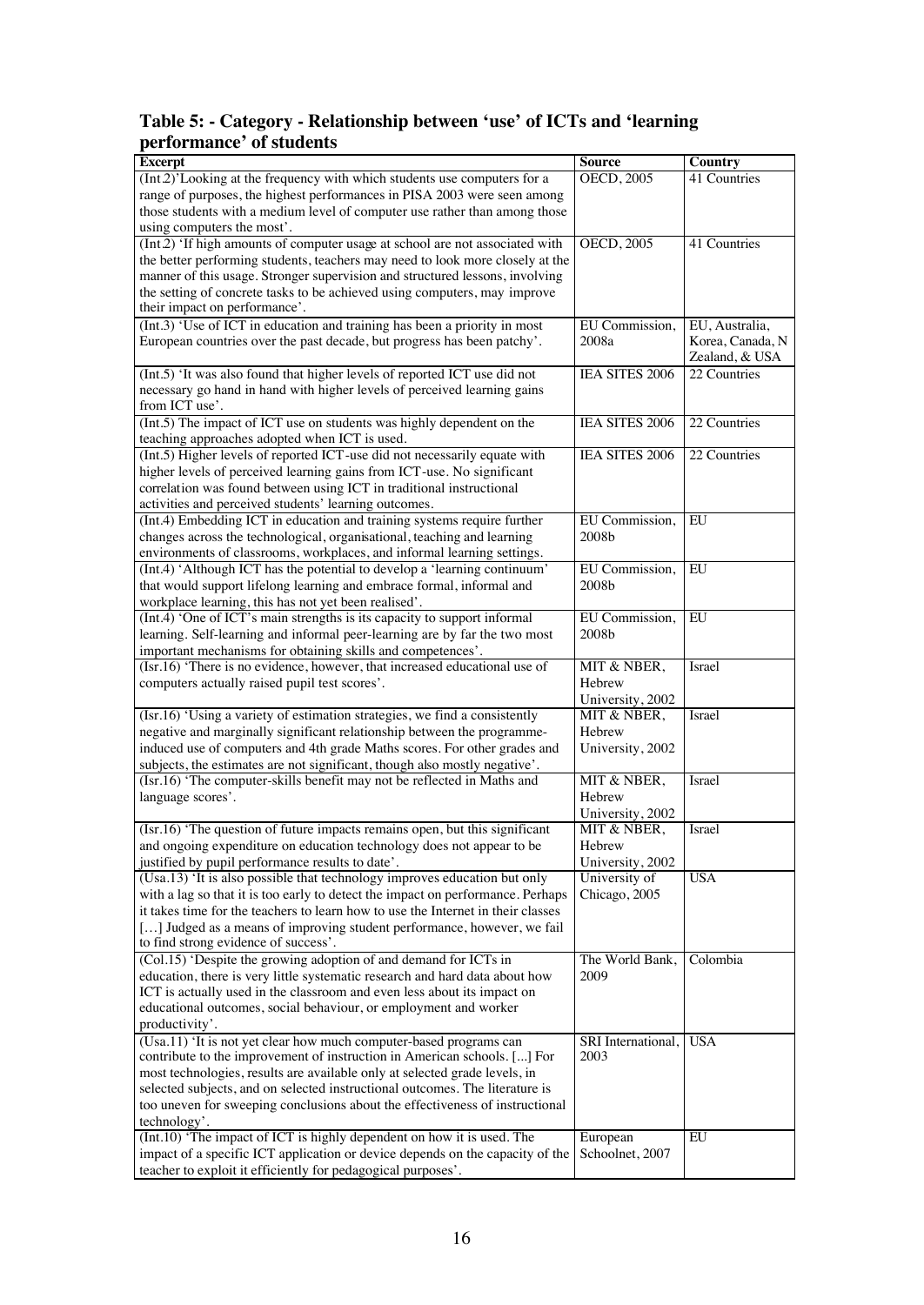#### **Conceptualisation of E-competencies**

One of the complexities of this field of study is the difficulty in finding a definition that could be suitable for different contexts and requirements. As the OECD (2005a) remarks, the often unclear terminology combined with the existence of a multiplicity of definitions (new economy, e-economy, ICT sector, …) means that these concepts change depending on the framework of use. Regarding the diversity of terminologies and definitions, this study follows the guidelines set by the European Centre for the Development of Vocational Training (CEDEFOP). During 2004, CEDEFOP published a European multilingual glossary in order to identify key terms that are essential for a common understanding of current vocational education and training (VET) policy in Europe. In this publication *skill* is defined as 'the knowledge and experience needed to perform a specific task or job'. At the same time, the term *competence* is described as the 'ability to apply knowledge, know-how and skills in a habitual or changing situation'. Performance in a changing situation is emphasised in the definition of the term competence which also embraces the concept *skill*. Thus it is important to highlight not just the expression *knowledge* (tacit or explicit) in this definition but also the capability to *apply* this knowledge in other situations. In this perspective, the students or workers need to be able to use their abilities 'in a new occupational or educational environment'.

The classification of skill proposed by CEDEFOP (Tissot, 2004) identifies *basic skills* as 'skills and competences needed to function in contemporary society (e.g. listening, speaking, reading, writing and mathematics)' and *new basic skills* which 'are information and communication technology (ICT) skills, foreign languages, technological culture, entrepreneurship and social skills'. Even though there is no unique, commonly adopted definition of ICT skills, it is important to note that efforts have been made to characterise various types of e-skills. In the following the definitions proposed by the OECD  $(2005a)$  and the European e-Skills Forum (2004) are presented. The OECD (2005a, p.6) distinguishes three categories of ICT competencies:

- **'ICT Specialists,** who have the ability to develop, operate and maintain ICT systems. ICTs constitute the main part of their job – they develop and put in place the ICT tools for others';
- '**Advanced Users:** competent users of advanced and often sector-specific, software tools. ICTs are not the main job but a tool';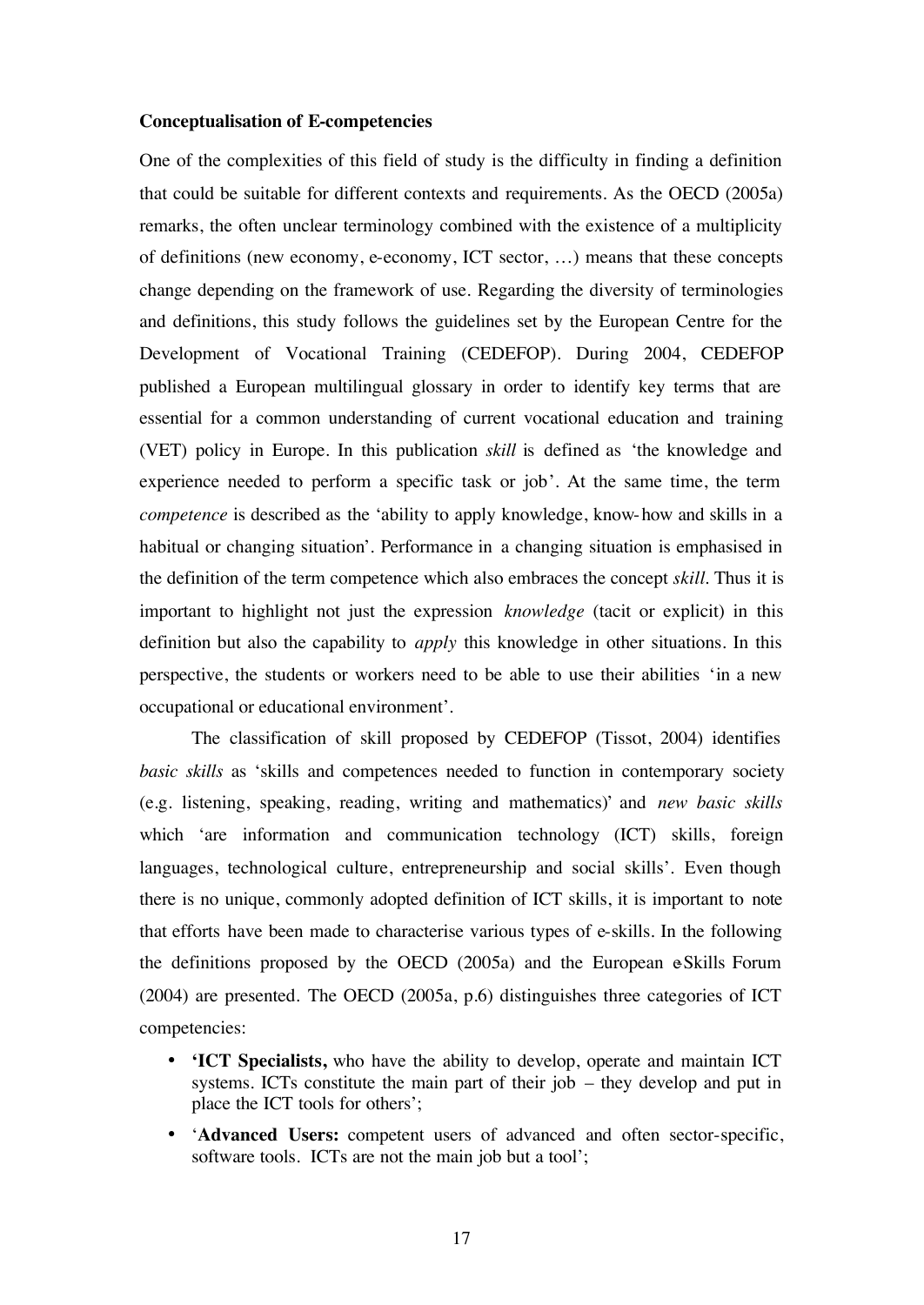• '**Basic Users:** competent users of generic tools (e.g. Word, Excel, Outlook, PowerPoint) needed for the information society, e-government and working life. Here too, ICTs are a tool, not the main job.'

Meanwhile the European e-Skills Forum (2004, p.5) proposes a definition of the term *e-skills* covering three main categories. This definition has been adopted and improved by the European Centre for the Development of Vocational Training (Cedefop, 2006, p.31) among other Europeans institutions:

- 1. **ICT practitioner skills**: the capabilities required for researching, developing, designing, strategic planning, managing, producing, consulting, marketing, selling, integrating, installing, administering, maintaining, supporting and servicing ICT systems, for the benefit of others.
- 2. **ICT user skills:** the capabilities required for the effective application of ICT systems and devices by the individual. ICT users apply systems as tools in support of their own work, which is, in many cases, not ICT. User skills cover basic digital (or ICT) literacy, the utilisation of common (generic) software tools in an office environment and the use of specialised tools supporting major business functions within a large number of user sectors.
- 3. **E-business skills**: the capabilities needed to exploit opportunities provided by ICT, notably the Internet for specific industry or societal sectors; to ensure more efficient and effective performance of different types of organisations; to explore possibilities for new ways of conducting business/ administrative and organisational processes; and/or to establish new businesses. E-business skills are strategic and innovation management skills, but not technologymanagement skills which are part of ICT practitioner skills. E-business skills contain elements of both ICT practitioner and end-user skills, but in addition they contain a significant element of generic (non-sector specific) non-ICT skills.

The term *users* (non-expert), which is particularly relevant to this study, is mentioned in both definitions (OECD and European e-Skills Forum). Nevertheless, in each one of these descriptions the understanding of *user* (as '*basic user*' or '*ICT user skills*') seems to be particularly limited in relation to the application of ICTs. Considering that the term *user* is characterised by one who has the skills 'needed for the information society' (OECD, 2005b) and who has the 'digital literacy' (European e-Skills Forum, 2004), a more precise description and understanding of the term 'ICT user skills' seems to be necessary.

### **1.6 Defining the meta-competencies**

Based on the glossary of CEDEFOP (2004) the term *competence* ('ability to apply knowledge, know-how and skills in a habitual or changing situation') in relation to the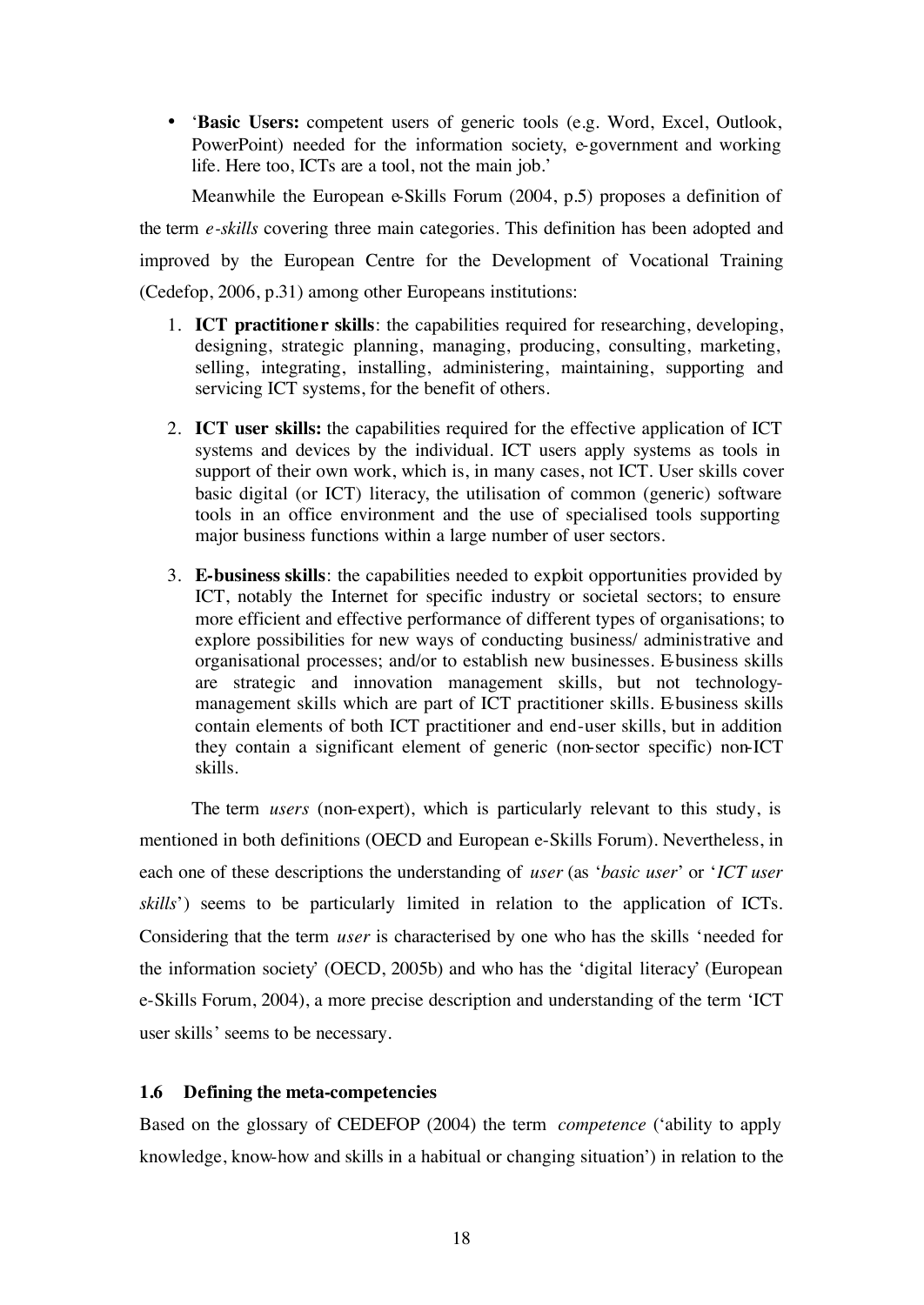use of ICT and information, seems to offer a richer approach than the mere inclusion of skills ('experience needed to perform a specific task'). Relatedly, *The Key Competences for Lifelong Learning – A European Framework* (2007) identifies digital competence as one of the eight key competencies described in the programme 'Education and Training 2010' supported by the EU (European Commission, 2007; Education Council, 2006).

The review of the sources included in the benchmarking and the analysis of these broadly adopted terms (proposed by institutions like CEDEFOP, OECD, European e-Skills Forum, etc.) makes evident that there is a primary interest in proficient users of ICTs (business, practitioner, advance, specialist, etc.) but basic or non-expert ICT users have been oversimplified as evidenced by mentioning only capability to interact with generic ICT tools. However, the studies show that the profile of the current user of ICTs (non-expert) needs a more complex characterisation. Without doubt this profile will change over time, but for now it has to do with aspects such as people who combine the cognitive and the technical skills to create added value. Hence it is necessary to develop a new and operational definition suitable and functional for the educational framework.

For the purposes of this study, the term e-competent user is adopted, according to the CEDEFOP guidelines, which refers to a person who is able to complement the use of some specific technologies with other proficiencies and knowledge. The ecompetencies are a set of capabilities, skills and abilities to exploit tacit and explicit knowledge, enhanced by the utilisation of digital technologies and the strategic use of information. Ecompetencies go beyond the use of any specific ICT, including the proficient use of information and the application of knowledge to work individually and collaboratively in changing contexts.

Due to the diversity of approaches related to the term *e-competencies*, a number of sources have been reviewed in order to propose a new conceptualisation of this term. For example: Ontario Ministry of Education and Training, 1989; Gilster, 1997; Educational Testing Service, 2003; CEDEFOP, 2004; OECD, 2007a; Hjørland, 2008; Jenkins, 2008; Pernia 2008; UNESCO, 2008b; Becta, 2009; Boles, 2009; Media Literacy, 2009 and Peña, 2009. Thus five underlying concepts that constitute the expression *e-competencies* have been elaborated: *e-awareness; technological literacy; informational literacy; digital literacy and media literacy*, just as the following image summarised.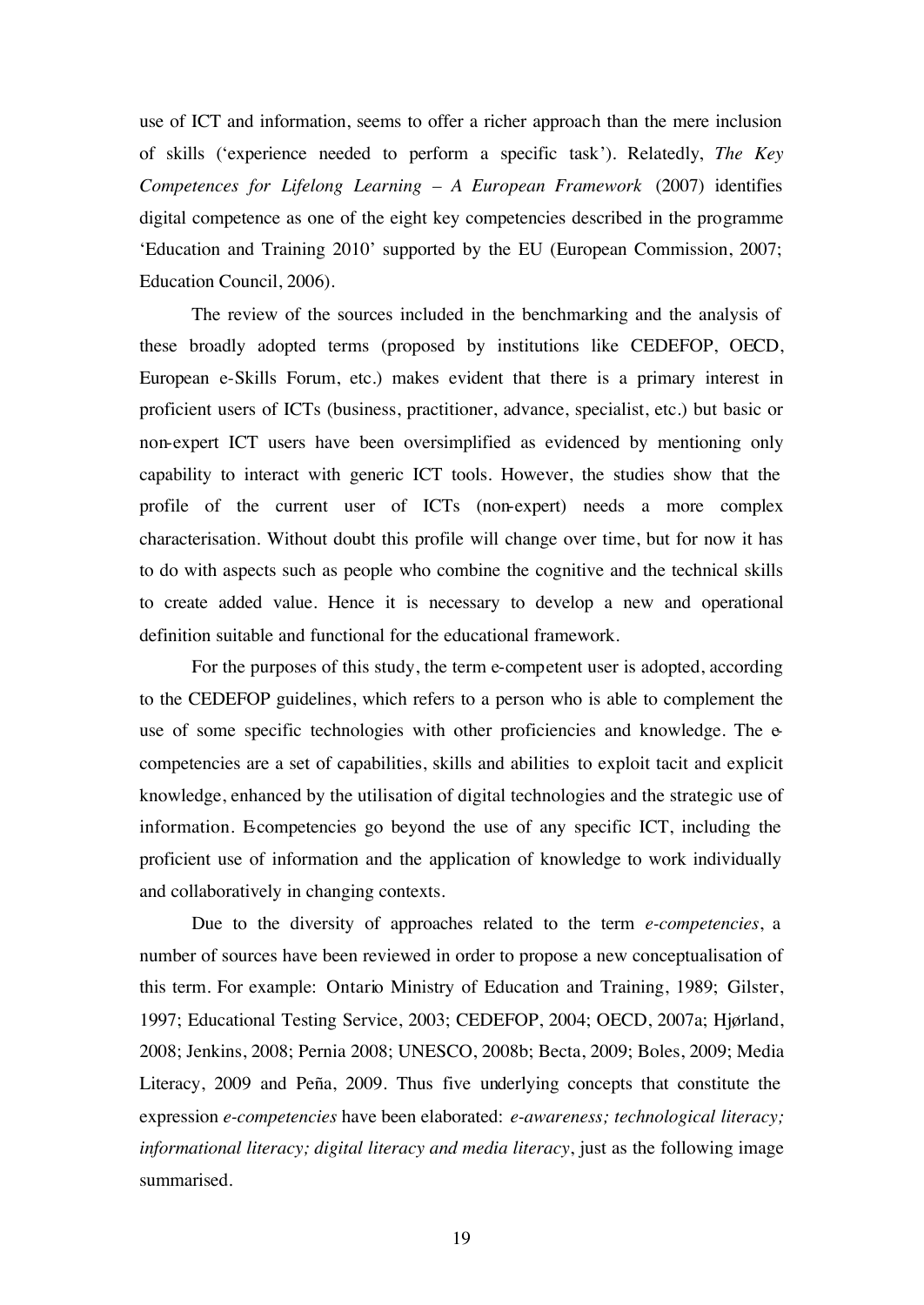# **Figure 1: E-competencies and the five underlying concepts**



## *1.6.1 E-awareness*

This cognitive (thinking) skill is characterised by a user's awareness of ICTs and appreciation of the relevance of these ICTs in the information based society. It embraces familiarity with the technologies and understanding of how these actually are, or can be potentially, beneficial or prejudicial for society. Fundamentally it is an act of cognition influenced by the use of information and knowledge and related technologies as tools to add more value and innovation to specific contexts. Eawareness is based on the understanding (comprehension and critique) of the information society's framework and its implications. From this perspective an ecompetent user has the capability to understand and adopt the lifelong-learning paradigm and the use of ICTs as a medium to facilitate individual or collective development of knowledge, skills and new capabilities in both social and professional life. On the other hand, this understanding of the human, cultural and societal issues related to technology and their practice also includes legal and ethical behaviour (also called 'digital citizenship').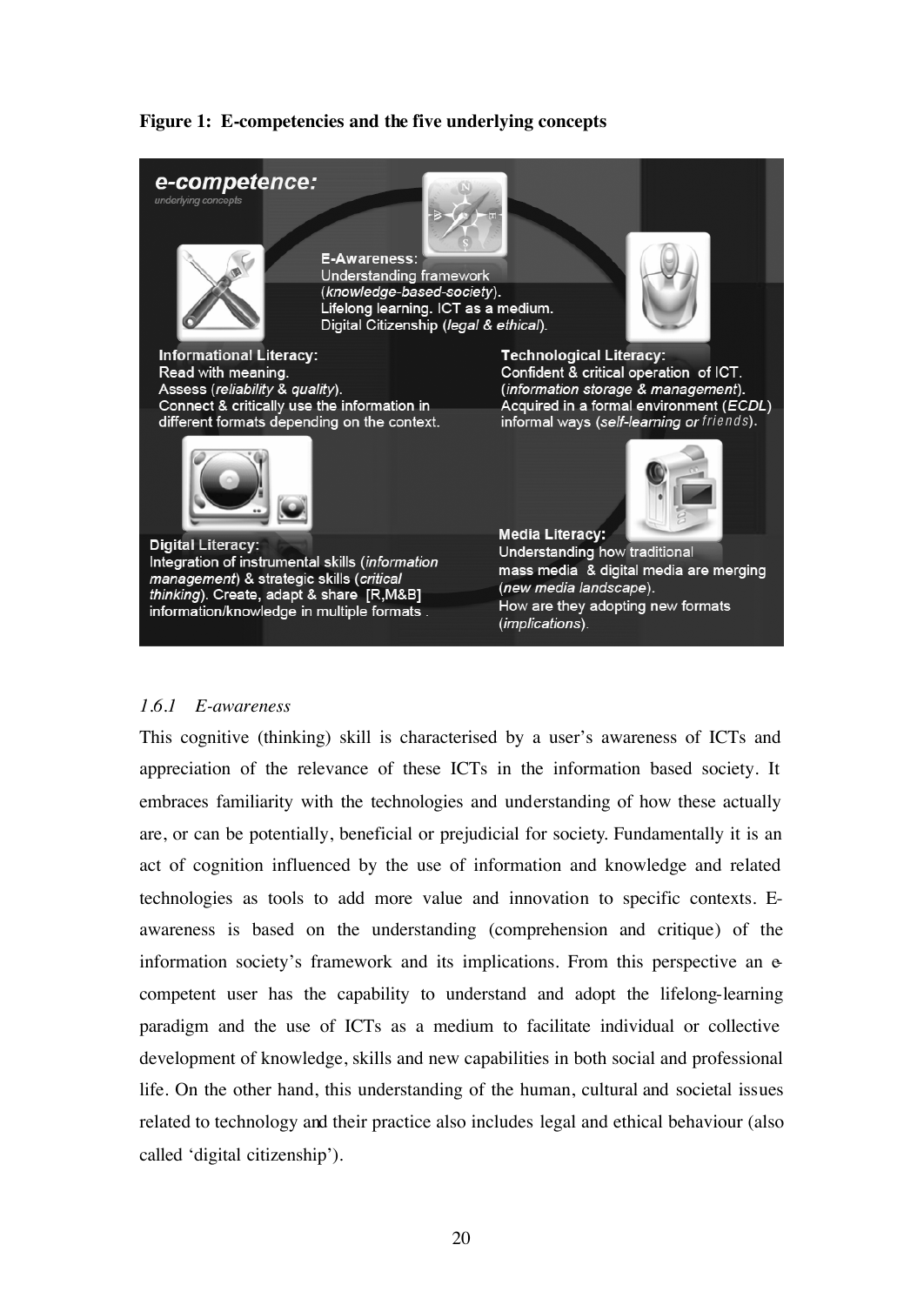## *1.6.2 Technological literacy*

The confident and critical use of electronic media for study, work, leisure and communication is represented by the ability to interact with hardware and software, as well as productivity applications, communication devices and management applications. This literacy includes the use of main computer resources such as word processing, spreadsheets, databases and tools for the storage and management of information. It embraces understanding of the opportunities and potential risks of the Internet and communications via electronic media for activities such as networking, sharing information, collaborating, etc. It also includes an ability to use Internet-based services (e.g. creating an account, composing an e-mail, attaching and downloading files, participating in an online discussion, using social networking sites, creating blogs, etc.). The technologies involved in this definition evolve according to technological transformation (currently this includes tools such as: mobile phones; computers; Internet; cameras, among other digital devices). The ability to use these tools can be acquired in a formal environment like schools (e.g., ECDL or  $EPICT^{13}$ ) or informal ways like home, trial and error, friends, manuals (self-learning or friends), etc.

## *1.6.3 Informational literacy*

Informational literacy is the ability to understand, assess and interpret information from all kinds of sources. The concept goes beyond simply being able to read; it means the ability to read with meaning, to understand critically and - importantly - to evaluate, connect and integrate different information, data, knowledge and other sources. Acquiring informa tional literacy involves mastering a set of core competencies. It requires the ability to make informed judgement about what is found on or offline, identifying the sources, authors and their diverse approaches. Being able to evaluate the reliability and quality of information is a key aspect in deciding what and when information is needed for a specific audience, context or task. In an environment where users are overloaded with information being able to analyse, judge, evaluate and interpret information and placing it in context becomes a crucial skill.

Two very important abilities related to information literacy are *evaluation* (reflecting to make judgements about the quality, relevance, usefulness, efficiency,

 <sup>13</sup> European Pedagogical ICT Licence. http://www.epict.org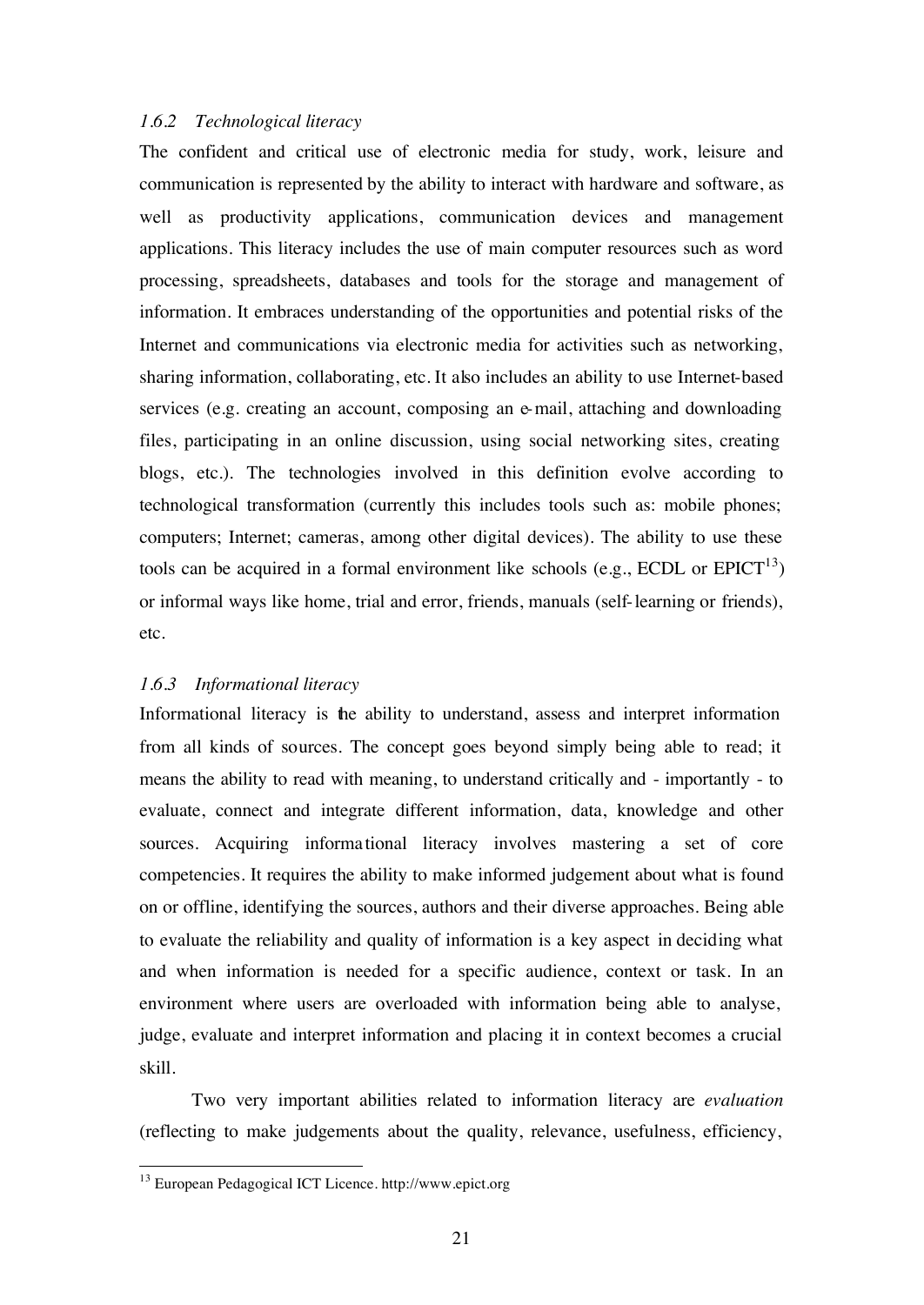authority and timeliness of the information) and *integration* (interpreting, summarising, drawing conclusions, comparing and contrasting information from multiple digital sources).

# *1.6.4 Digital literacy*

The proficiency to build new knowledge, based on the strategic employment of ICTs is termed digital literacy. The main aspects related to digital literacy are how to get relevant information (*instrumental dimension*) and how to manage and produce new knowledge (*strategic dimension*). Being digitally literate means using technology for information and knowledge in order to access, retrieve, store, organise, manage, synthesise, integrate, present, share, exchange and communicate in multiple formats, either textual or multimedia. Critical, creative and innovative thinking is combined and empowered with information management skills. Digital literacy also means understanding that the management and sharing of new products of information could be enriched through networks of collaboration, just as open software communities do.

Some of the skills related to digital literacy are: *definition* (using ICT tools to search, find, identify and recognise the information need); *access* (knowing how to collect and/or retrieve information in digital environments and the ability to develop a search strategy to locate information from one or more sources); *management* (organising information into one or more classification schemes); *creation* (generating new information and knowledge by adapting, designing, editing, inventing, or representing information in ICT environments) and *communication* (conveying information and knowledge to various individuals and/or groups).

### *1.6.5 Media literacy*

Media literacy has to do with understanding how the traditional mass media and the digital media are merging, combining and evolving towards a new media landscape. Some of the related skills and knowledge are based on the comprehension of how the media works, how it is organised, how it is evolving towards new formats, platforms and ways of communication and interaction and, finally, the understanding of how and why it produces meaning (constructs reality) as well as the social, legal, economic and political implications. This literacy is necessary to understand the phenomenon of the digital changeover.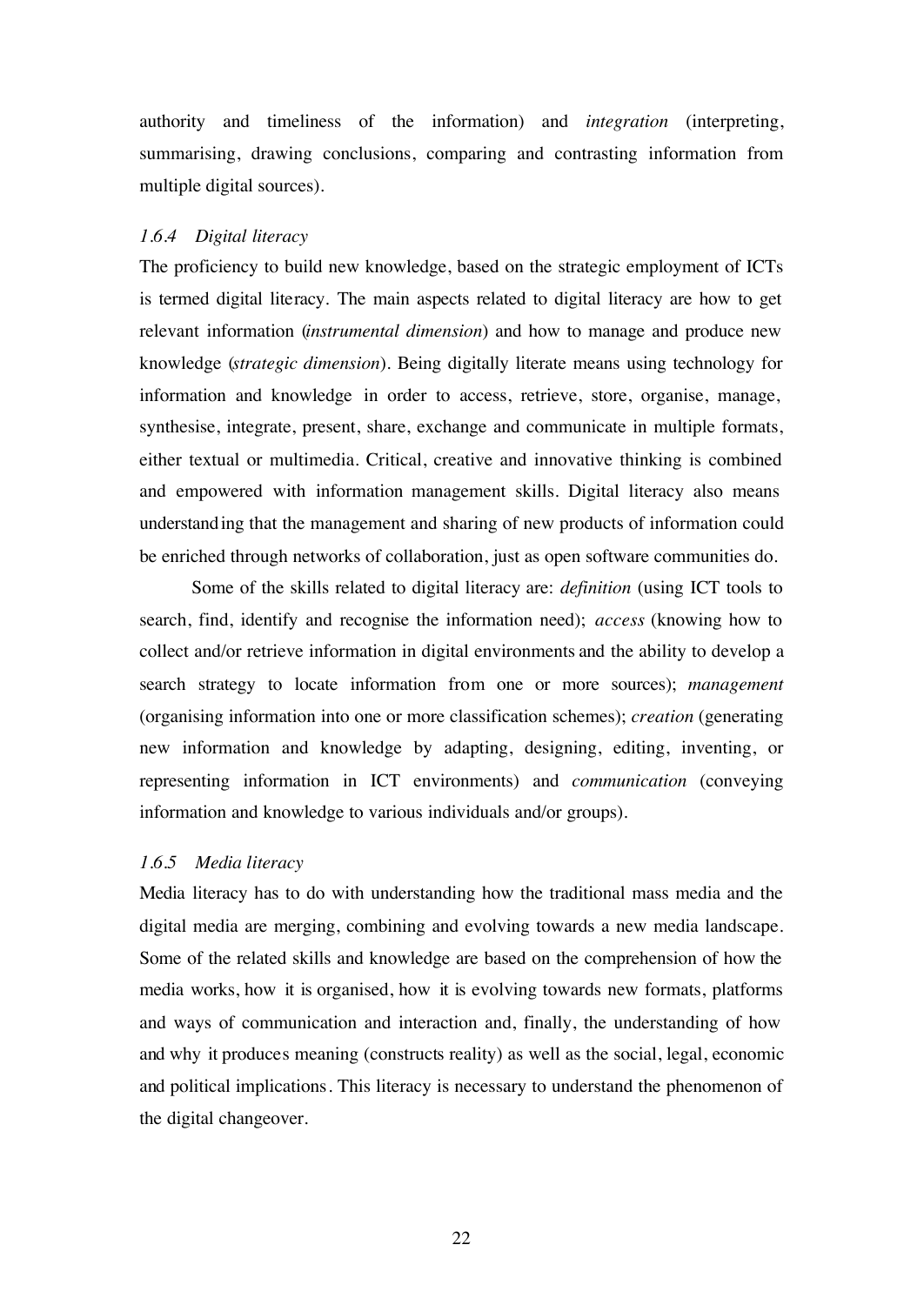This process of understanding and using the mass media in an assertive and non-passive way includes an informed and *critical viewing* or *critical analysis* of the media's nature. Also the skills related to media literacy include the capability to identify, judge and discriminate media content and services that may be unsolicited, offensive or harmful; as well as making effective use of media in the exercise of democratic rights and civic responsibilities.

#### **1.7 Discussion of findings**

This set of literacies can be defined broadly or narrowly. This review suggests understanding the term *e-competencies* as a meta-competency (Rosado and Bélisle, 2006) that denotes the interaction of different skills and knowledge (multiliteracies or hyper-literacies), which are constituted by five underlying concepts: e-awareness; technological literacy; informational literacy; digital literacy and media literacy. The relevance of one or more of the underlying concepts will depend on the context and the particular needs of each specific user.

The proposed definition embraces cognitive abilities and also technical proficiencies. It encapsulates the idea that the development of ecompetencies is enriched by the continuous interaction (and connection) between knowledge and experience. As CEDEFOP and the European Commission (2007) suggest one of the distinctive characteristics of the competencies is their 'transferability' to one or another context. Considering the ubiquity of new technologies in modern life the acquisition of e-competencies becomes fundamental in our society.

Considering the abundance of documentation (e.g.: Bawden, 2001; Rodríguez Illera, 2004; Livingstone, Van Couvering and Thumim, 2005 and Guitert and Romeu, 2009) in this field and the references suggested by the international institutions quoted it is important to note Bawden's assessment:

[T]he labels attached to these concepts do not matter; the concepts themselves, and their significance for practice, do [...] To deal with the complexities of the current information environment, a complex and broad from of literacy is required. It must subsume all the skill-based literacies, but cannot be restricted to them, nor can it be restricted to any particular technology or set of technologies. (2001, p.24)

In conclusion this meta-competency is a concept that needs to be constantly evolving as new technologies and the labour market evolve.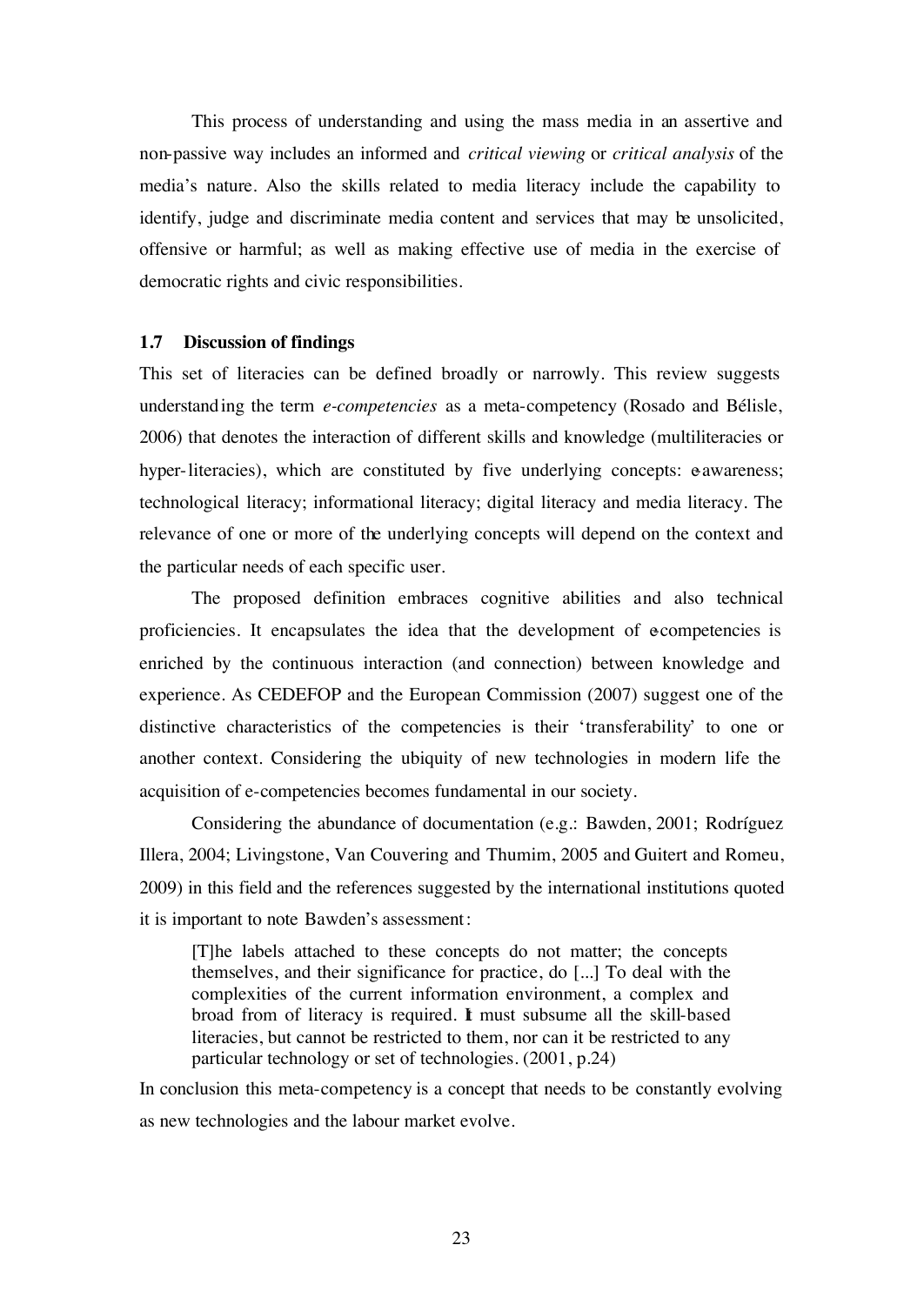#### **Best Practice, Trends and Recommendations**

## **1.8 Description**

Based on the revision of critical literature and expert interviews<sup>14</sup>, this section describes a set of best practice initiatives and recommendations focused on the development of a future e-competent labour force. During the development of this research several recommendations and best practices were identified. As discussed earlier, the development of an e-competencies agenda<sup>15</sup> is a complex and multidimensional phenomenon which can be analysed from a broad range of perspectives. Therefore, the collected recommendations have been classified and structured by their degree of complexity. These recommendations are organised according to framework, principles and initiatives.

## **Figure 2: Diagram of dimensions**



The degree of applicability of each one of the recommendations presented along this section is context-dependent. However it is important to add that most of the components recommended here are highly interdependent. Figure 2 is an abstract

<sup>&</sup>lt;sup>14</sup> These categories are the result of a revision of European experience, programmes, policies and research (each one of the references is quoted). Also they have been enriched by the contributions of expert interviews. The interviewees were: Peter Scott, the Knowledge Media Institute Open University (UK); Hilary Burgees, Centre for Research in Education and Educational Technology, Open University (UK); Yves Punie, Institute for Prospective Technological Studies (Spain); Jutta Bayer, European, ecompetences Framework (Germany); Alfons Cornella, CEO of Infonomia (Spain ); Udo Bleiman, Atlantic Project Darmstadt University of Applied Sciences (Germany); Liz Andersen, eskills UK (UK), Barbara Kieslinger, Centre for Social Innovation – ZSI (Austria); Rebecca Eynon, Oxford Internet Institute (UK); Chris Davies, Department of Education, The University of Oxford (UK); Montse Guitert, Digital Literacy area, Open University of Catalonia (Spain), Bill Dutton, Oxford Internet Institute (UK); Ian Rowlands, University College London (UK) and Elena Silva, Education Sector (USA). However, the author assumes full responsibility for the content and views contained here.

<sup>&</sup>lt;sup>15</sup> Set of articulated initiatives that promote and empower the development of e-competencies in the educational and in the professional sector.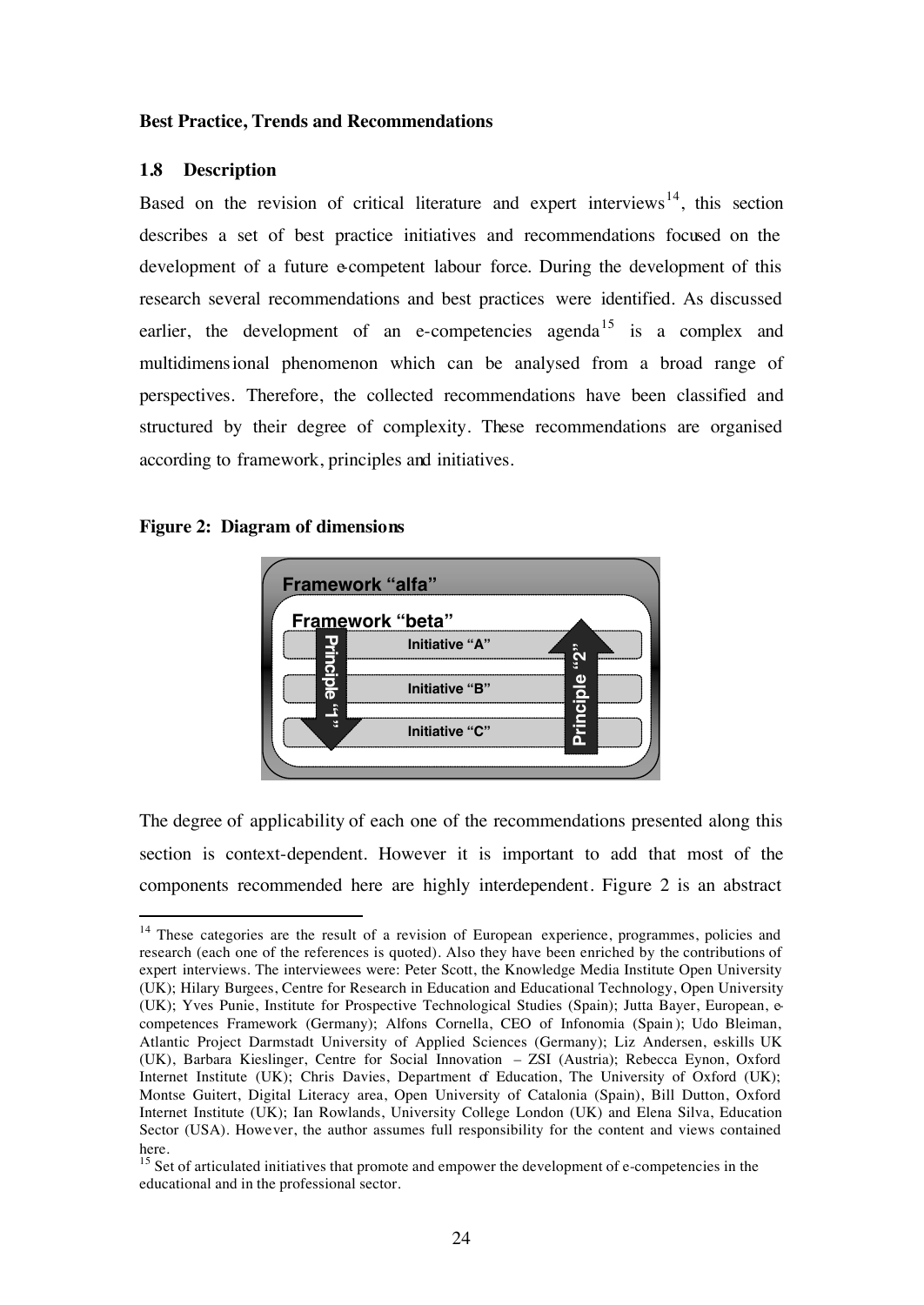illustration of how these recommendations can be organised. As shown, the dimensions of this figure are: framework, principles and initiatives. *Framework*, which is the general level, embeds *principles* and *initiatives*. Nevertheless, it is important to mention that the *principles* are transversal to the individual *initiatives*. In the following there is a brief description of each one of these dimensions:

- **Framework**: This is the more general dimension. It embeds the contextual conditions necessary to allow the coordination between sectors and the respective policies. This dimension constitutes the structure required to implement an e-competent agenda, including the articulation between national and transnational organisations. In other words, an appropriate framework includes educational, industrial and governmental co-ordination in order to facilitate the design of a common and consistent long-term agenda (2020- 2030).
- **Principles:** This dimension refers to the relevant criteria for the implementation of a mid-long term agenda. The principles included in this dimension permit a more consistent e-competencies agenda, allowing its applicability either at national or transnational level. The values that constitute this dimension are supported by an inclusive and effective understanding of the information society.
- **Initiatives:** The seven initiatives recommended in this dimension are focused on the education sector. The scope of this dimension is the primary and lower secondary levels of formal education (from Key Stage 1 to 3 in UK). The initiatives presented are articulated under the premise that schools need major improvements to prepare the future workforce better. This dimension highlights and describes concrete actions, innovations, instruments and methods that could be implemented in schools in order to develop a better development of an e-competencies educational agenda.

A more detailed presentation of the three dimensions, including the specific recommendations for an e-competencies agenda, is illustrated in the next subsection.

## **1.9 E-competencies agenda: framework, principles and initiatives**

The educational consequences of the full use of ICTs are far from clear and the impacts of new technologies in schools are highly dependent on aspects like the perspective of public policies, teaching approaches, the way ICTs are used and assessed, the school's organisation; teacher training and the design of the curriculum (Law, Pelgrum and Plomp, 2006; OECD, 2006; UNESCO, 2008c). The recommendations described below are not ready-to-use ideas because their applicability depends on the specifics of each context. On the other hand, they are presented and described in general terms, in order to simplify their application.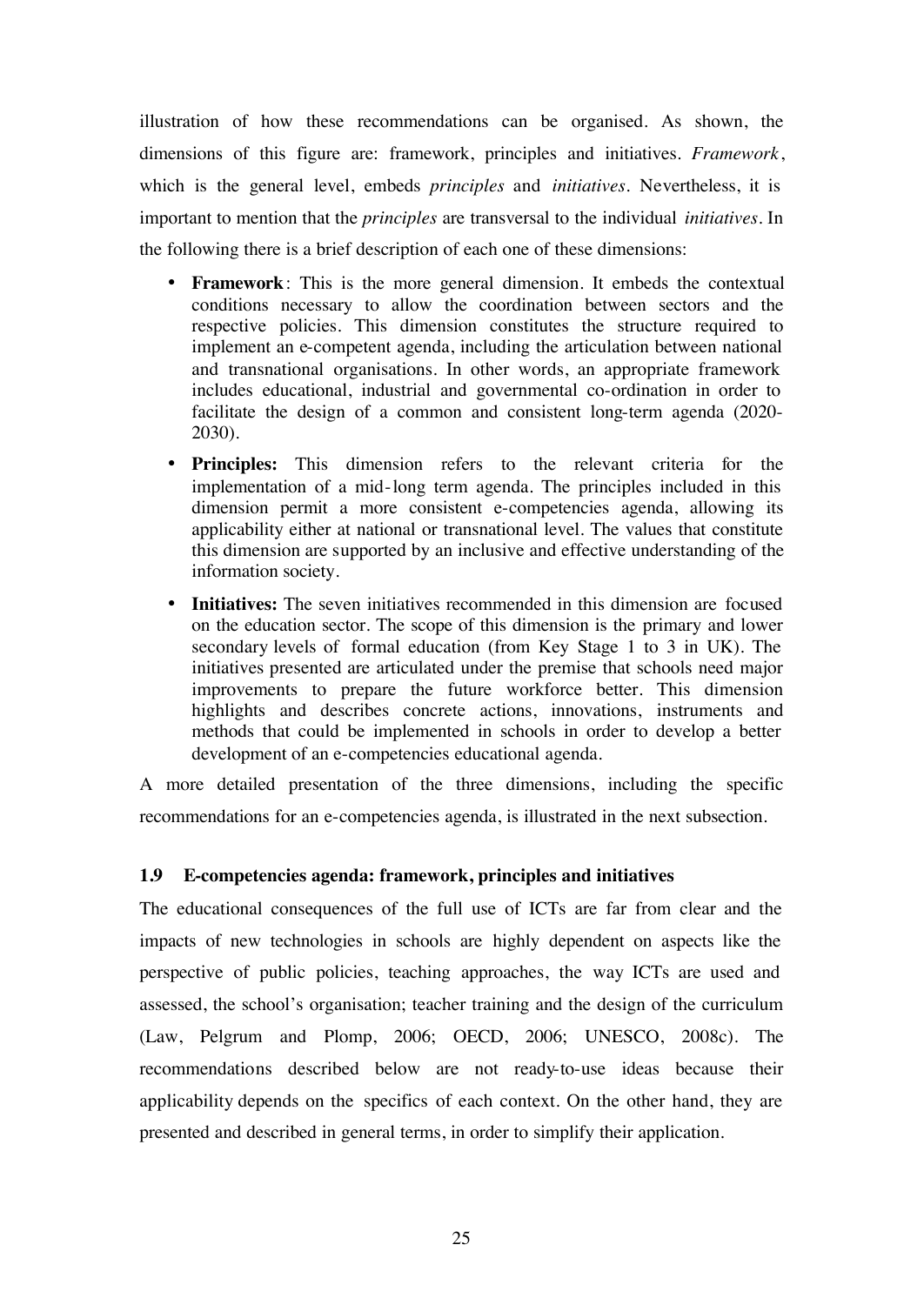Figure 3 illustrates the components for an e-competencies agenda. It includes the three dimensions previously described as well as particular recommendations for each level. The tree is used metaphorically to describe the e-competencies agenda. A successful implementation of an e-competencies agenda requires external components or framework (in the illustration represented by the environment) and principles (illustrated by the bark). At a detailed level the principles of this agenda are embraced by specific initiatives (tree rings). In other words, the e-competencies agenda is the result of a suitable meeting of these dimensions.



#### **Figure 3: E-competencies Agenda**

#### *1.9.1 Framework*

#### Long-term agenda

The implementation of a long-term agenda (2020-2030), integrating a broad range of views, ideas and opinions, is necessary in order to reduce the e-competencies gap. After more than ten years of promoting the integration of technologies in the classroom there are enough experiences and studies to comprehend the necessity of re-designing or adapting dysfunctional ICT-skill strategies and policies. The establishment of a long-term agenda requires integration of the needs and goals of the national context, but at the same time must consider global trends and also the effective actions and initiatives implemented by other countries. Being aware of this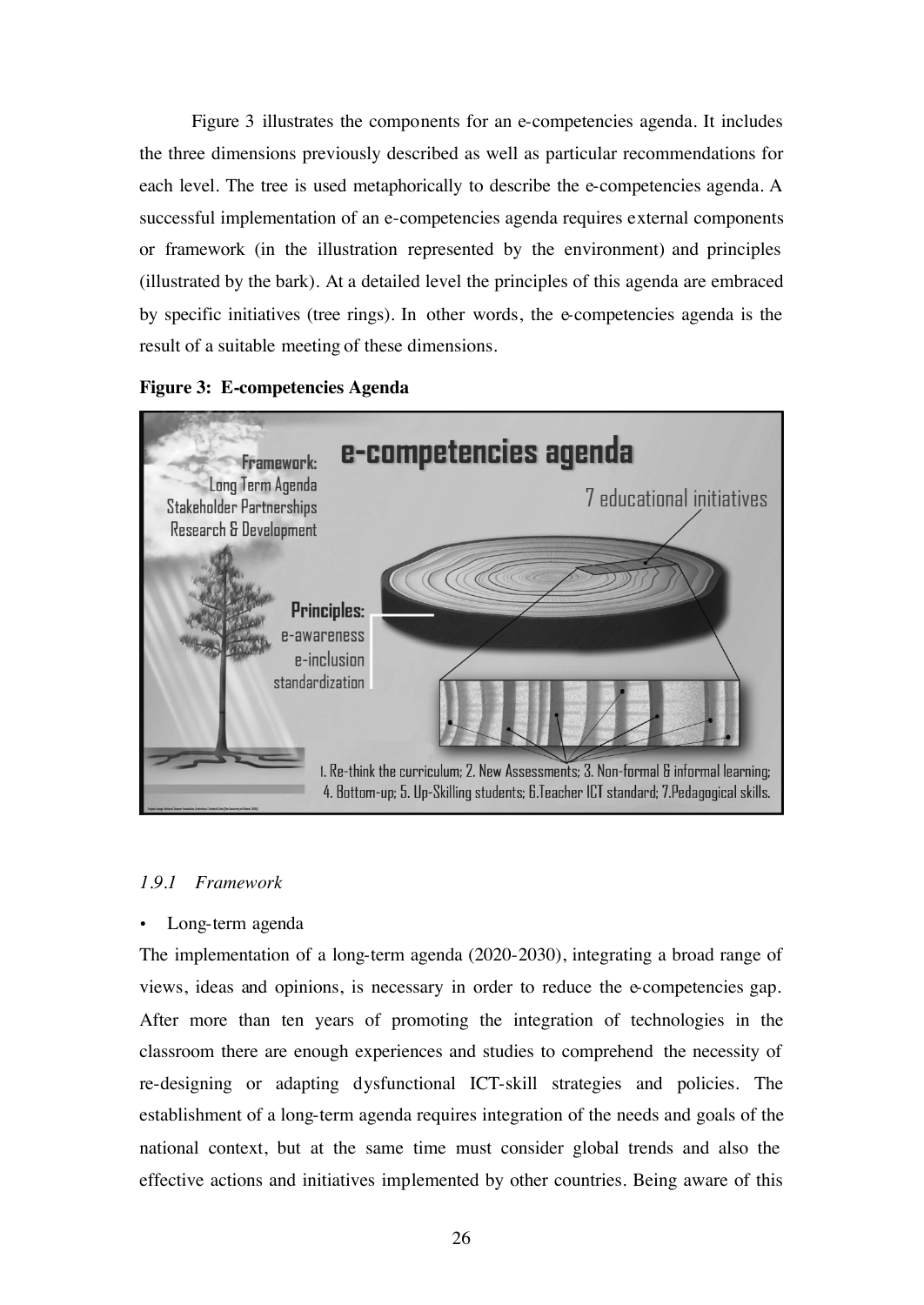context, experts from different sectors (public authorities and advisors from the private sector, educators, scholars, unions and associations) all around Europe need to continue setting and defining common strategies and standards to face the challenge of training a highly qualified workforce for the coming decades. Attention needs to be paid, not just to the ICT practitioners, but also to the e-competent users, particularly those who are still at the first level of their formal education<sup>16</sup>.

Authorities of informal, industry-based education and formal, governmentsupported education need to collaborate and set common goals to promote the acquisition of ICT competencies for the workforce of the coming decade. It is recommended that these collective initiatives also suit the goals defined in the European mid-term agenda. Useful examples of this are the programme *Education and Training 2010* (*Lisbon Strategy*) and the *Bologna process*.

According to different reports<sup>17</sup> there is a mismatch between the skills taught (in the formal educational environment) and the skills demanded (e.g. employers, firms and industries). In that sense it is crucial to implement strategies to educate the future labour force according to the requirements of the modern labour markets (e.g. *National Occupational Standards* in UK) [e-skills UK, 2003]. Designing a long-term agenda needs to ensure that evidence-based policy does not repeat the mistakes and inaccuracies described in the Second Section of this paper. Moreover, it is important that the implementation of these policies and strategies is regularly reviewed and their impact assessed in order to constantly improve (among other aspects it will benefit the continuous updating of the *e-competencies* concept). The new approaches of the PISA test could also be a useful reference to evaluate the ICT skills of European students.

# Stakeholder partnerships

Stakeholders (e.g., education department, public and private educational/training institutions, ICT industries representatives, ICT service providers, business sector, etc.) must be identified, invited and involved to improve the dialogue between education, businesses and users. Collective initiatives are required in order to promote changes in the education sector but with particular focus on the recommendations and requirements supported by the business and technology sectors.

<sup>&</sup>lt;sup>16</sup> In the UK context Key Stage 1 (children from 5 to 7 years).

<sup>&</sup>lt;sup>17</sup> e-Skills Competences Consortium, 2004; Fernandez, and Hayward, 2004; OECD, 2006.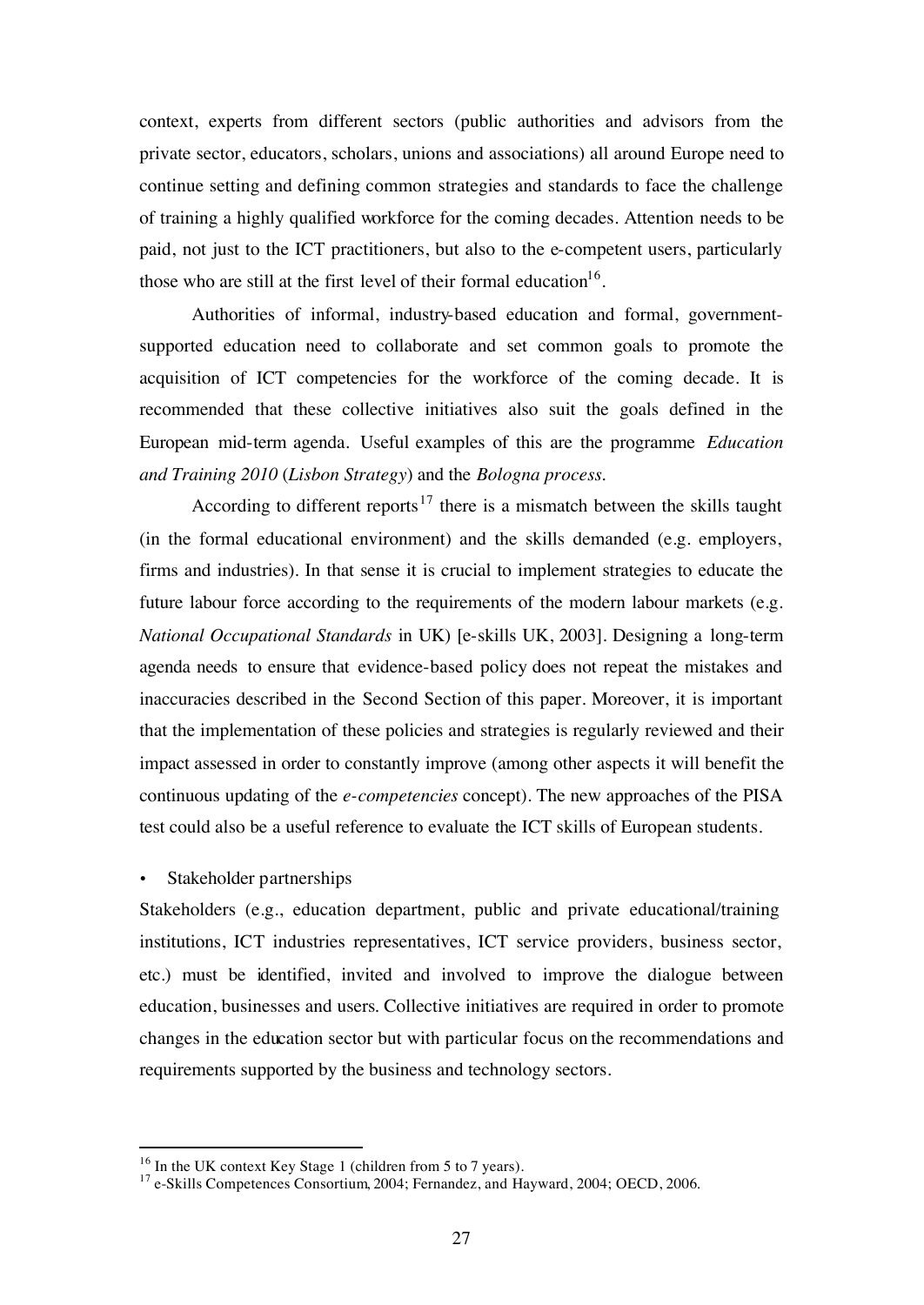Strong co-ordination across sectors in order to develop joint actions between policy-makers and the private sector is indispensable to promote the up-skilling and re-skilling of the current and future workforce. With regards to the existence of significant joint initiatives in the professional context (as in the 'European e-Competence Framework') it is important to include some of those common principles in the current training and development agenda in order to encourage the acquisition of 21<sup>st</sup> century skills in the education of the coming decade's professionals. Based on this idea schools, for instance, are encouraged not only to develop and teach the ICT skills that the future workforce will require, but also to facilitate co-operation between schools and other 'learning organisations' including private companies.

In order to ensure that the new generations of professionals will have the required ICT literacy competencies (i.e., foundation knowledge, technical skills and critical assessment skills) a broad spectrum of actions will need to be developed. Some examples of these initiatives are the continuous addressing and updating of ecompetencies, setting standards, designing mechanisms for assessing competencies and promoting the acquisition of ICT competencies.

#### • Research and development

The adoption of continuous and consistent research and evaluation is necessary to ensure that the education and training experience relates to the complexities of the current knowledge-based-economy. Policy makers and educators require more evidence from critical studies of the actual use and impacts of ICTs on learning. It will help to understand what works and what does not and why some things work in some contexts and not in others. Empirical studies can provide information on the issues and priorities identified, such as: the features, benefits and risks of new learning paradigms, new networking opportunities from ICT-assisted learning; the potential for personalisation of the learning process and ways of using ICTs in education to bridge rather than reinforce economic and cultural divides (Nash, Dutton and Peltu, 2004).

The adoption of e-competencies strategies needs to be designed collaboratively by multi-institutional teams (composed of policy makers, employers, academic and expert views from different sectors). The recommendation for this panel is to systematically evaluate the effectiveness and impact of those initiatives orientated towards developing a future e-competent labour force.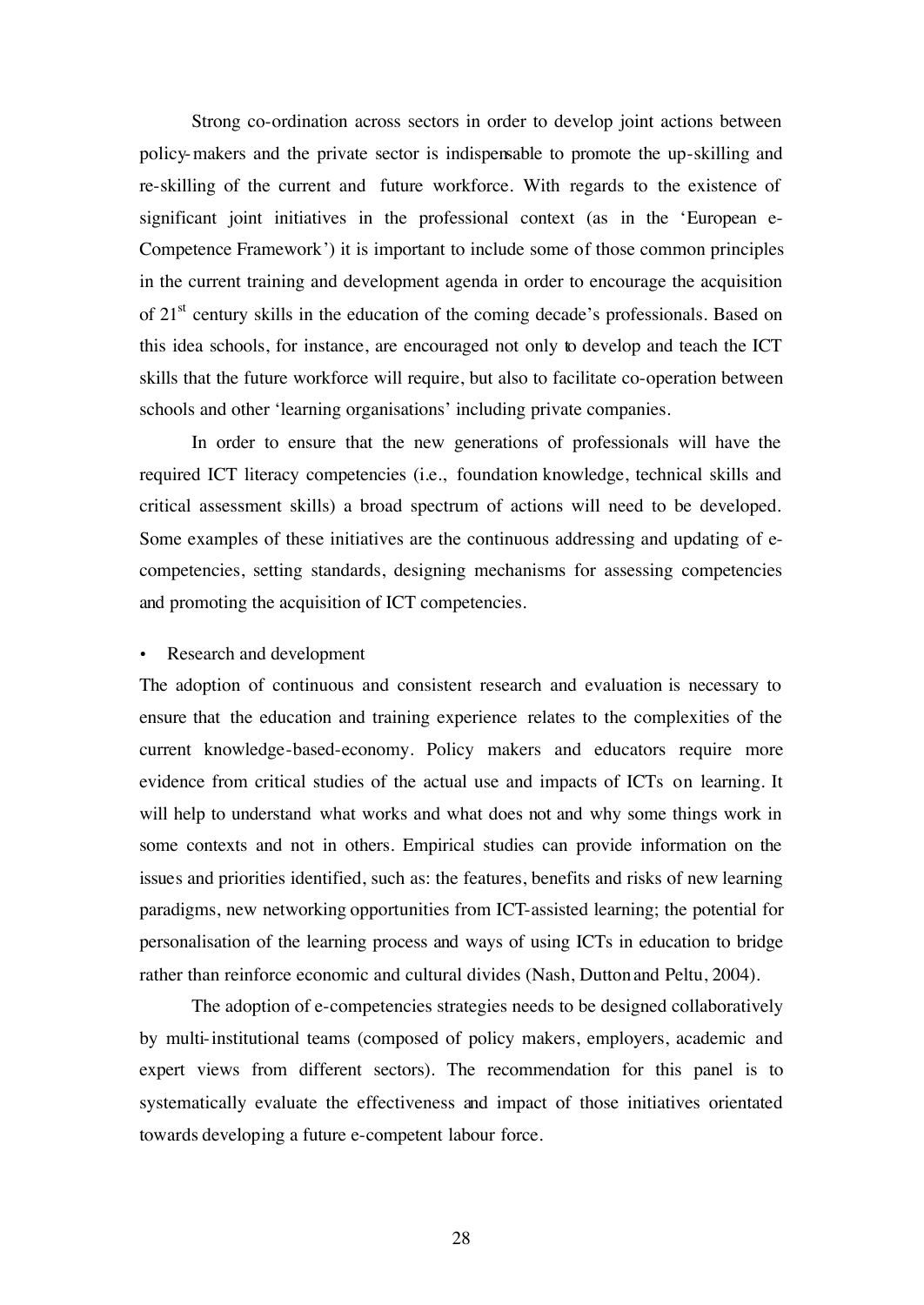The implementation of a longitudinal evaluation could provide critical information linked to the development of an e-competencies strategy, some examples are: evaluating the impact of ICT skills standards in the users' performances, exploring the existence of other skills stimulated by the use of ICTs, analysing the effectiveness of adaptive assessment, studying the performance of young professionals who have been trained with an e-competencies approach and evaluating the correlation between employability and e-competencies. The research and development construction is relevant not just in terms of *national* evaluation but also efforts should be made to support *trans-national* studies to ensure good coverage and that reliable results are supporting the policies and strategies of the new century.

#### *1.9.2 Principles*

#### • E-awareness

Promoting the development and continuous updating of ICT competencies in different learning environments (formal and informal) by providing concrete guidance and useful tools to the education sector is one of the ways to move towards an ecompetent labour force. Stakeholders from different sectors need to collaborate in order to increase engagement with the use, training and adoption of digital competence.

The review of different studies and strategies shows the necessity to engage individuals from different sectors of society in the acquisition of e-competence. It is important that the main message of this engagement goes further than the acquisition of basic ICT skills. Current and future employees need to understand from a broader perspective the opportunities and challenges arising from ICT use in a knowledgebased-economy. In other words, it is important to realise that an increase in ecompetencies is equivalent to a rise in the value of the workforce. The acquisition of e-competencies would raise the degree of employability of a potential employee (Card and DiNardo, 2002).

Another aspect necessary to include in this engagement strategy is that in a knowledge-based society the lifelong acquisition of e-competencies has to be comprehended as a continuous learning process. This means that students (tomorrow's workers) need to comprehend the necessity to update their competencies regularly (under formal and non-formal learning strategies) due to the fast evolution of ICTs. Nevertheless, it is worth considering the opinion of those who believe that

29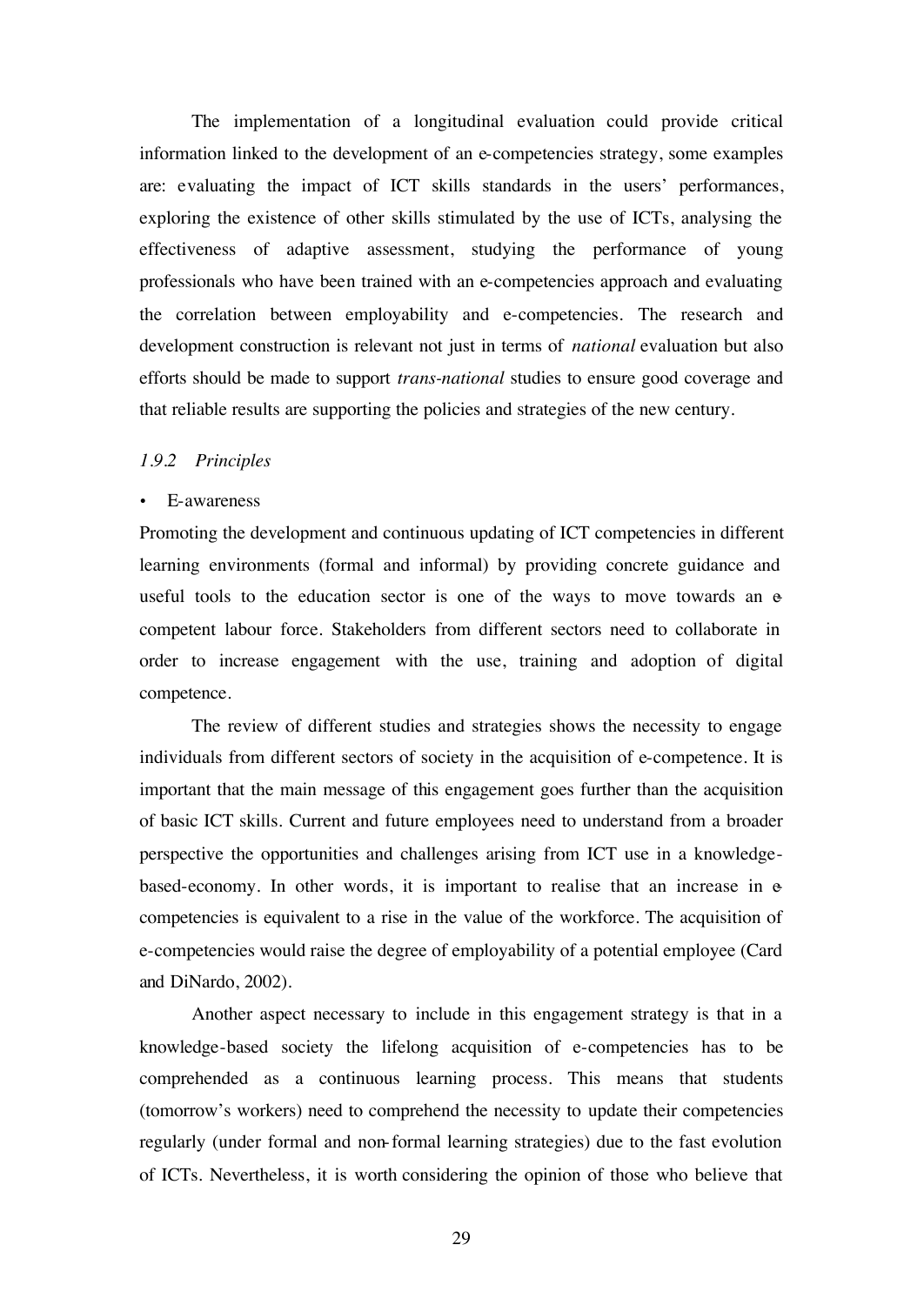very generalised and traditional awareness campaigns are not very effective initiatives for increasing the population's e-competencies (Danish Technological Institute, 2007). From this point of view, it is recommended that efforts are made to promote the acquisition of these skills in the students' or workers' personal environment, where they may be better motivated to improve their capabilities. This has to do with endorsing the adoption of ICTs in daily life by formal and particularly informal approaches in order to relate to particular needs, contexts or motivations (Balanskat, Blamire and Kefala, 2006).

#### • E-Inclusion

In order to reach the Lisbon declaration: 'Europe should become the most competitive and dynamic knowledge-based economy in the world' (European Commission, 2008a) it is vital that a trans-national agenda of integration is developed which includes all those who are far away from the information society framework (phenomenon also known as *the digital divide*18). In this context it is important to include not just the ideal model of a 'knowledge worker' (young, professional, highly educated, ICT skilled, working in a middle or big urban area, etc.) but also other sectors of society (Eurostat, 2006). The e-inclusion approach considers the integration of *other targets* like low skilled workers, unemployed, educators, young students, senior workers, etc.<sup>19</sup>

Thirty-seven per cent of the EU population has no computer skills and more than sixty per cent of people not educated beyond lower secondary level have no basic e-skills (Eurostat, 2006). However, considering the three stages described in the European e-inclusion' report<sup>20</sup> (European Commission et al., 2008b), it is critical to continue promoting initiatives focused on facilitating access and connectivity to all sectors of society including training in the basic use of ICTs, but without ignoring the acquisition of more sophisticated and proficient digital skills (informational, media and technological literacy as well as e-awareness).

From a gender perspective, the e-inclusion agenda should also provide new actions encouraging women of all ages to use ICTs. Different studies show the need to

<sup>&</sup>lt;sup>18</sup> 'The term 'digital divide' refers to the gap between individuals, households, businesses and geographic areas at different socio-economic levels with regard to their opportunities to access information and communication technologies (ICTs) and their use of the Internet'. (OECD. 2008).

<sup>19</sup> Fastrack to Information Technology (Ireland) http://www.fit.ie/homepage.asp

<sup>&</sup>lt;sup>20</sup> The first level represents the technical access to ICT. The second level is related to the acquisition of basic ICT skills. The third level describes the development of an advanced use of ICT.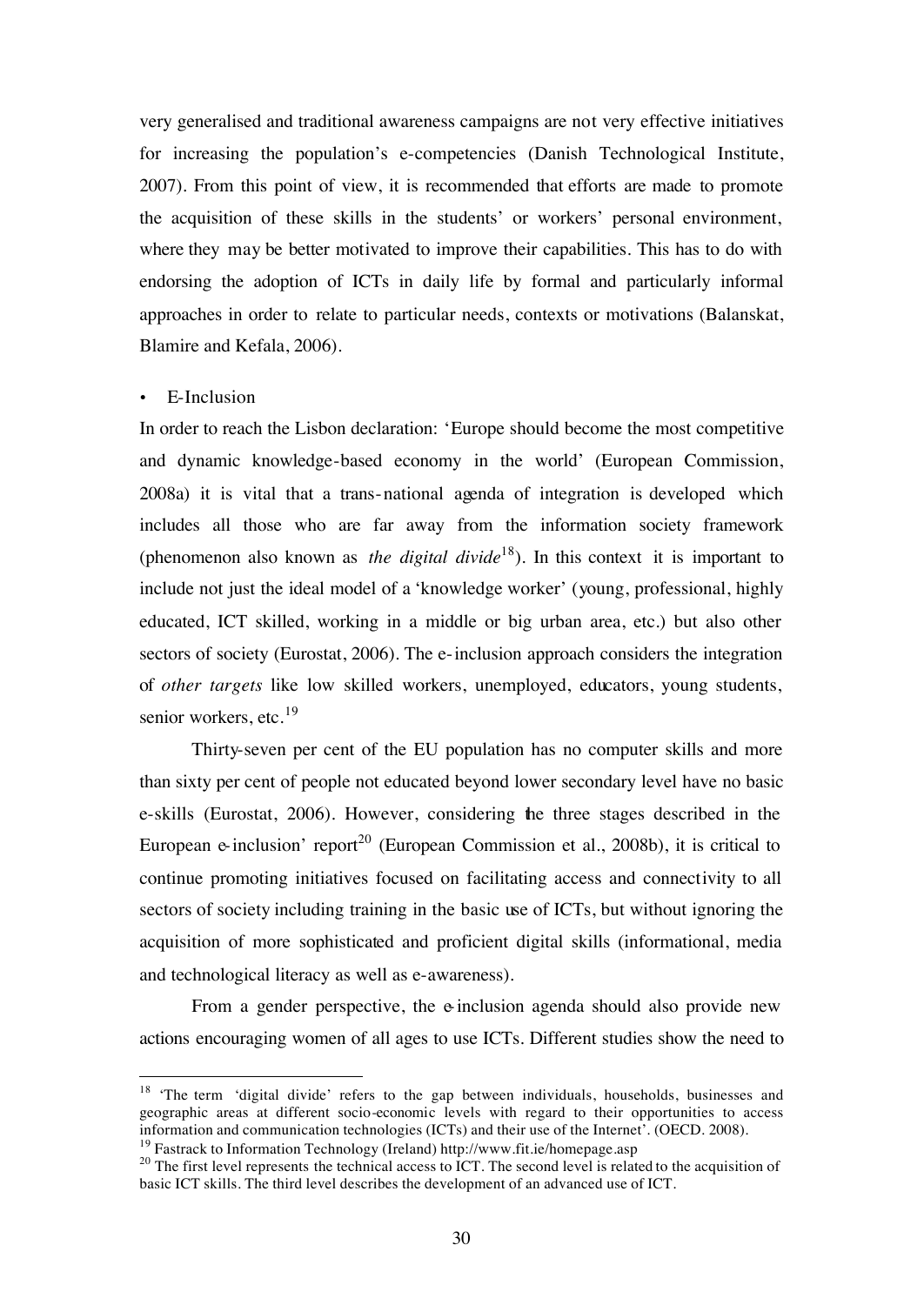reduce the gender gap that still exists in the exploitation of these tools (Eurostat, 2006; Turmo and Lie, 2006; DTI, 2007; OECD, 2007b; Ramb, 2008). It is important to move towards an inclusive comprehension of the knowledge-based society. Noteworthy are those up-skilling and re-skilling initiatives like: motivating non ICTusers, training workers (or teachers) with low ICT skills, subsidising ICT training in small and medium enterprises (SMEs) and promoting the use of low cost technologies, among others (European Commission, et al., 2008b). These initiatives should be encouraged by adopting flexible methods of acquiring ICT skills, such as informal learning, learning by doing or peer coaching .

### • Standardisation

There is a general need to set ICT competencies standards and certifications. In this sense, it is important to consider the adoption of a broadly accepted and updated set of key e-competencies, acknowledged by both the education and the industrial sector. The common understanding of e-competencies should be nationally but also transnationally recognised in order to empower the mobility of the future workforce. Nevertheless, before adopting any specific standard it is necessary to define a common understanding of 'ICT literacy'. Concrete definitions of the key term and precise description of the underlying concepts of e-competencies have to be undertaken (see Section 3 of this paper).

Another strategic approach for defining the ICT competencies standards is to consider standards and international certifications that already exist. For example, the European e-Competence Framework which provides guidelines for the proficient use of ICT was created for supply companies, the public sector and social partners across Europe. A complementary initiative is the *European Computer Driving Licence Foundation,* a remarkable example of an international standard in end-user computer skills certification<sup>21</sup>. Both initiatives are focused on the generation of a framework, a standard and a certification that allows the common understanding of ICT performance in the European context. These programmes have been designed to promote and facilitate professional mobility through Europe. These experiences may be considered as best practices of measuring and standardising some of the proficiencies related to the previously described e-competencies.

 $^{21}$  ECDL learning material specific to education http://www.ecdl.co.uk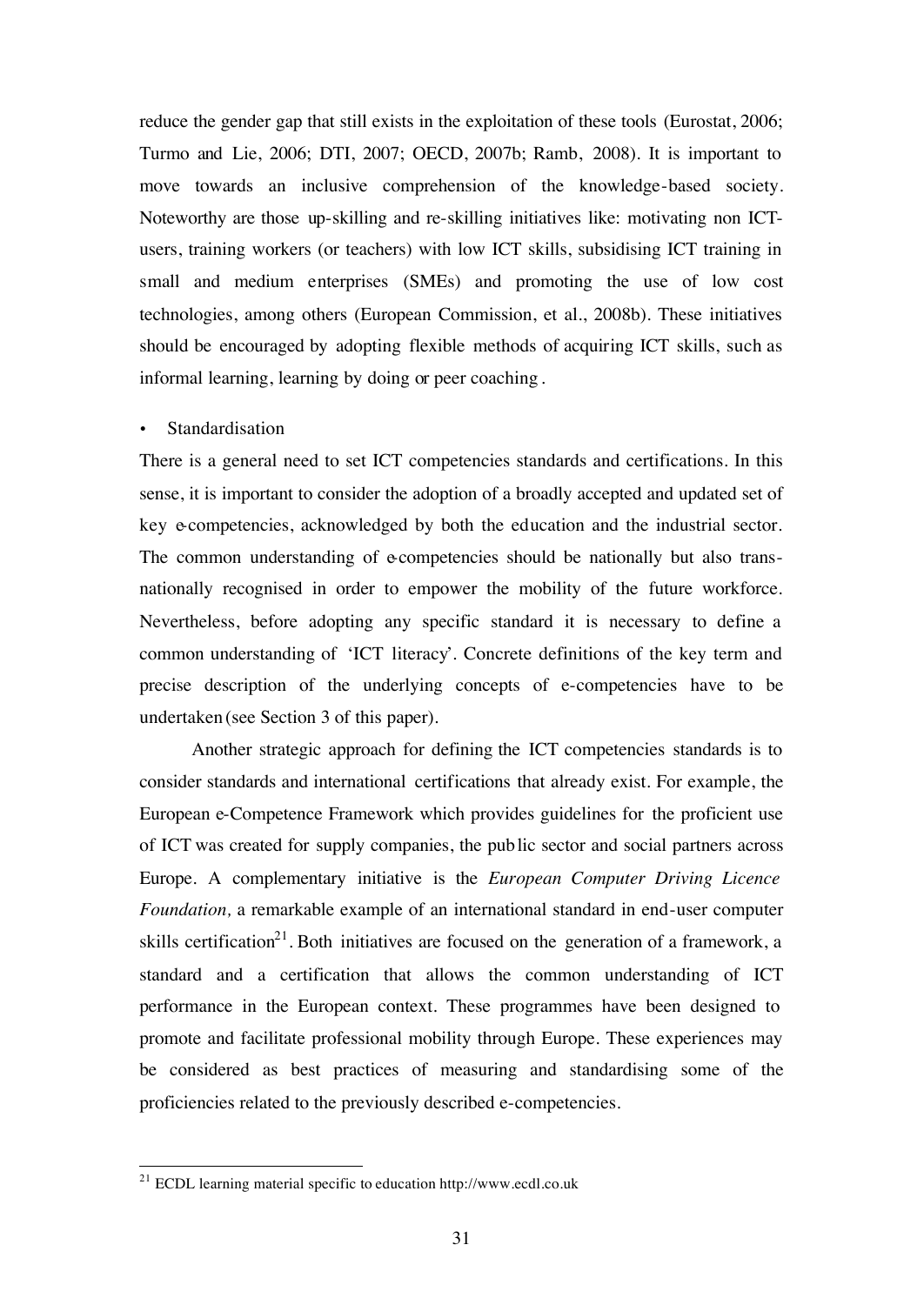Another central aspect in relation to the definition and adoption of ICT standards, particularly considering the underlying e-competencies, is the necessity to update them continuously. It makes no sense to promote the adoption of any specific ICT competencies standard if it is not continuously updated and improved. It is recommended that an e-competence qualification framework be flexible in both content and approach in order to support the continuous formal and informal learning processes.

# *1.9.3 Educational Initiatives*

The transformation of the future labour force demands a new paradigm of teaching which affects every learning environment including formal and informal learning contexts, individual and collective educational approaches, face-to-face and virtual learning and other places for in-depth knowledge experiences. The new paradigm should enable students to acquire knowledge and competencies in the classroom, the workplace or anywhere else, that increases their employability in the future, but it will require a whole new understanding of the usefulness and applicability of those new skills. To avoid any reductionist, ineffective or disappointing learning experiences in relation to the integration of ICTs in education it is important to complement the adoption of digital technologies with a new teaching and learning paradigm (OECD, 2004). The educational improvement needs much more than the acquisition of brand new computers or the simple adoption of any specific standard. 'The key word is transformation. If the organisational and institutional context does not support new working methods, educational practices will not change' (Balanskat, Blamire, Kefala, 2007, p.7).

In the documents reviewed in Section 2 of this paper, it was stated clearly that in many cases the integration of ICTs in schools has been primarily used to reinforce the existing teaching paradigm, rather than supporting a significant qualitative change in learning. If it is already known that the impact of a specific ICT depends on the capacity of the teacher to exploit it efficiently for pedagogical purposes, then the faceto-face teaching of ICT will equire significant attention Balanskat, Blamire and Kefala, 2006; Law, Pelgrum and Plomp, 2006).

Even considering that there is no one-size-fits-all strategy to embed the technology in the classroom (Kirschner, Sweller, Clark, 2006), there are several approaches that seem to improve the learning process through the use of technology.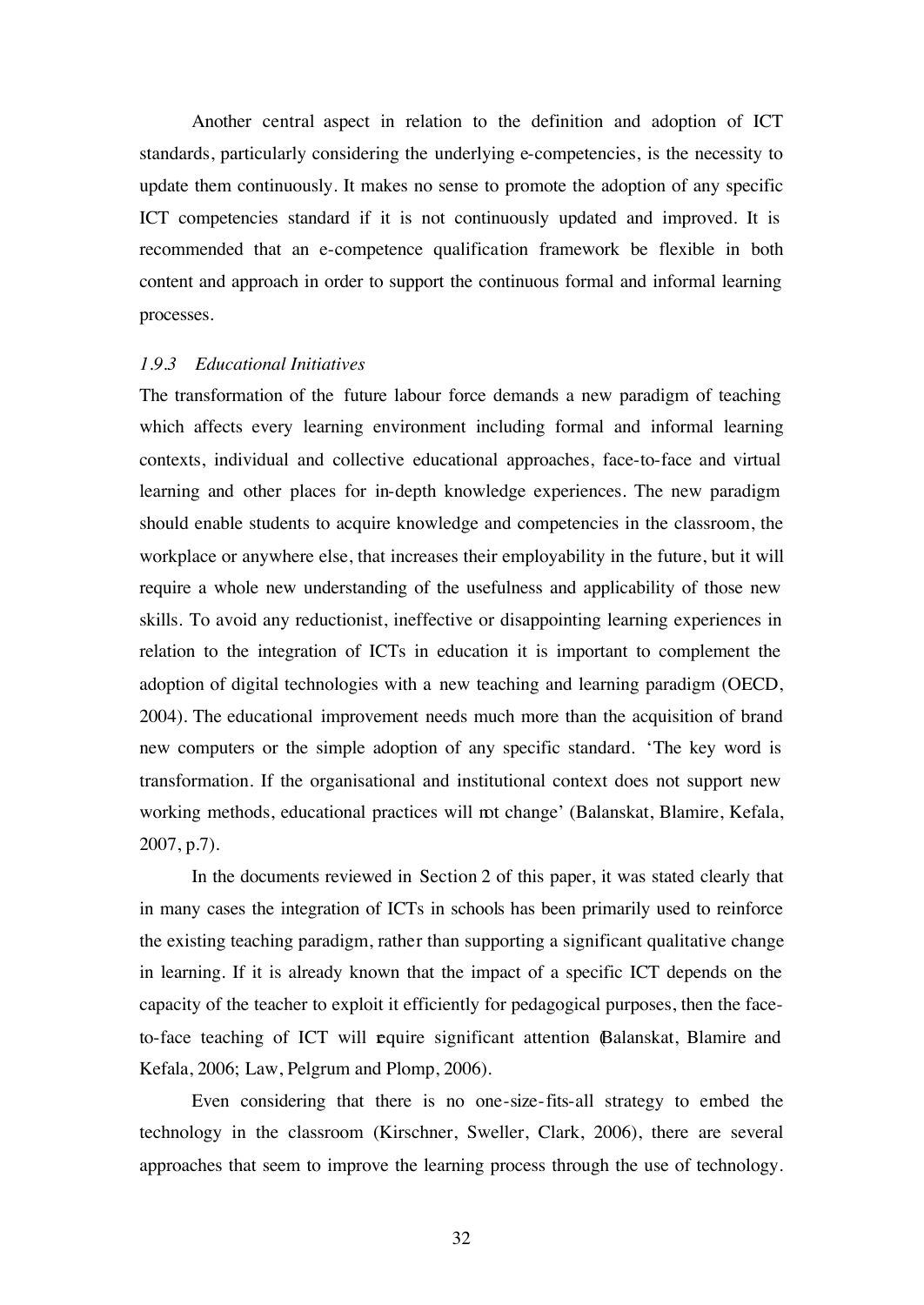Examples are project-based learning, real-world problems, self-learning activities, collaborative and interdisciplinary learning, constant acquisition of new competencies and knowledge transfer. According to previous works, encouraging informal and lifelong learning in students are also significant initiatives to be considered (Eurostat, 2005; European Commission, et al., 2008b).

The development of e-competencies has to be complemented with flexible forms of training teachers, at different times, in different places, with different meanings. Teacher-training policies set ambitious general goals, but define less the specific skills required to integrate ICTs into pedagogical practices, the means of how to acquire these skills, or the kind of pedagogy that should be pursued (Balanskat, 2005). On the other hand, it is important to mention that the inclusion of technologies in the classroom can only be part of a deeper transformation if a different understanding of the acquisition of the critical and functional skills is embraced. These studies that show the uneven and patchy impacts of ICT adoption in the classroom make clear that it is necessary to reform not just the strategies to acquire knowledge but also the student's competencies. Undoubtedly, this is a multidimensional phenomenon (Cuban, 2001; Law, Pelgrum and Plomp, 2006) and the digital technologies will not provide all the answers (Daniel, 2002).

As UNESCO suggests the acquisition of ICTs in education has to do with policies, teacher training, pedagogy, curriculum, assessment, technology and school organisation, among others (UNESCO, 2008c). A description of aspects relevant to keep in mind during the integration of ICTs in the classroom follows.

# • Re-think the curriculum

There is not enough data to state a clear correlation between the adoption of technology and a better learning performance (e.g. language or maths test). Also, there is research that specifies the non-correlation between the number of hours using a PC in the classroom and the student's performance (Korte and Hüsing, 2006). At the same time, other studies have found a strong association between the student's performance and the use of ICTs at home (OECD, 2005d), which highlights the role of parents and the family. Similarly, there is evidence that students feel more comfortable using their computers at home (Ba, Tally and Tsikalas, 2002).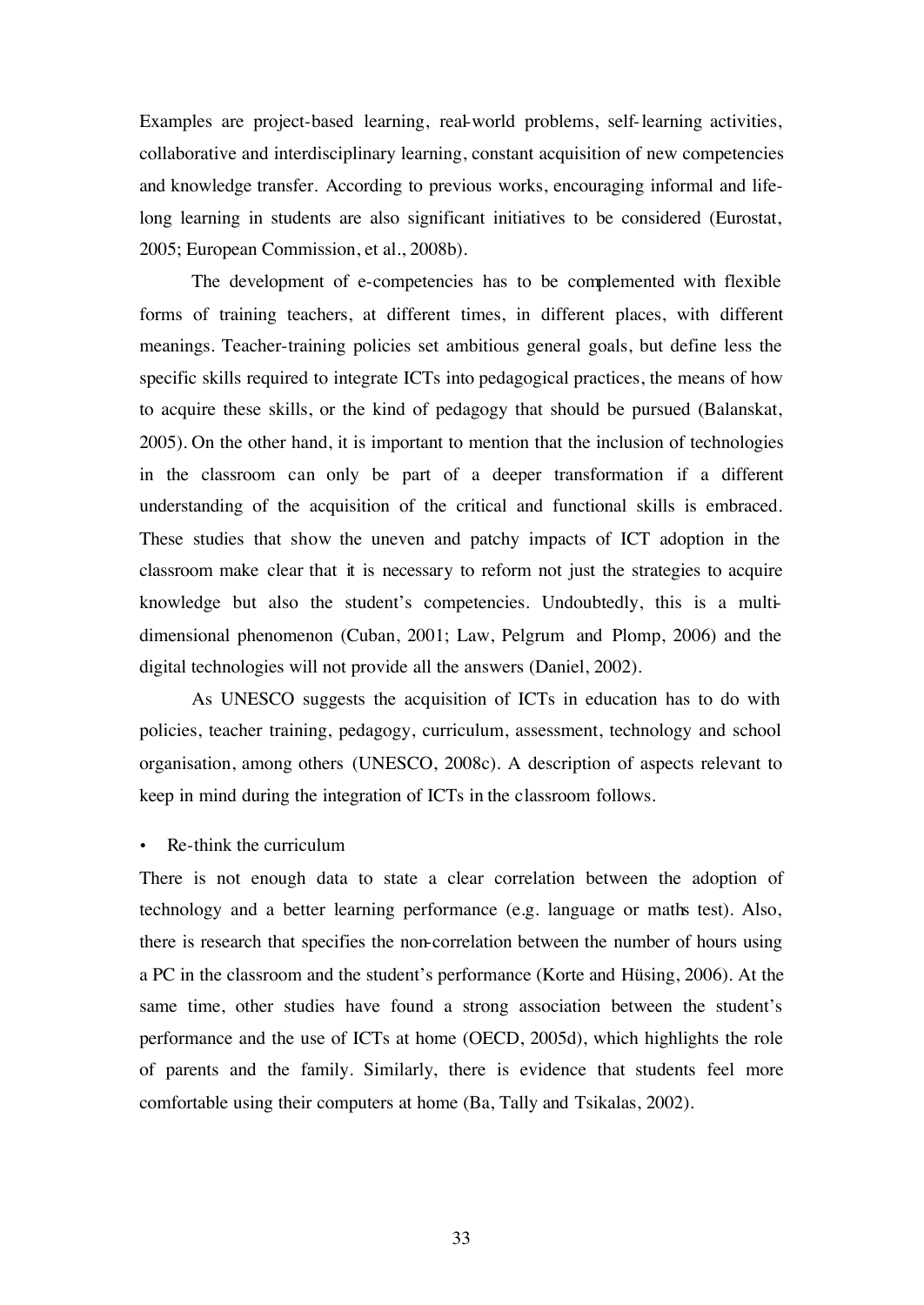Considering these findings the recommendation is to plan the integration of ICTs as a complex and flexible strategy<sup>22</sup> (OECD, 2005d), where it is essential to keep in mind that the performance is not only a matter of *quantitative use* of the PC but that there are other aspects like the *context of use* which also play a significant role (OECD, 2004). An e-competent curriculum should promote the development of meta-cognitive capacities in the students, empowering them to reflect on 'what we need to know, how we come to know and how we express our knowing' through lifelong learning initiatives that stimulate personal higher-order thinking skills (e.g. eawareness or information literacy) (Rosado and Bélisle, 2006). Finally, it is recommended to consider the use of digital devices to stimulate other  $21<sup>st</sup>$  century literacies, for example *soft skills* to support creativity, innovation, experimentation, problem-solving, collaborative work and critical thinking.

#### • New assessments

E-competencies are uncovered by testing pupils' capability of employing these skills and knowledge in limited situations (e.g. use of word processor). Such metacompetencies cannot be tested using closed-ended questionnaires. The application of knowledge and skills in different situations will generate diverse outcomes. That is why the evaluation of e-competencies should be based on a flexible approach that considers the combination of different methods and instruments. It is important to mention that the combination of potential outcomes represents a pedagogical challenge for the educators, however pupils should be asked to solve a variety of tasks dealing with different information and technologies.

Based on the uneven impact of ICTs on education (see Section 2 of this paper) it is necessary to analyse whether teachers and researchers are looking at the wrong outcomes. Are policy-makers clear or realistic about what they expect the results of ICTs investment to be? The adoption of a new kind of assessment is still a subject to be discussed. There are points of view which suggest moving towards the adoption of e-assessment, virtual reality simulations, e-portfolios and other approaches, which even include computerised adaptive testing (QCA, 2007; Silva, 2008). Nevertheless the complexity of this aspect demands new studies in this area (Shapiro and Hilding-Hamann, 2008).

<sup>&</sup>lt;sup>22</sup> Partnership for 21st Century Skills. (2004) ICT Literacy Map. Partnership for 21st Century Skills in cooperation with the National Council of Teachers of English. http://www.21stcenturyskills.org/ images/stories/matrices/ictcover\_english.pdf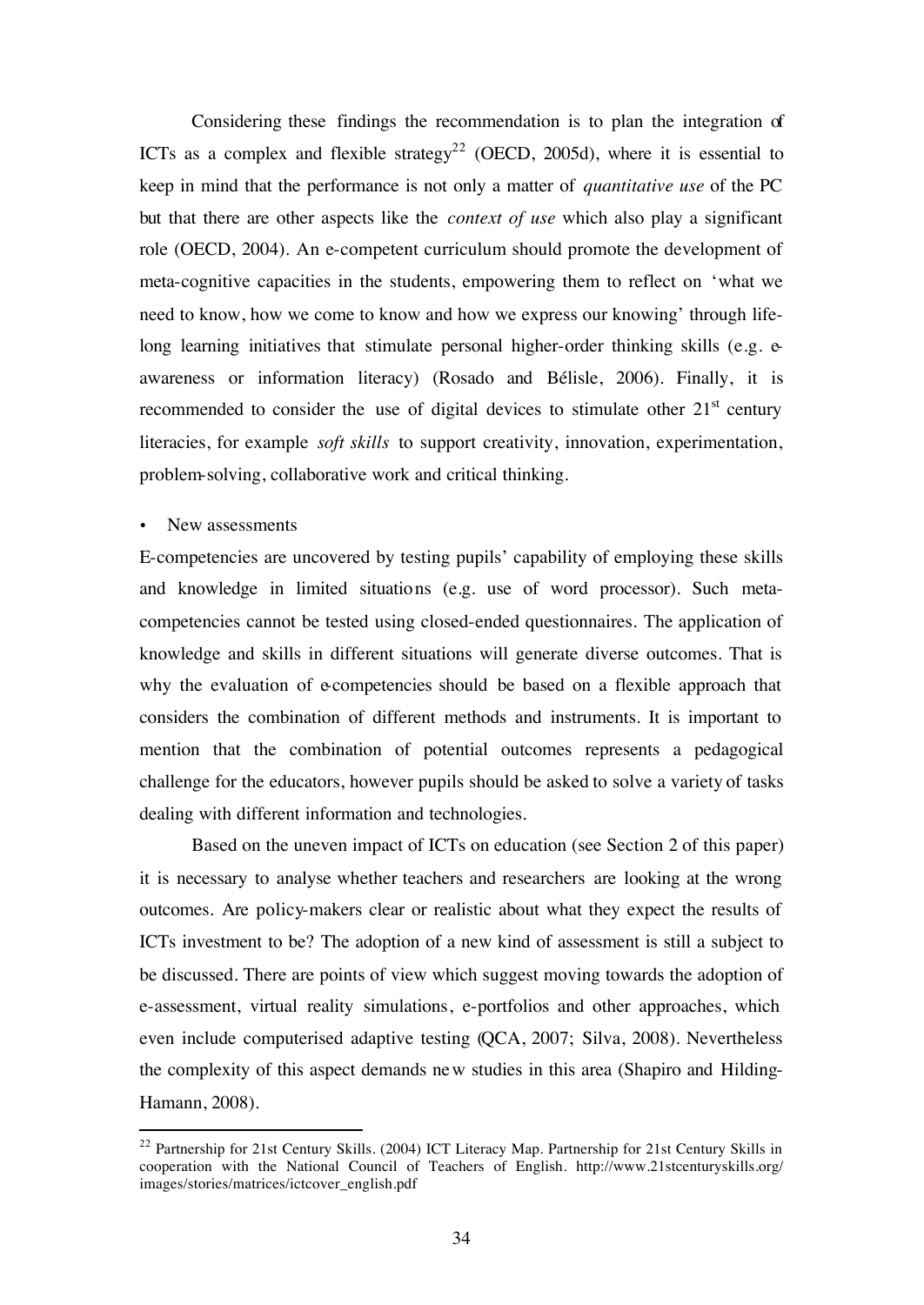#### • Non-formal and informal learning.

It is recommended that the learning process is valued in a broader perspective. The more attention that is given to the concept of life-long learning, the more relevant will be the informal<sup>23</sup> and non-formal learning and its certification (Council of the European Union, 2004). 'Schools and higher education are less and less the unique places for in-depth knowledge experiences' (Rosado and Bélisle, 2006, p.36). Ecompetencies are relevant irrespective of where or how these have been acquired. For instance, the *most advanced countries*<sup>24</sup> (World Bank, 2008) mention that in recent years their students increasingly obtained their digital competencies from self and informal learning (Eurostat, 2005) [see also *informal pedagogy of digital literacy*25]. It means guidance provided by friends and family or other methods of learning, such as trial and error or self-learning in a greater variety of locations beyond the school.

Other studies mention that the increasing relevance of ICTs as tools for everyday life is not restricted to the workplace or study place. In that sense, the challenges that education faces is identifying which ICT skills should be taught in the formal learning environment (school) and which ones should be developed in 'other' contexts (like home, free time, social networking or self-learning) [Finnish National Board of Education, the Swedish National Agency for School Improvement, the Norwegian Ministry of Education and Research, the Danish Ministry of Education and Ramboll Management, 2006; Vox, 2008].

Students learn competencies outside school. Unfortunately some of these competencies are not acknowledged and not certified in school. In that sense, the challenge is to design trustworthy strategies to identify and validate these learning outcomes that take place inside and outside formal education (European Commission, 2004). But, how well prepared is the educational system to asses and validate the acquisition of the e-competencies by non-formal approaches? That is something to be explored in future studies (see 'tacit knowledge' in Polanyi, 2002).

#### • Bottom-up

Most of the policies and strategies to promote and support the adoption of ICTs in education come from the government (BECTA, e-skills UK, SFIA Framework,

 $^{23}$  Informal Learning is learning that results from daily life activities related to work, family or leisure. (Miller, Shapiro, Hilding-Hamann, 2008)

<sup>&</sup>lt;sup>24</sup> See Knowledge Economic Index (2008). www.worldbank.org/kam <sup>25</sup> See Hartley, McWilliam, Burgess and Banks, 2008.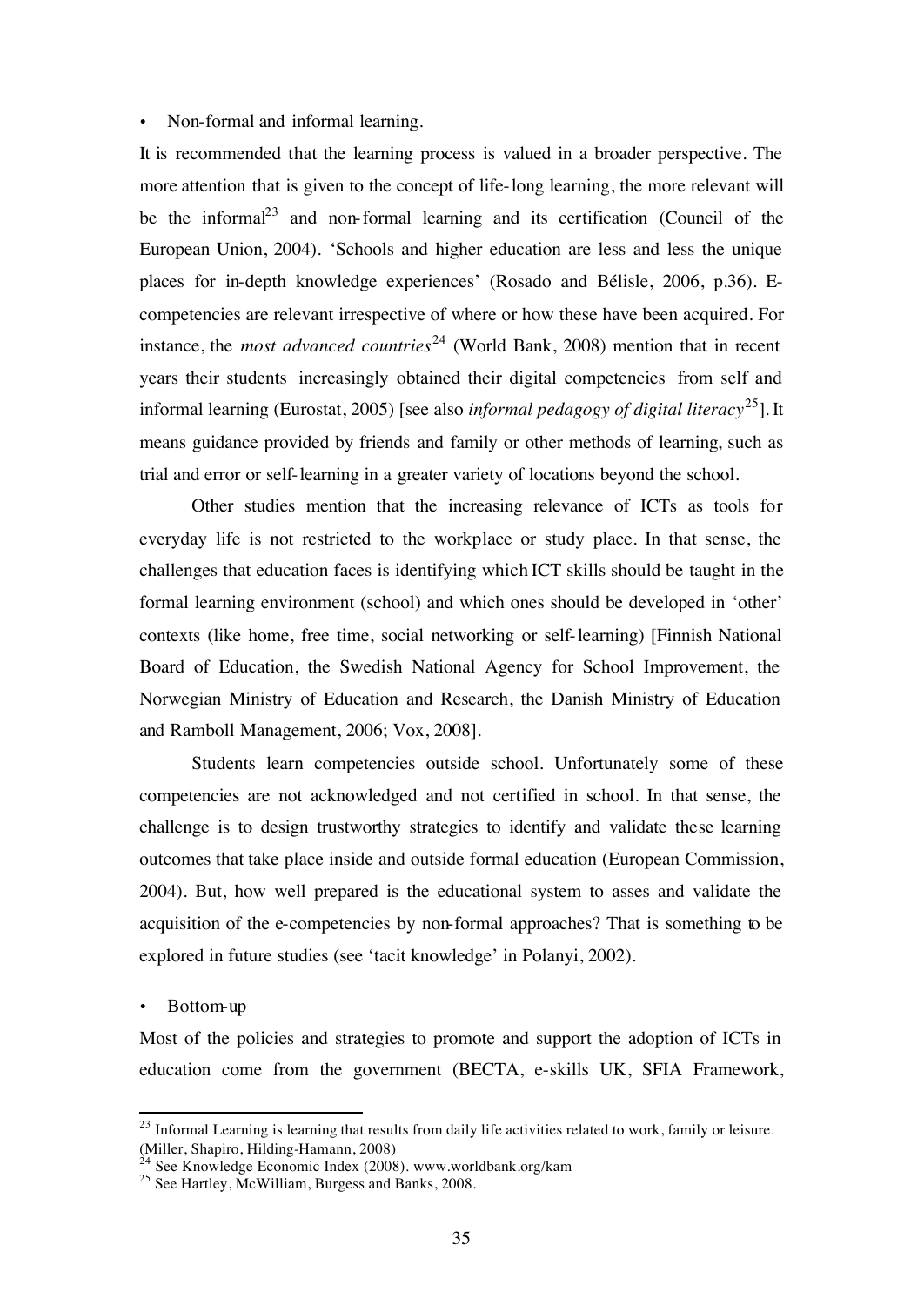among others in the British context for example) as well as international organisations (the 'Education and Training 2010 Programme', European Commission, the UNESCO, the OECD, among others). Teachers, pupils and parents are not frequently part of the decision making of what kind of technology has to be bought for the classroom and how it should be adopted and used. In most cases, teachers and pupils regard ICT classes as *passive* subjects, where they receive the technology purchased by *others* (usually from a public initiative).

It seems to be relevant to consider other strategies for the integration of technology in the classroom. A more participatory approach (bottom-up), for instance, could be when teachers and students are asked what technology (hardware and software) they think they need to reach some specific goals or performance. Possibly this would bring richer outcomes and engage them in a better way in their relation to the adoption of ICTs. There are experiences that show how the changes in the organisational structure or in assessment procedures are still lagging behind (Balanskat, 2005).

#### Up-skilling students.

Perhaps due to the novelty of new technologies and their attractiveness to the new generation, there is a popular perception of children's proficiency in using electronic resources. This apparent expertise emphasises that they are more multi-tasking users of ICT than their teachers. There is also colloquial terminology to distinguish between the young ICT savvy and all the old technologically illiterate people. In other words, it is the juxtaposition of *Digital Natives*: 'native speakers of the digital language of computers, video games and the Internet' and *Digital Immigrants*: 'those of us who were not born into the digital world' (Prensky, 2001). Even considering that these sorts of concepts are broadly adopted, 'there is no evidence in serious literature that young people are expert searchers, nor that the search skills of young people has improved with time' (Rowlands, et al, 2008).

Common understanding, therefore, does not necessarily match the studies findings. The same study mentions: 'The way young people evaluate - or rather fail to evaluate - information from electronic sources. Here, too, there is little evidence that this skill has improved over the last 10 to 15 years'. However their self-confidence in relation to their abilities is very high. Finally this document adds: 'There is a big gap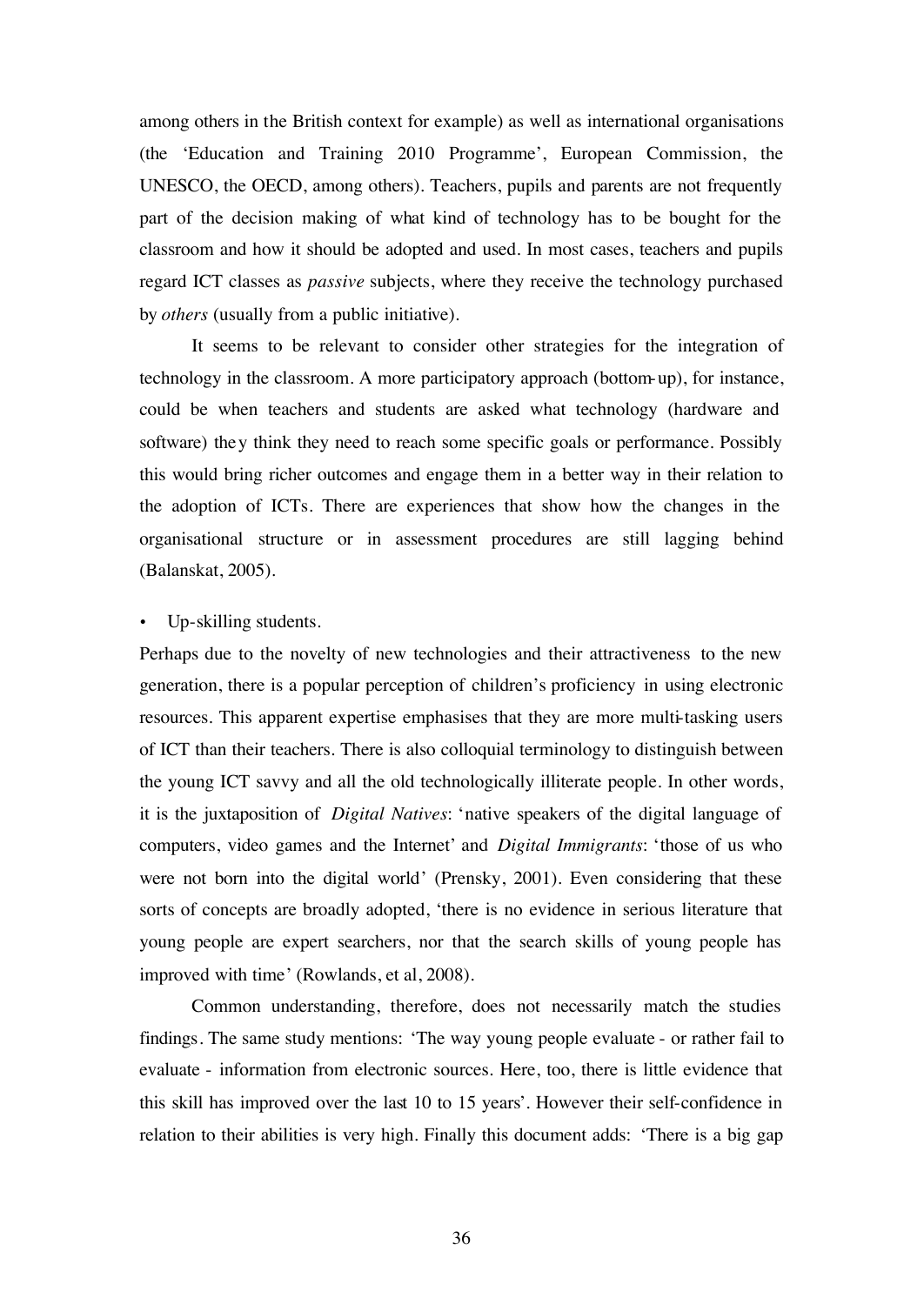between their actual performance in information literacy tests and their self-estimation of information skill'.

Another critical analysis in relation to the students' lack of skills remarks the 'shallowness of their reading and TV viewing habits, a comparative lack of critical thinking skills, naïve views on intellectual property and the authenticity of information found on the Internet, as well as high expectations combined with low satisfaction levels' (Hartman, Moskal and Dziuban, 2005). Based on these sources it is interesting to see that students overrate their skills and expect that the computer will give them instant answers. Teachers, who also need to deve lop and certify some of the e-competencies previously described, have a big opportunity in terms of: 1) making learners understand the necessity to acquire other literacies, further than the technological one, as for example information literacy, e-awareness, ethical and legal behaviour, among others, 2) taking advantage of the students' enthusiasm for ICTs to embed their engagement in the classroom 3) encouraging peer learning and acquisition of e-competencies between friends, teacher-to-teacher, teacher-to-student, but also student-student and,-why not, student-to-teacher.

• Teacher ICT standard.

'There is some hope that if teachers are more comfortable and capable of using the new tools there will be a more effective integration into learning activities of the existing educational systems<sup>, 26</sup>. It is recommended that educators are encouraged to reach teacher ICT standards in order to take the best of the technologies, but also to develop complementary abilities<sup>27</sup> (see Section 2 of this paper). It is highly desirable that the adoption of ICT skills standard (see UNESCO) will come as well as certification in order to offer concrete incentives to teachers after acquiring their qualification. ECDL programmes for teachers and students<sup>28</sup>, for instance, can be considered as an instrument to certify 'technological literacy' (see Section 3 of this paper).

 $26$  'Dynamic evaluation systems, spanning the range from ranking and rating schemes in the hierarchical sphere to cross-referencing and semantic engines that help generate equivalences of sense across highly heterogeneous profiles.' (Miller, Shapiro, Hilding-Hamann, 2008).

<sup>&</sup>lt;sup>27</sup> From the educational perspective this sort of standards further than improving the ICT performance of students and teachers, could simplify the comparability of countries along Europe, also called pan-European digital literacy framework (Drenoyianni, Stergioulas and Dagiene, 2008)

<sup>&</sup>lt;sup>28</sup> ECDL learning material specific to Education http://www.ecdl.co.uk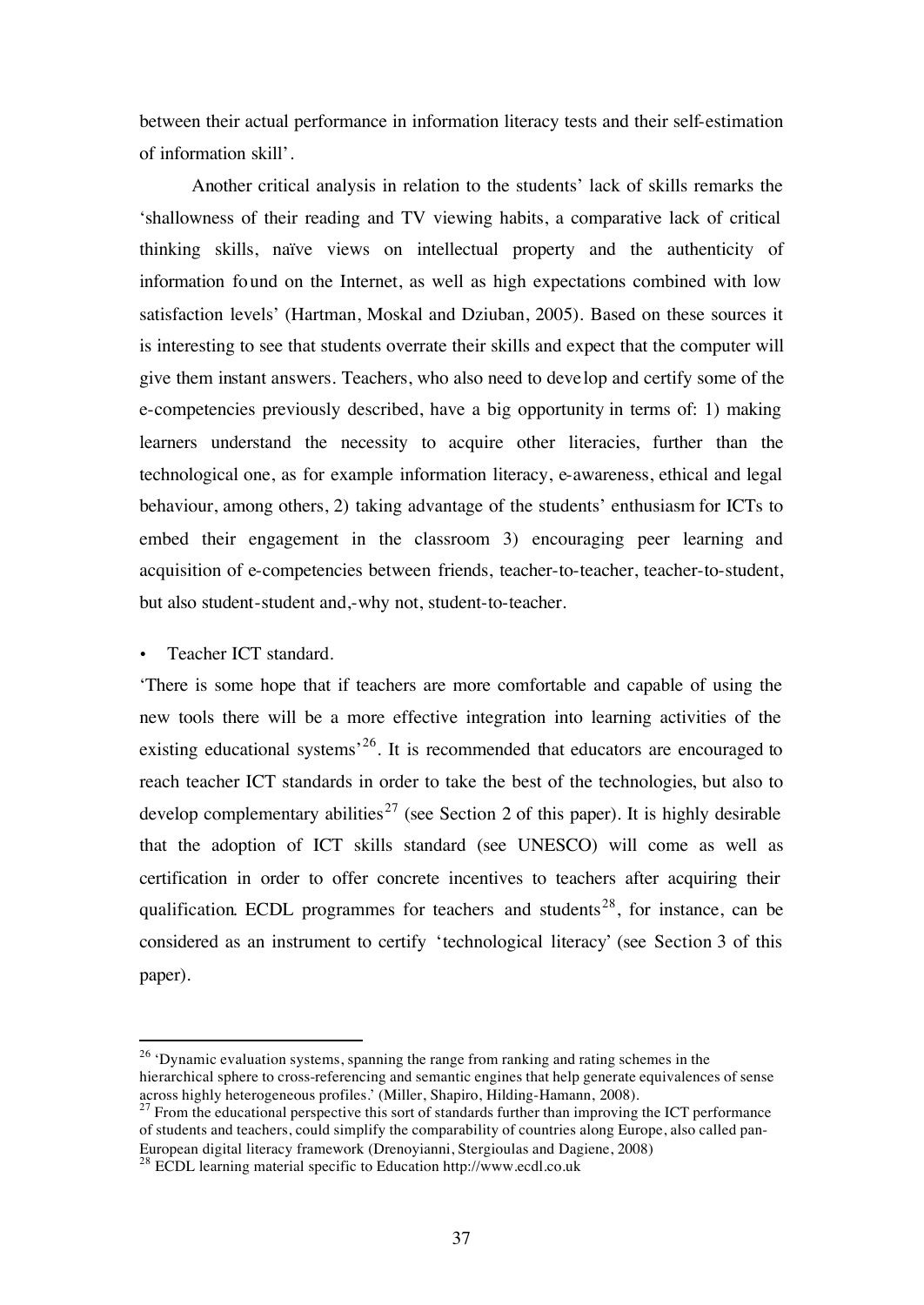CEN29 (European Committee for Standardization) highlights some of the benefits that the standards could bring. The adoption of a standard-based policy, approved by a recognised body of experts could integrate the interest and expertise of different sectors (*e.g. governmental, educational or labour market*) and at the same time reflect a consensus about what is expected in relation to a specific performance (*e.g. e-competent use of the ICT in learning environments*). This organisation remarks that standards bring consistency which can facilitate trans-national recognition of certain practices or even professional mobility of those who adopt these criteria (*e.g. effective and efficient use of ICT to improve the learning outcomes, certification of ecompetent teachers*). Finally CEN states that the idea of a standard is a useful approach to disseminate innovation and best practice (*e.g. knowledge transfer between educators, students, schools and other organisations*). A brief selection of international ICT competence standards for teachers is presented in Table 6. These guidelines for educators specify some of the competencies needed to improve teaching and learning through the effective use of technologies.

There are significant differences between these sources in terms of approach, levels of elaboration and complexities; even the targets are not all identical (a few of them are standards for ICT users, rather than educators). Interestingly most of these documents emphasise primarily what has been defined in this paper as 'informational literacy'. Consideration of the underlying dimension of the previously suggested ecompetencies to adopt a wider perspective of this concept is therefore recommended (see Section 3 of this paper). The definition and adoption of any ICT competencies standard in the education sector necessarily affects the teaching-learning process so the implementation of the ICT skills standard requires an extensive range of changes in the learning environment (a summary of them are mentioned in *Educational Initiatives* of this paper).

 <sup>29</sup> See https://www.cen.eu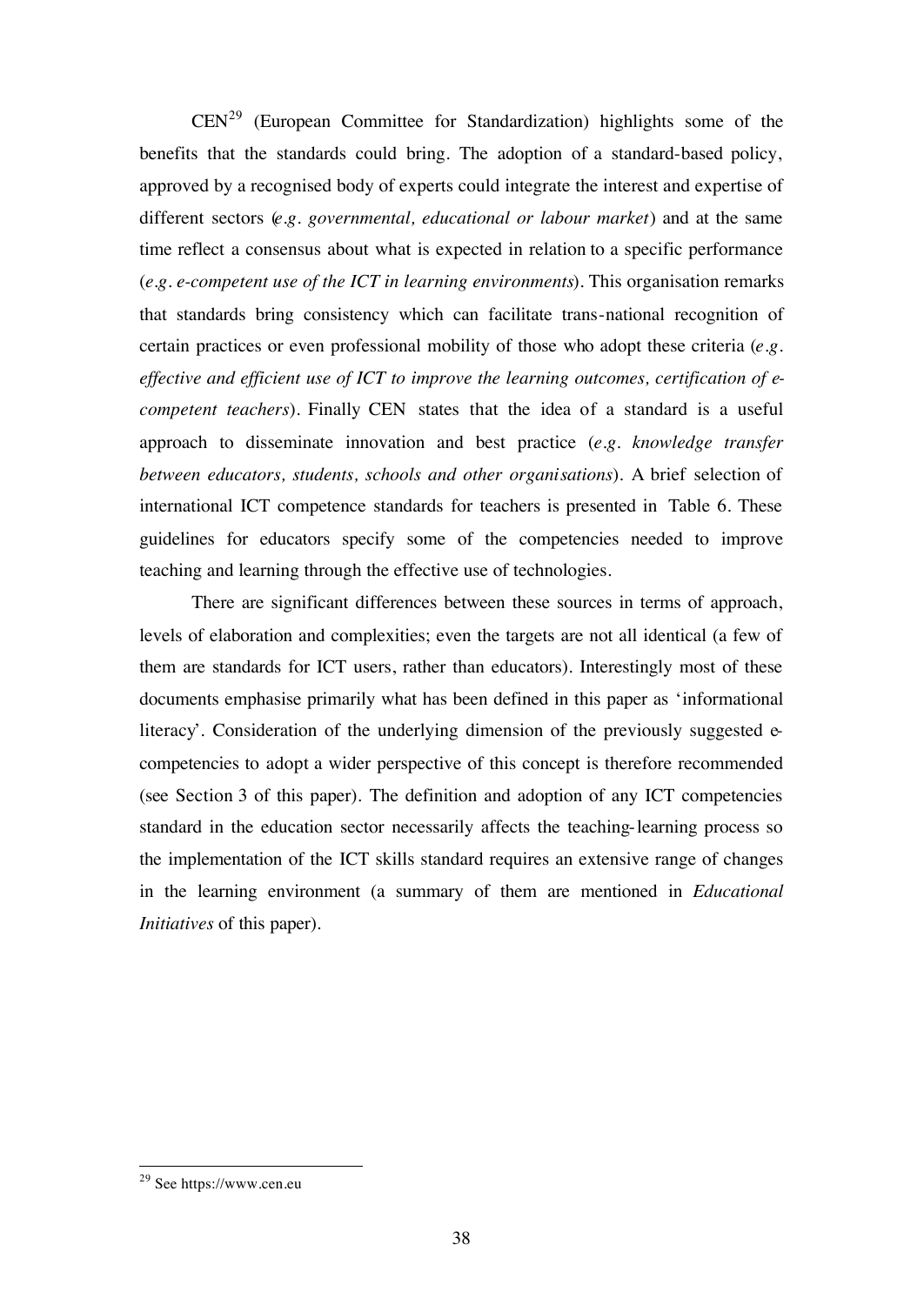| <b>Document</b>                                                                                             | <b>Institution</b>                                                                                                                                                                 |      | Country                                 |
|-------------------------------------------------------------------------------------------------------------|------------------------------------------------------------------------------------------------------------------------------------------------------------------------------------|------|-----------------------------------------|
| Qualified teacher status<br>(ICT QTS skills test)                                                           | Training and Development Agency for<br>Schools $30$                                                                                                                                | 2008 | UK                                      |
| Competència bàsica TIC                                                                                      | Generalitat de Catalunya<br>Departament d'Ensenyament Direcció <sup>31</sup>                                                                                                       | 2000 | Catalonia<br>(Spain)                    |
| Digital competence: from ICT<br>skills to digital 'bildung'                                                 | Ministry of Research and Education <sup>32</sup>                                                                                                                                   | 2003 | Norway                                  |
| National Occupational<br>Standards for IT Users $v3 (*)$                                                    | e-skills UK Sector Skills Council <sup>33</sup>                                                                                                                                    | 2009 | UK                                      |
| <b>ICT Competency Standards</b><br>for Teachers                                                             | UNESCO, Cisco, Intel and Microsoft,<br>International Society for Technology in<br>Education (ISTE) and the Virginia<br>Polytechnic Institute and State<br>University <sup>34</sup> | 2008 | International                           |
| Raising the Standards. A<br>Proposal for the Development<br>of an ICT Competency<br>Framework for Teachers. | Commonwealth Department of<br>Education, Science and Training <sup>35</sup>                                                                                                        | 2002 | Australia                               |
| Competence goals. Digital<br>competence. (*)                                                                | Norwegian Institute for Adults Learning <sup>36</sup>                                                                                                                              | 2008 | Norway                                  |
| European Pedagogical ICT<br>Licence.                                                                        | UNI-C, Lambrakis Foundation, Eötvös<br>Lorand University; University of Genoa <sup>37</sup> .                                                                                      | 2008 | Denmark,<br>Greece, Hungary<br>& Italy. |
| National Educational<br>Technology Standards for<br>Students.                                               | International Society for Technology in<br>Education <sup>38</sup>                                                                                                                 | 2008 | <b>USA</b>                              |

#### **Table 6: ICT competencies standards for teachers**

(\*) These are not guidelines that set standards particularly for educator, however they are focused on ICT standards for users and most of the areas of competencies referred are suitable for educators and learners at the schools.

URL\_ID=25740&URL\_DO=DO\_TOPIC&URL\_SECTION=201.html

 <sup>30</sup> TDA. (2008). ICT QTS skills test. UK. Training and Development Agency for Schools. http://www.tda.gov.uk/

skillstests/ict.aspx

<sup>&</sup>lt;sup>31</sup> Generalitat de Catalunya. (2000). Competència bàsica TIC. Catalonia .Departament d'Ensenyament Direcció. http://www.xtec.es/escola/tec\_inf/tic/eixtic.pdf

 $32$  Norwegian Ministry of Research and Education (2003). Digital competence: from ICT skills to digital 'bildung'. Norway. http://www.itu.no/filearchive/Dig\_comp\_eng.pdf

<sup>&</sup>lt;sup>33</sup> e-skills UK. (2009) National Occupational Standards for IT Users v3. UK. http://www.eskills.com/nvq/2541

<sup>&</sup>lt;sup>34</sup> UNESCO, et al. (2008a). ICT Competency Standards for Teachers. UNESCO, Cisco, Intel and Microsoft, International Society for Technology in Education (ISTE) and Virginia Polytechnic Institute and State University. http://portal.unesco.org/ci/en/ev.php-

<sup>35</sup> Australian Commonwealth Department of Education, Science and Training (2002).*Raising the Standards. A Proposal for the Development of an ICT Competency Framework for Teachers*. Australia. http://www.dest.gov.au/

sectors/school\_education/publications\_resources/profiles/raising\_standards\_ict\_competency\_framewor k.htm

<sup>36</sup> Norwegian Institute for Adults Learning. (2008).Competence goals. Digital competence. Norway. http://www.vox.no/upload/6429/Competence\_goals\_digital\_competence\_SEC.pdf  $37 \text{ European Pedagogical ICT License.}$  http://www.epict.org

<sup>&</sup>lt;sup>38</sup> ISTE (2008). National Educational Technology Standards for Students. International Society for Technology in Education USA.

http://www.iste.org/Content/NavigationMenu/NETS/ForTeachers/2008Standards/NETS\_T\_Standards Final.pdf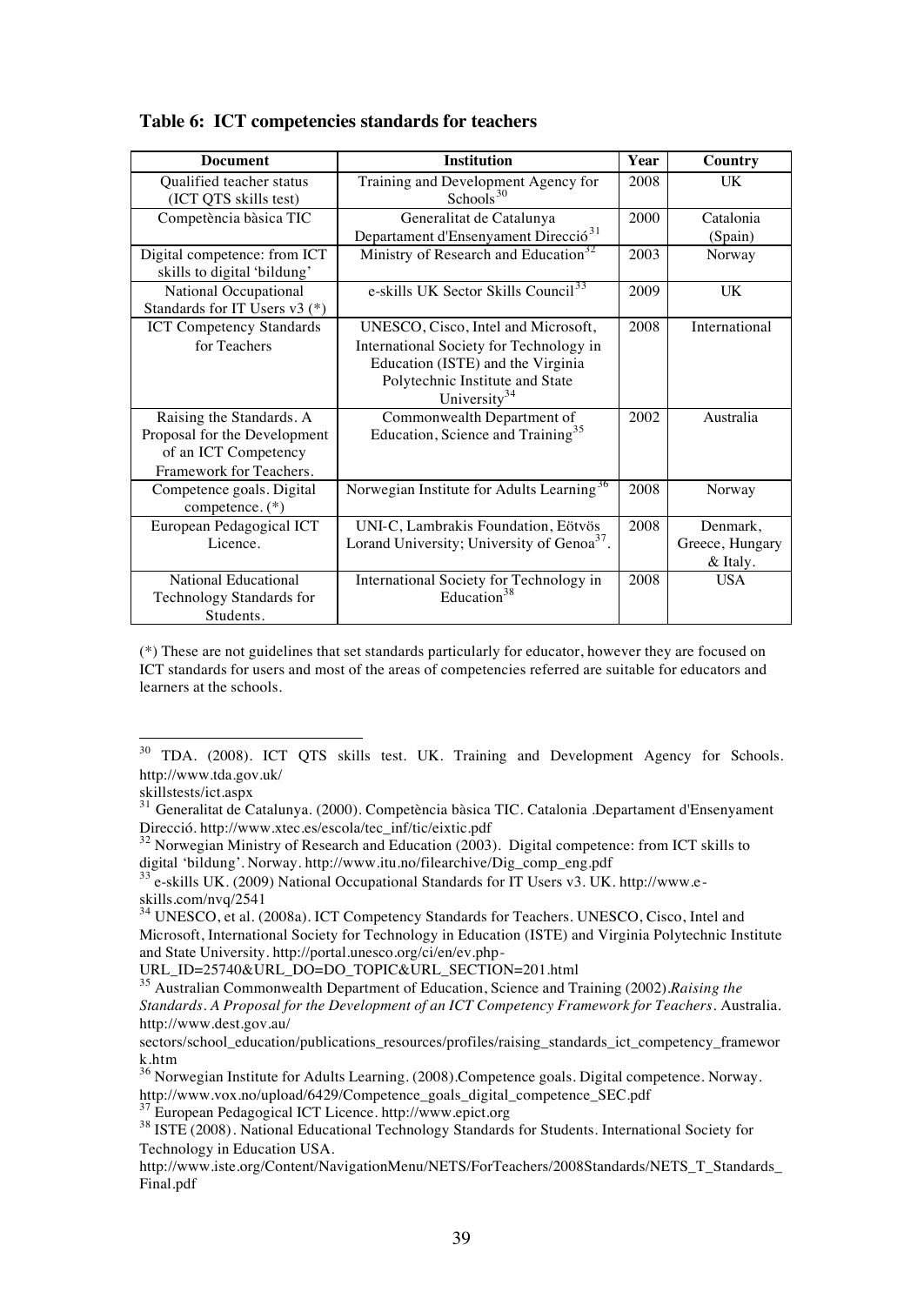#### • Pedagogical skills.

The results of an OECD international survey of upper secondary schools report that 'less than half of the teachers use computer applications and about four teachers in ten use the Internet' (OECD, 2004). The main goal should not be to increase the number of hours that educators use ICTs, but to extend and enrich the use of information technology in a broad range of activities inside and outside of the school. Considering that the impact of ICTs on students is described as highly dependent on teaching approaches (Law, Pelgrum and Plomp, 2006) the role of the educator during the process of adoption of technology seems to be extremely strategic. As a result, teachers' training has to be rich in resources, best practices and information in order to provide them with the needed knowledge, skills and attitudes to encourage the acquisition of e-competencies in their students.

Some aspects that could be included during the training of teachers include ecompetent teacher schemes to develop the proficiencies and techniques that provide the know-how to pedagogically embed the ICTs in classrooms, making the best use of the technologies to enrich the students' learning (Balanskat, 2005). It includes the development of higher levels of critical thinking and understanding of the relationship between technology and education. The casual use of ICTs also contributes to increasing teachers' pedagogical competencies (Balanskat, Blamire, Kefala, 2007), which should help to develop new learning material (e-content) and integrate successfully other resources to the student's (formal or informal) learning environment (Danish Ministry of Education, 2008). Recommendations also include the promotion of sharing of best practice and other experiences between colleagues, like peer-coaching  $39$ .

In this field, the British Qualifications and Curriculum Authority (2008) report that some of the abilities required by teachers are: Identifying problems and defining tasks; Searching and selecting information; Organising and structuring information; Analysing and interpreting information; Combining and refining information; Modelling; Controlling events and devices; Exchanging information; Presenting information; Reviewing, testing and evaluating and assessing the impact of ICT. This approach develops complementary technological and pedagogical abilities as a way of delivering the skills required to successfully integrate ICTs in the classroom. In this

 <sup>39</sup> Peer Coaching Program (Microsoft Corporation)

http://pc.innovativeteachers.com/MPC\_Web/peercoaching/pc\_home.aspx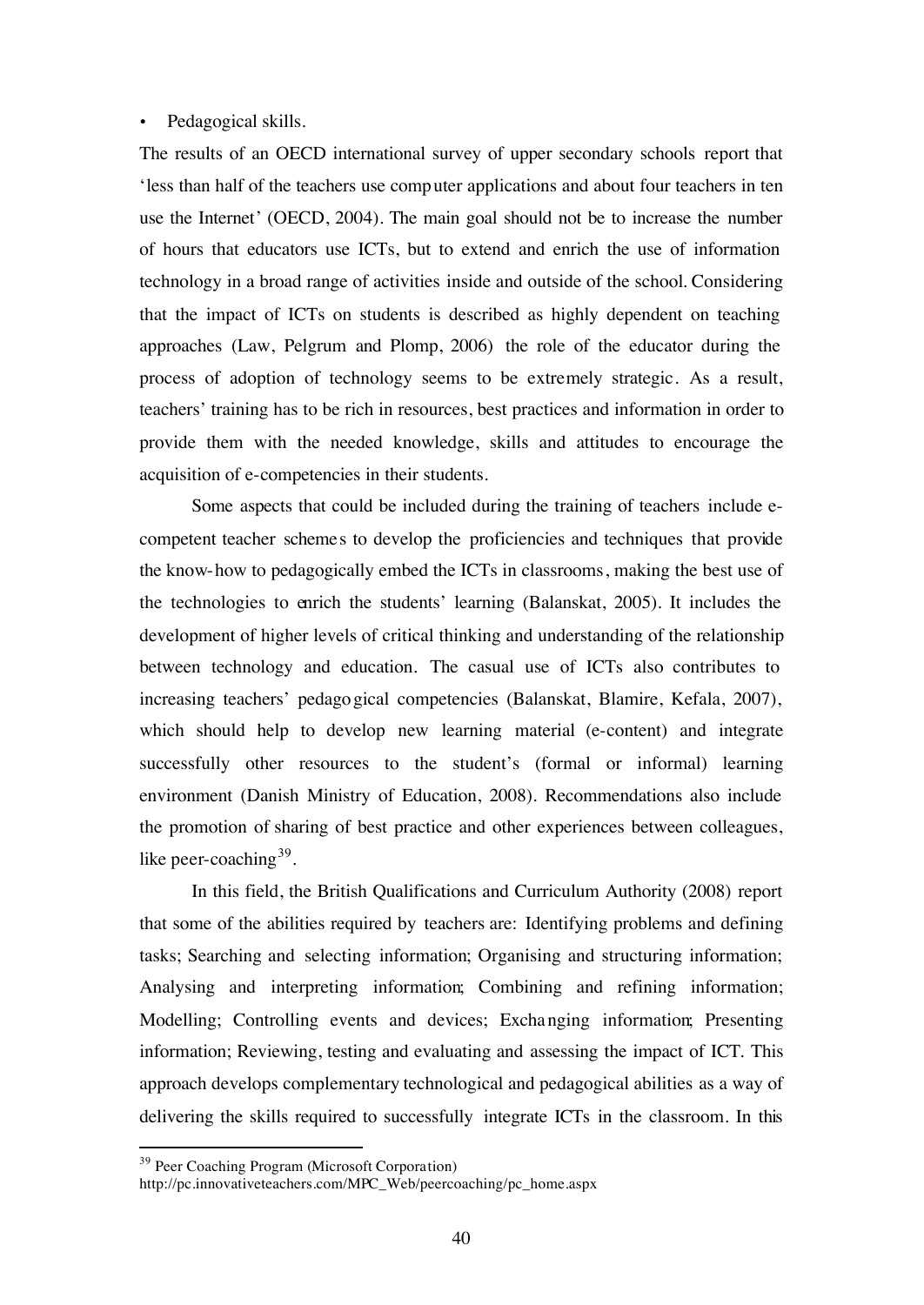sense, it is essential to promote networking, exchanging thoughts and experiences between educators. The final result of this up-skilling approach would be much more than an ICT 'savvy' educator. As Siemens (2005) suggests, 'learning is a process of connecting specialised nodes or information sources'. In that sense the technology should be understood as tools to enrich the connection of sources to create new knowledge.

Finally, the adoption of an e-competencies standard strategy in the education sector could also facilitate the implementation of a European credit transfer system. Nowadays, the absence of this system of in-service teacher training raises the question of mutual recognition of competencies acquired within continuous professional development of teachers (Balanskat, 2005). It can have a strong impact on the mobility of teachers to undergo a specific training in another country.

# **Conclusions**

After ten years of consistent effort to improve educational achievements by infusing substantial amounts of capital into ICTs, current research constantly demonstrates that access to and the use of ICT are no guarantees of increased achievement of students. There are antecedents from different countries that show that there is no correlation between the level of ICT access and the percentage of ICT use. Further the access and the frequency of use of ICT, the review of international studies (Section 2 of this paper) shows that there is very little scientifically based research to gauge the effectiveness of technology in the learning achievement.

These results indicate the necessity of adopting a broad range of improvements in the educational system but also in terms of public policies, which should go far beyond the acquisition of ICT. *E-maturity* (maturity in the use of ICT) will not arrive without major changes and improvements. The lack of co-ordination between the adoption of ICT and the embracing of flexible and innovative teaching-learning strategies will demand collective effort between policy makers, educators and employers.

Innovation starts with people and new ways of thinking not only with powerful technologies. This work has presented evidence that those public policies, which were expected to bring considerable improvements in education achievement through adoption of ICT, were erroneous or at least patchy. The labour market of the 21st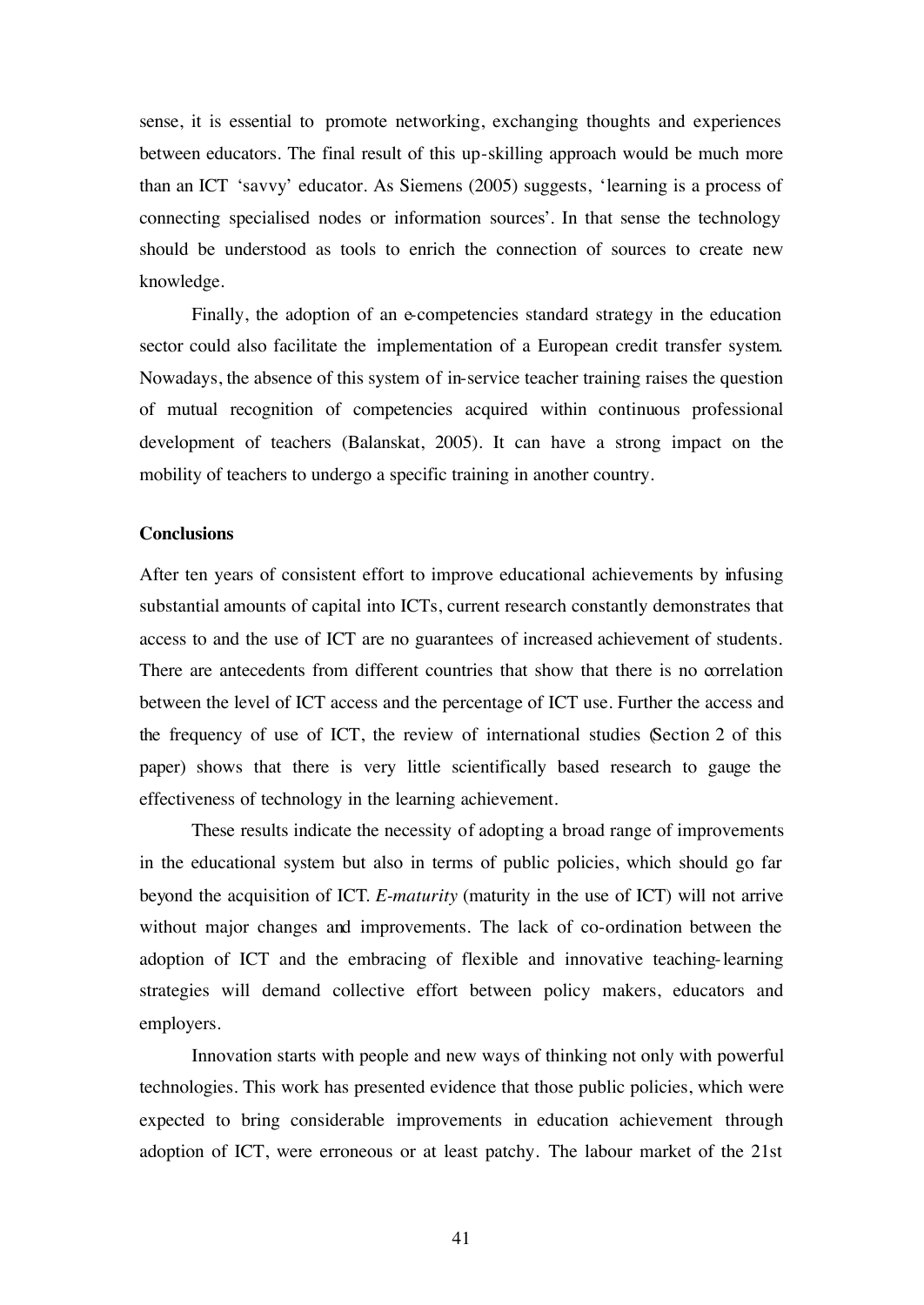century demands a creative rethink of the way that individuals learn and deal daily with information and knowledge. A lucid example of the flexible adoption of ICTs in the learning process comes from the Nordic countries. These nations, which reach high positions in international rankings, such as the Knowledge Economic Index (World Bank) or the Education Index (UNDP $40$ ), are not necessarily intensive ICT users in the classroom.

As many as 69 per cent of the [Norwegian] users have acquired their ICT skills by independent trial and error. Approximately half emphasise guidance received from friends and family as a prominent method for learning ICT skills. (Vox, 2008, p.21)

The works presented show that in the Nordic countries there are signals indicating that the students' ICT skills are significantly acquired through self, informal and personalised learning. These countries register a high rate of Internet penetration (their populations register over  $80\%$  of connectivity<sup>41</sup>) and their innovative understanding and use of ICT is also remarkable. As an example, Tapscott (2008: p.28-29) highlights:

Consider the changing relationship between students and teachers in Finland. The government has chosen 5,000 Net Geners [people between 11-31 years old] to train the country's teachers in how to use computer. For the first time ever, in one domain, the students will be the teachers and the teachers will be the students.

The results presented offer a complementary perspective to those policies which evaluate the success of ICT programs only in terms of *output*, neglecting the relevance of *impact*. In other words 'output refers to the direct product of the activities that are carried out, such as number of new computers purchased, number of lessons using ICT, etc. Impact refers to the changes brought about by these activities, in terms of, for example, improved learning'. (Finnish National Board of Education, the Swedish National Agency for School Improvement, the Norwegian Ministry of Education and Research, the Danish Ministry of Education and Ramboll Management, 2006, p.7).

From this point of view, it is necessary to move from the *digital divide,* technology-centred, toward the *knowledge divide*, where the key difference is defined by the use and exploiting of knowledge. Computer visionary Alan Kay said that

<sup>&</sup>lt;sup>40</sup> Particularly Denmark, Finland, Norway and Sweden, which reach the highest position in the Knowledge Economic Index set by the World Bank, 2008 and also are placed in the in the first 14 world position in the Education index set by the 2007/2008 Human Development Report (http://hdrstats.undp.org/indicators/7.html).

<sup>&</sup>lt;sup>41</sup> Source: http://www.internetworldstats.com/stats4.htm#europe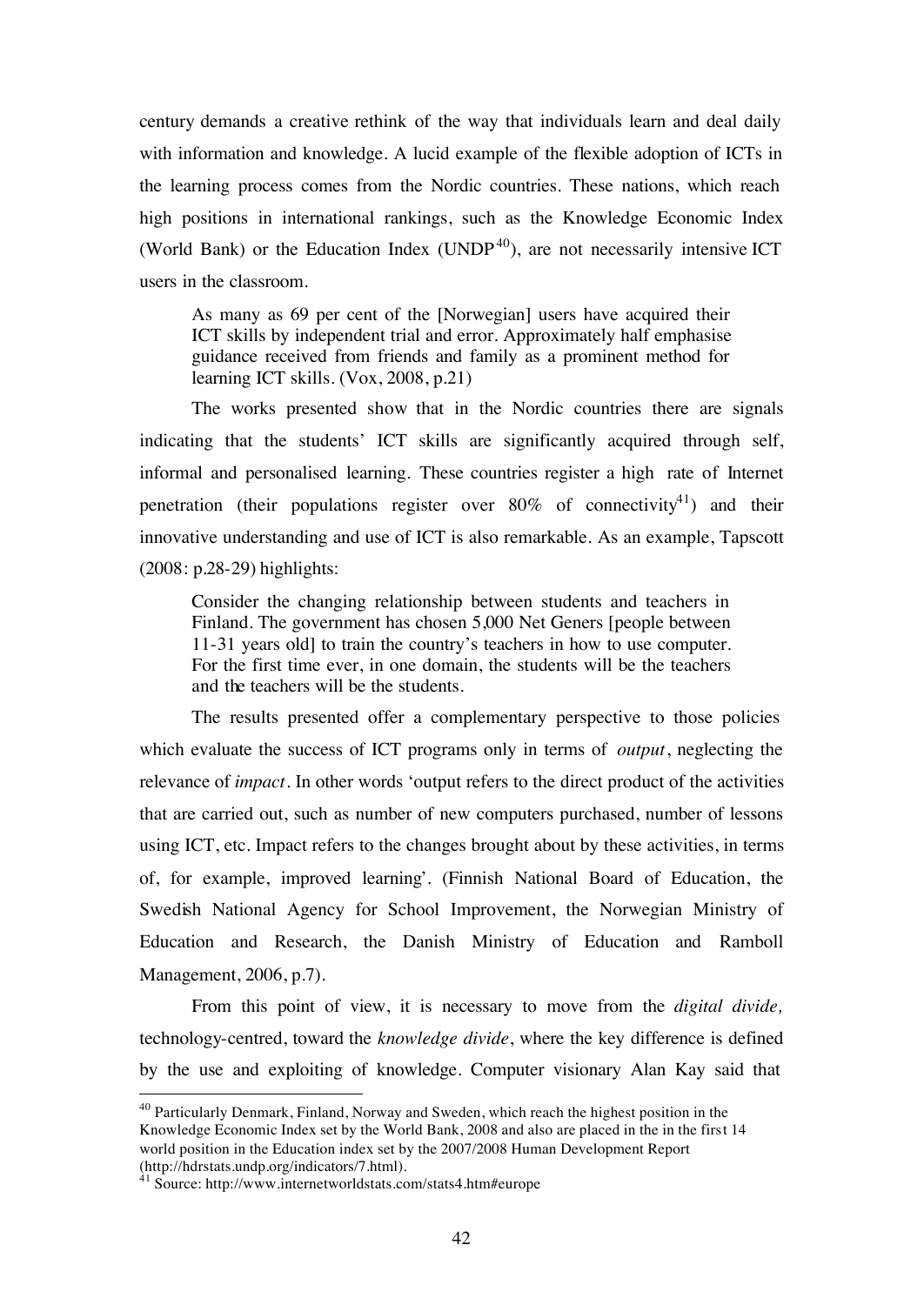technology is 'technology only for people who are born before it was invented' (Tapscott, 2008, p. 19). An iPhone which is an astonishing break-through technology today, may simply be a communication gadget for those who grow up with it. It is important, therefore, not to reduce the term ICT to a rigid core of devices. The innovativeness of ICTs will always depend on the users' perspective (e.g. experience, age, type of use, level of interest, etc.). The nature of ICT is evolving intensively in a brief period of time and that is why it is so important to continue to update the definitions, understanding and strategies related to the use of the these 'technologies'.

In order to adopt a wider approach to *ICT skills* beyond the instrumental (and basic) use of technology, this study proposed the term *e-competent user*, which refers to a person who is able to complement the use of some specific technologies with other proficiencies and knowledge. E-competencies are a set of capabilities, skills and abilities to exploit tacit and explicit knowledge, enhanced by the utilisation of digital technologies and the strategic use of information. E-competencies go beyond the use of any specific ICT, including the proficient use of information and the application of knowledge to work individually and collaboratively in changing contexts. Five underlying concepts that constitute the term *e-competencies* have been identified: eawareness; technological literacy; informational literacy; digital literacy and media literacy.

However, what really matters in terms of employability is understand ing the critical importance of continuously developing new learning, skills and competencies. In that sense, new public policies, innovative pedagogical programmes (training teachers, new curriculum, e-assessments, etc.) ICT skills standards, among other strategies, will emerge only if e-competent policymakers, e-competent educators and e-competent employers work together.

Finally, this review of the evidence shows the necessity of developing further studies focused on empirical questions of how exactly students use ICT in the classroom, as well as at home among other informal-learning environments. The broad expansion of mobile and low-cost technology and the increasing relevance of the informal learning demand new studies in this field.

If the impact of ICT on the learning experience seems to be uneven it will be necessary to create new tools, methodologies and surveys. It is apparent that there is a significant need for new studies to critically evaluate the effectiveness of public policies and educational programmes. Further research and consistent trans-national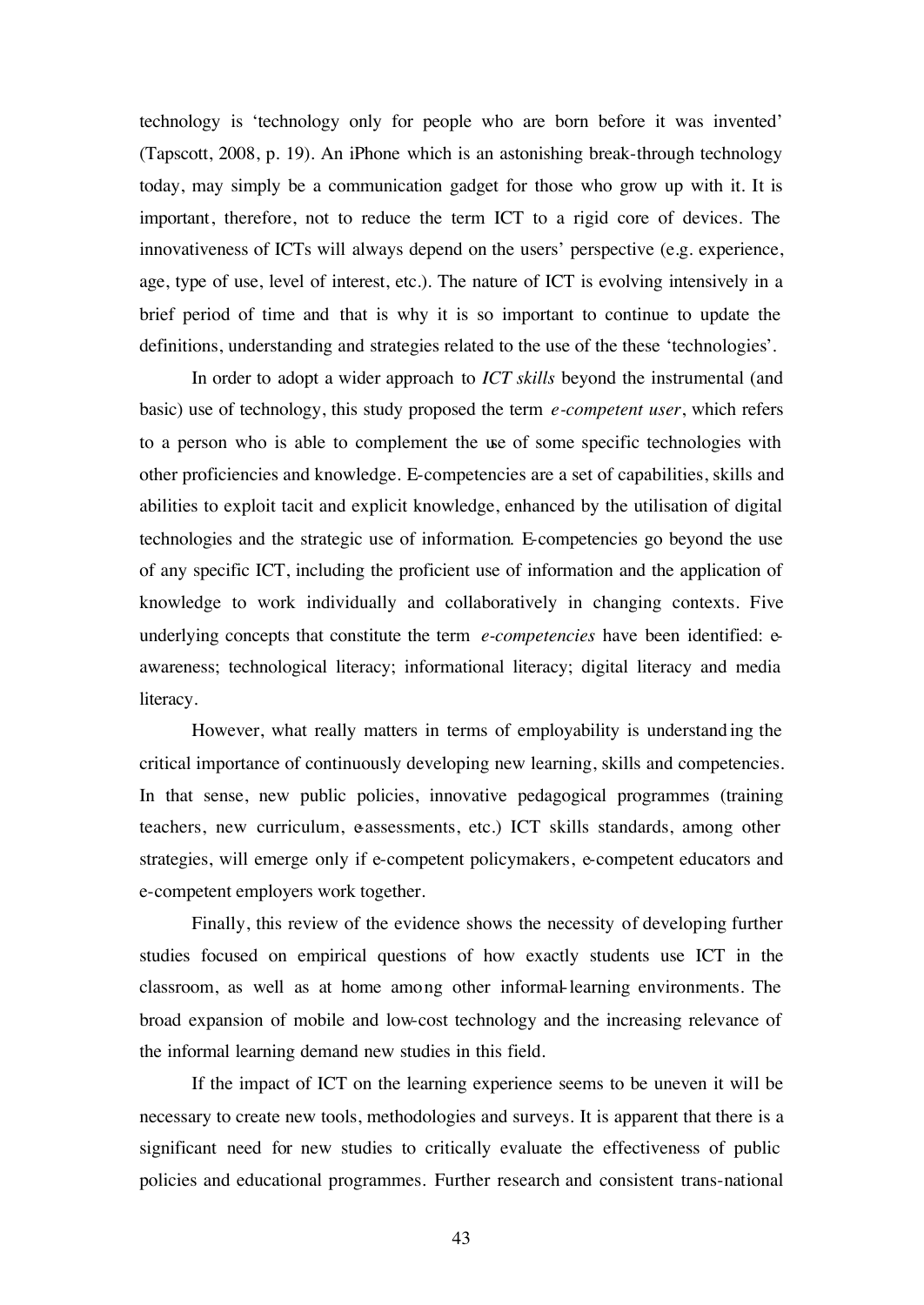information (related to the *output* and *impact* of ICT) will allow consolidation of a theoretical framework to support the design of public policy in the coming decade.

Another challenge that is faced is how to test and certify informally acquired ecompetencies. There are discussions and decisions to be made in relation to the criteria and methodologies of how to assess formal and informal acquisition of ICT competencies (European Commission, 2004). There is much research evidence pointing to the difficulty of evaluating the abilities and proficiencies of students<sup>42</sup>, particularly in relation to those higher-level skills which can generate more complex and unpredictable outcomes. For example, when the use of ICT is combined and enriched with reasoning and judgements in complex tasks, problem solving abilities and distributed collaboration, among others, the assessment of those performances needs to be adaptable to the specifics of a particular context or situation.

If the transferability and the adaptability of the skills are what really stimulates formal and informal learning then the challenge will be in assessing the effective adoption of these capabilities in the context of performance. To avoid any reductionist perspective in relation to the integration of ICTs in education it will be necessary to have a flexible and dynamic approach in order to balance the adoption of the digital technologies with other critical competencies.

There is no such 'one-size-fits-all' strategy to embed innovation in the classroom from one day to another. However the current gaps in education demand innovation and new strategies to empower the teaching-learning process towards the development of e-competent students today who hopefully will become e-competent workers tomorrow.

# **References**

- Angrist, J. and Lavy, V. (2002) New evidence on classroom computers and pupil learning'. *The Economic Journal,* 112 (October), 735–765.
- Atack, J., Bateman, F. and Margo, R. (2004) *Capital Deepening in United States Manufacturing, 1850-1880*. Department of Economics, USA: Vanderbilt University.
- Australian Commonwealth Department of Education, Science and Training (2002) *Raising the Standards. A Proposal for the Development of an ICT Competency*

 <sup>42</sup> Ehlers, 2005; New Technology High School, 2007; Learning and Skills Network, 2009.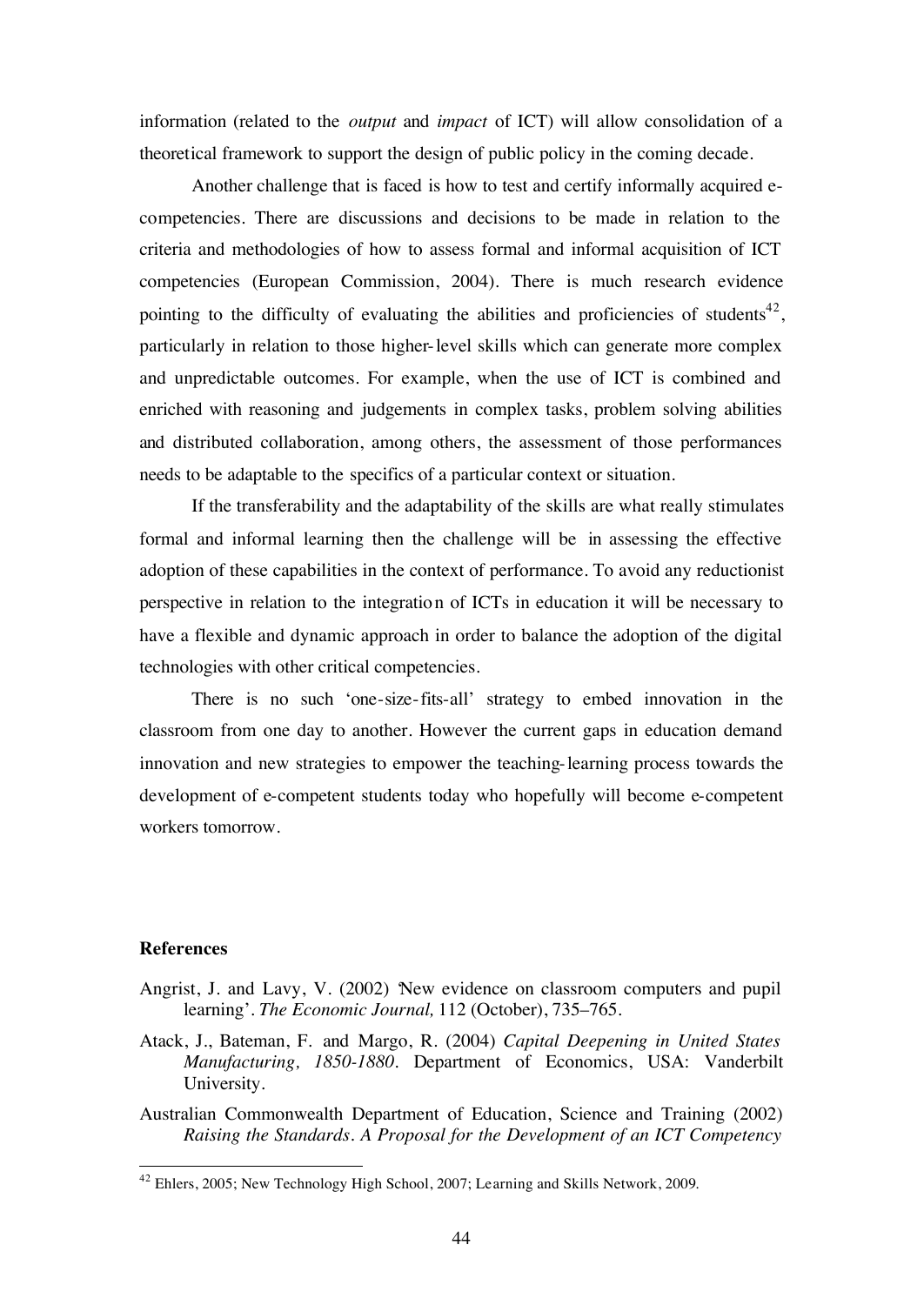*Framework for Teachers*. Australia. http://www.dest.gov.au/sectors/school\_ education/publications\_resources/profiles/raising\_standards\_ict\_competency\_fr amework.htm

- Autor, D., Levy, F. and Murnane, R. (2003) 'The skill content of recent technological change: an empirical exploration'. *The Quarterly Journal of Economics*, 118(4), 1279-1333.
- Ba, H., Tally, W. and Tsikalas, K. (2002) 'Investigating children's emerging digital literacies'. *Journal of Technology, Learning and Assessment,* 1(4) 1-48.
- Balanskat, A. (2005) *Assessment Schemes for Teachers' ICT Competence A Policy Analysis. Results from PIC/P2P Survey*. European Schoolnet, Brussels.
- Balanskat, A., Blamire, R. and Kefala, S. (2006) *The ICT Impact Report*: A *Review of Studies of ICT Impact on Schools in Europe*. Insight Team, European Schoolnet (EUN).
- Barrera-Osorio, F. and Linden, L. (2009) 'The use and misuse of computers in education: evidence from a randomized experiment in Colombia'. In Policy Research Working Paper, 4836. *Impact Evaluation*, Series No. 29. The World Bank, Human Development Network.
- Bawden, D. (2001) 'Information and digital literacies; a review of concepts'. *Journal of Documentation* 57(2), 218-259.
- Becta (2009) *Your Child and Technology, Next Generation Learning.* British Educational Communications and Technology Agency, UK. http://www.next generationlearning.org.uk/en/Parents/Resources/
- Boles, D. (2009) 'The Language of Media Literacy: A Glossary of Terms'. *Media Awareness Network*. http://www.media-awareness.ca/english/resources/ educational/teaching\_backgrounders/media\_literacy/glossary\_media\_literacy.cfm
- Card, D. and DiNardo, J.E. (2002) 'Skill biased technological change and rising wage inequality: some problems and puzzles'. Working Paper Series National Bureau of Economic Research*. National Bureau of Economic Research*. Cambridge MA.
- Cedefop, (2006) *ICT Skills Certification in Europe. Dossier*. European Centre for the Development of Vocational Training. Luxembourg: European Communities.
- Commission of the European Communities (2008) 'Progress towards The Lisbon Objectives in Education and Training Indicators and benchmarks'. SEC, 2293.
- Council of the European Union (2004) 'Draft Conclusions of the Council and of the representatives of the Governments of the Member States meeting within the Council on Common European Principles for the identification and validation of non-formal and informal learning'. (9175/04 EDUC 101 SOC 220). Council of the European Union.
- Cuban, L. (2001) *Oversold and Underused: Computers in the Classroom*. Cambridge, MA: Harvard University Press.
- Daniel, J.S. (2002) *Technology is the Answer: What was the Question?* Paris: United Nations Educational, Scientific and Cultural Organization.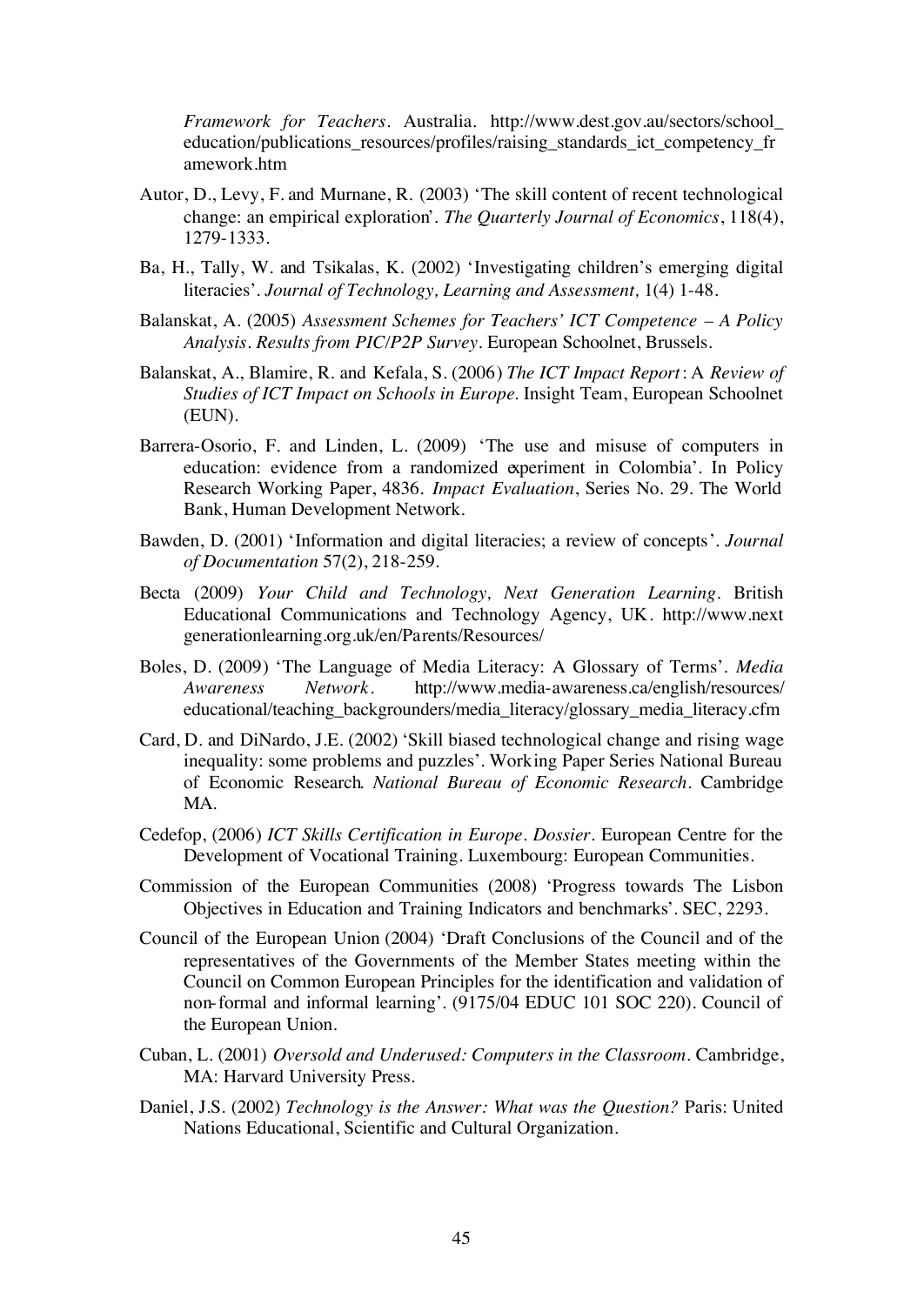- Danish Ministry of Education (2008) *It Becomes More and More Entertaining! - Improving Education Programmes with IT Differentiated Instruction, Actual Competence, IT Strategy*. Danish Ministry of Education.
- Danish Technological Institute (2008) *Impact of Global Sourcing on e-Skills*. Taastrup:DTI.
- Danish Technological Institute (DTI) (2007) *ICT Skills in Denmark's population: Summary of the report submitted to the Danish National IT and Telecom Agency*. Taastrup:DTI
- Digital Learning (2009) 'Ministry of Education endorses ICT standard for students at Taiwan'. *Digital Learning* (13 March 2009).
- Drenoyianni, H., Stergioulas, L.K. and Dagiene, V. (2008) 'The pedagogical challenge of digital literacy: reconsidering the concept – envisioning the 'curriculum' – reconstructing the school'. *International Journal of Social and Humanistic Computing*, 1, 1, 53–66.
- Durando, M., Blamire, R., Balanskat, A. and Joyce, A. (2007) *Emature Schools in Europe*. Insight – Knowledge Building and Exchange on ICT Policy and Practice. http://insight.eun.org/shared/data/pdf/emature\_schools\_in\_europe\_final.pdf
- Education Council (2006) *Recommendation of the European Parliament and the Council of 18 December 2006 on Key Competencies for Lifelong Learning.*  Brussels: Official Journal of the European Union.
- Educational Testing Service (2003) *Succeeding in the 21st Century: What Higher Education Must Do to Address the Gap in Information and Communication Technology Proficiencies.* http://www.nocheating.org/Media/Tests/Information\_ and\_Communication\_Technology\_Literacy/ICTwhitepaperfinal.pdf
- Ehlers, U.D. (2005) *What Do you Need for Quality in e-Learning?*. Elearningeuropa. http://www.elearningeuropa.info/directory/index.php?page=doc&doc\_id=6068 &doclng=6
- EMF (2008) *European Metalworkers' Federation position on e-skills*. Position Paper of the European Metalworkers' Federation (EMF) FEM 9/2008 Adopted by the 108th EMF Executive Committee in Brussels on 25-26 November 2008.
- e-Skills Competences Consortium (2004) 'eSkills Public-Private Partnerships: Associative economics of multi-stakeholder partnerships for e-skills development and certifications'. *Issue Paper for the European eSkills Forum*. Brussels. e-Skills Competences Consortium.
- e-skills UK (2003) *S/NVQ Qualification Structure for IT Users (National Occupational Standards).* e-skills UK Agency. http://nos.e-skills.com/nosuses/ images/QS\_IT.pdf
- e-skills UK (2009) *National Occupational Standards for IT Users v3.* UK. http://www.e-skills.com/nvq/2541
- European Commission (2004) Draft Conclusions of the Council of the European Union on Common European Principles for the identification and validation of non-formal and informal learning (9600/04 EDUC 118 - SOC 253).
- European Commission (2007) *Key Competences for Lifelong Learning European Reference Framework*. Brussels. Commission of the European Communities.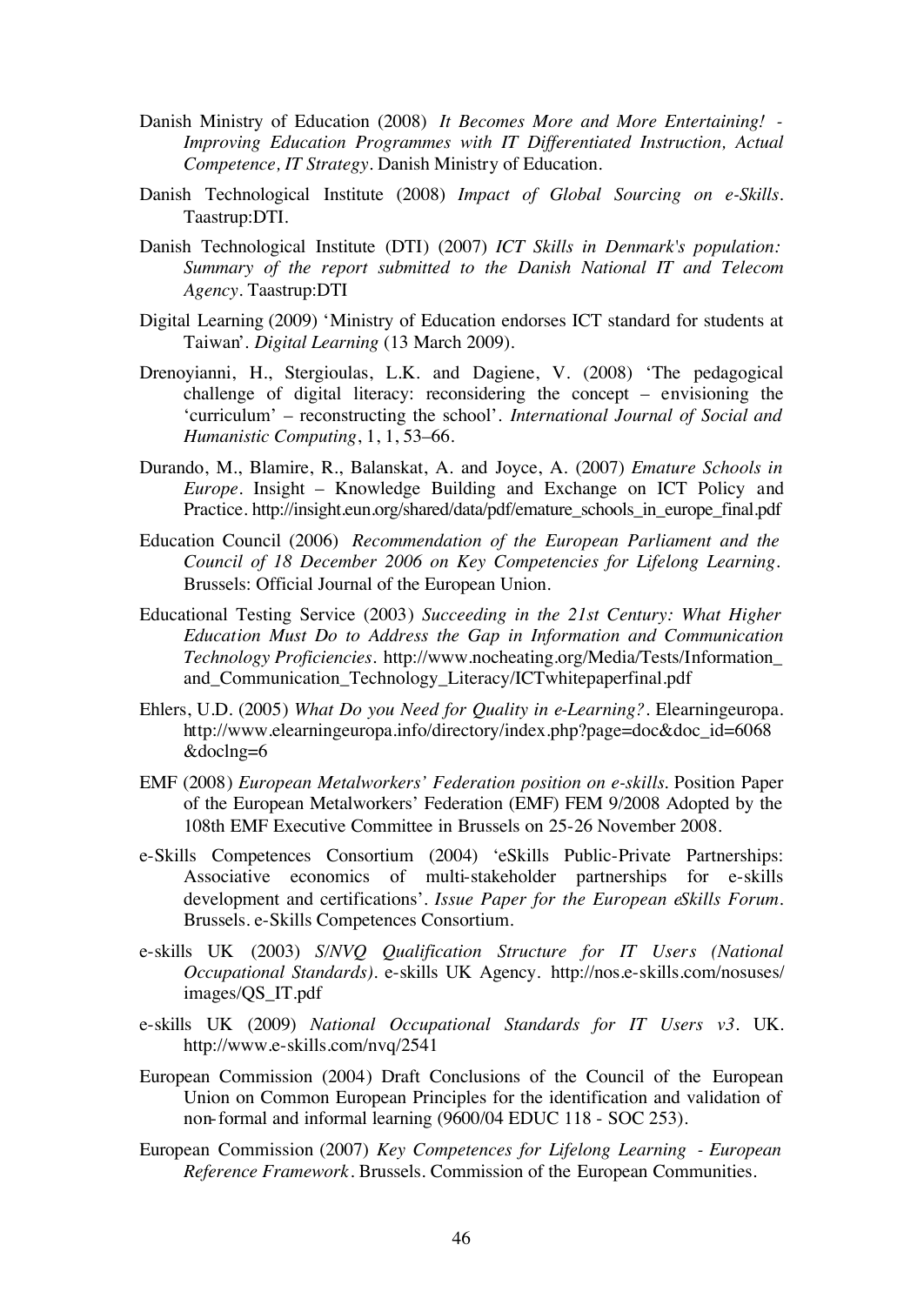- European Commission (2008a) *The Education and Training Contribution to the Lisbon Strategy*. Education and Training – Innerpage. Education. http://ec.europa.eu/education/policies/2010/et\_2010\_en.html
- European Commission (2008c) *An Updated Strategic Framework for European Cooperation in Education and Training*. Communication from the Commission to the European Parliament, the Council, the European Economic and Social Committee and the Committee of the Regions. Brussels. Commission of the European Communities. SEC(2008)3047
- European Commission (2008d) 'The use of ICT to support innovation and lifelong learning for all - A report on progress'. Brussels: European Commission (SEC(2008) 2629 final).
- European Commission et al (2008b) *Digital Literacy Report: A Review for the i2010 Einclusion Initiative*. European Commission Working Paper and Recommendations from Digital Literacy High-Level Expert Group. Commission Staff Working Document.
- European e-Skills Forum (2004) *E-skills for Europe: Towards 2010 and Beyond* (Synthesis report). Brussels. European Commission.
- European Union (2004) *Europa Glossary*. European Commission. http://europa.eu/scadplus/glossary/information\_society\_en.htm
- Eurostat (2005) *Percentage of Individuals who have Obtained IT Skills* (ISOC\_SK\_HOW\_I). Evaluation of Eurostat education, training and skills data sources. http://epp.eurostat.ec.europa.eu
- Eurostat (2006) *How Skilled are Europeans in Using Computers and the Internet?* Eurostat, European Communities.
- Fernandez, R. and Hayward, G. (2004) 'Qualifying for a job: an educational and economic audit of the English 14-19 education and training system'. SKOPE Research Paper No.44 Oxford: University of Oxford.
- Finnish National Board of Education, the Swedish National Agency for School Improvement, the Norwegian Ministry of Education and Research, the Danish Ministry of Education and Ramboll Management (2006) *E-learning Nordic 2006: Impact of ICT on Education*. http://itforpedagoger.skolverket.se/digital Assets/177565\_English\_eLearningNordic2006.pdf
- Generalitat de Catalunya (2000) *Competència bàsica TIC*. Catalonia Departament d'Ensenyament Direcció. http://www.xtec.es/escola/tec\_inf/tic/eixtic.pdf
- Gilster, P. (1997) *Digital Literacy*. NY: John Wiley & Sons, Inc.
- Goolsbee, A. and Guryan, J. (2005) 'The impact of internet subsidies in public schools'. NBER Working Paper No. 9090 (JEL No. I2, H2). University of Chicago, USA.
- Guitert, M. and Romeu, T. (2009) 'A digital literacy proposal in online Higher Education: the UOC scenario. Open University of Catalonia, Spain'. *eLearning Papers*. No.12. http://www.elearningeuropa.info/files/media/media18503.pdf
- Hartley, J., McWilliam, K., Burgess, J. and Banks, J. (2008) *'*The uses of multimedia: three digital literacy case studies'*. Media International Australia: incorporating Culture and Policy,* 128. 59-72.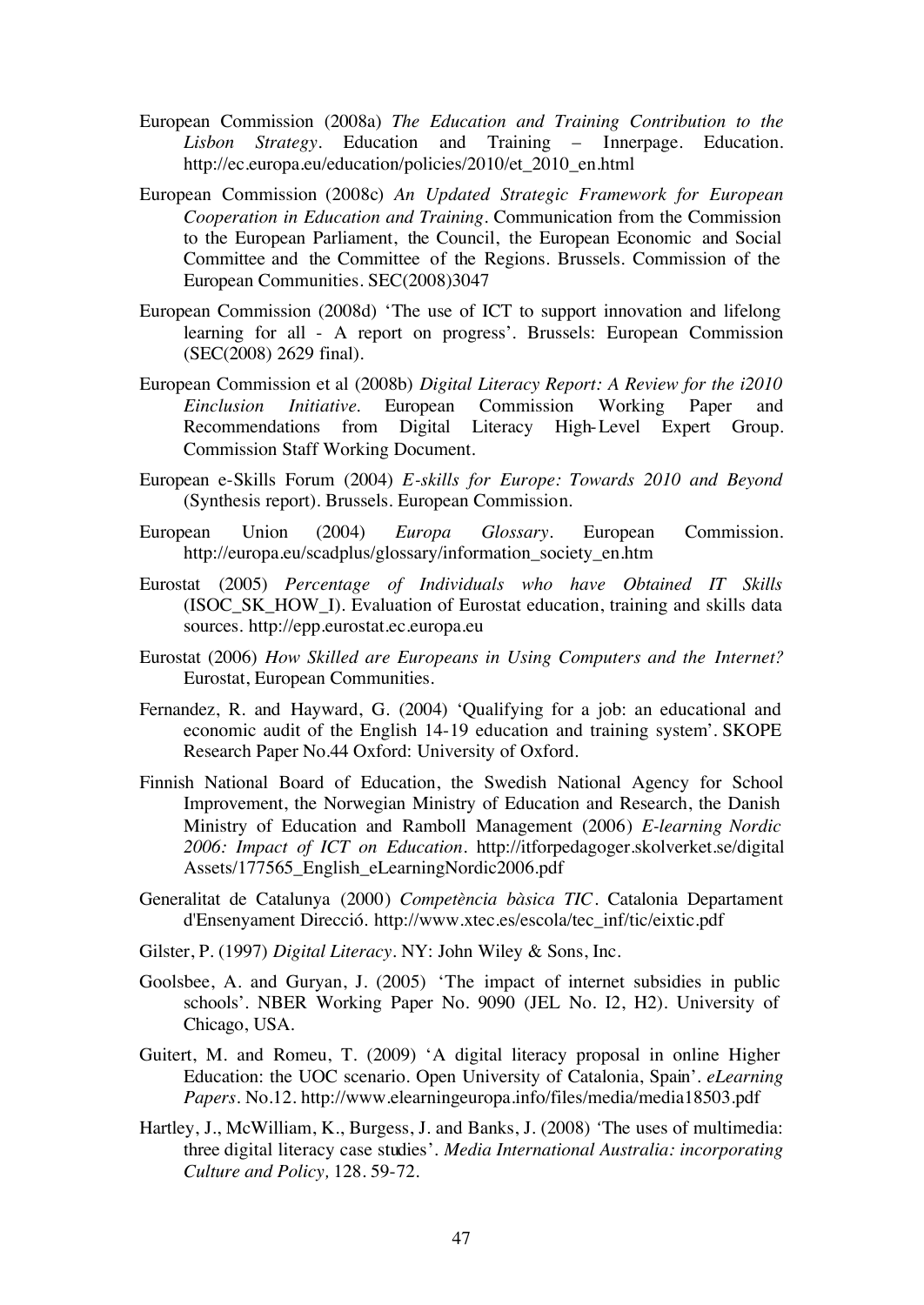- Hartman, J., Moskal, P. and Dziuban, Ch. (2005) 'Preparing the academy of today for the learner of tomorrow' (p.6.1-6.15). In D. Oblinger and J. Oblinger (eds) *Educating the Net Generation*. EDUCAUSE. Washington.
- Hjørland, B. (2008) 'Information literacy and digital literacy'. *PRISMA.COM* No.7 4(7), pp. 4-15.
- ISTE (2008) *National Educational Technology Standards for Students*. International Society for Technology in Education USA.
- Kirschner, P., Sweller, J. and Clark. E. (2006) 'Why minimal guidance during instruction does not work: an analysis of the failure of constructivist, discovery, problem-based, experiential, and inquiry-based teaching'. *Educational Psychologist*, 41(2), 75–86.
- Korte, W.B. and Hüsing, T. (eds) (2006) *Benchmarking Access and Use of ICT in European Schools 2006: Final Report from Head Teacher and Classroom Teacher Surveys in 27 European Countries*. Empirica Gesellschaft für Kommunikations- und Technologieforschung.
- Kozma, R. (2005) *Monitoring and Evaluation of ICT in Education Projects: A Handbook for Developing Countries*. (InfoDev). Washington: The World Bank. http://www.infodev.org/en/Document.9.pdf
- Kulik, J. (2003) *Effects of Using Instructional Technology in Elementary and Secondary Schools: What Controlled Evaluation Studies Say.* Arlington, VA: SRI International.
- Law, N., Pelgrum, W.and Plomp, T. (eds.) (2006) *Pedagogy and ICT Use in Schools Around the World: Findings from the IEA Sites 2006 Study.* Hong Kong: CERC-Springer.
- Learning and Skills Network (2009) *Evaluation and Skills Research Centre*. Learning and Skills Network. http://www.lsneducation.org.uk/research/centres/EvalUnit
- Livingstone, S., Van Couvering, E. J. and Thumim, N. (2005) *Adult Media Literacy: A Review of the Research Literature.* London: Ofcom.
- Media Literacy (2008) *Charter for Media Literacy*. http://www.medialiteracy.org.uk/ usr/downloads/charterformedialiteracy.pdf
- Miller, R., Shapiro, H. and Hilding-Hamann, K.E. (2008) *School's Over: Learning Spaces in Europe in 2020: An Imagining Exercise on the Future of Learning*. Joint Research Centre, Institute for Prospective Technological Studies. European Commission.
- Nash, V., Dutton, W.H. and Peltu, M. (2004) *Innovative Pathways to the Next Level of E-Learning* (OII Forum Discussion Paper No. 2). University of Oxford for the Oxford Internet Institute.
- NEA (National Education Association) (2008) *Access, Adequacy, and Equity in Education Technology: Results of a Survey of America's Teachers and Support Professionals on Technology in Public Schools and Classrooms*. National Education Association in collaboration with the American Federation of Teachers. Washington, USA.
- New Technology High School (2007) *New Technology High School Critical Thinking Evaluation Rubric*. Partnership for 21st Century Skills. http://www.21stcentury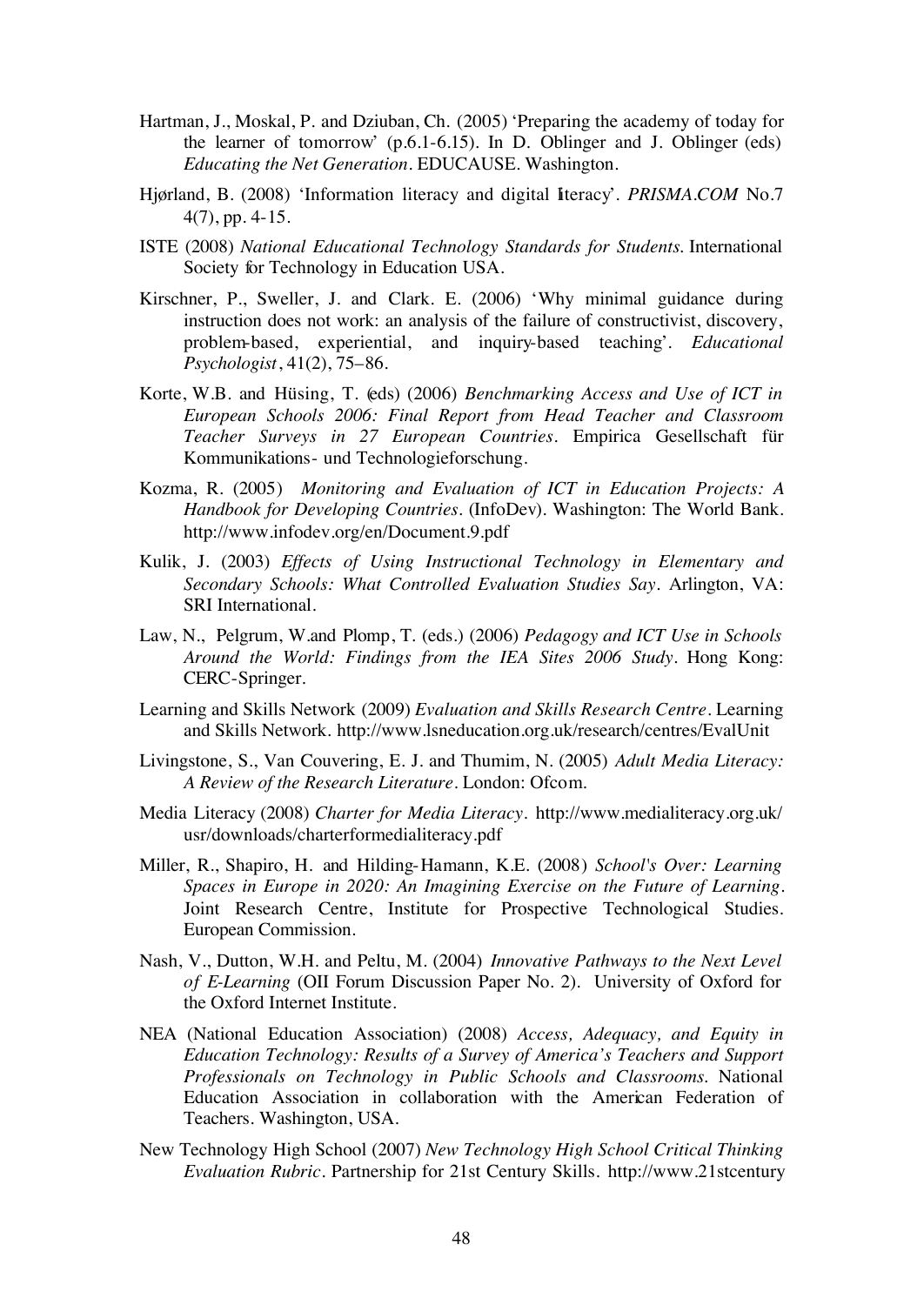skills.org/route21/index.php?option=com\_jlibrary&view=details&id=380&Item  $id = 179$ 

- Nordic Council of Ministers (2009) *Nordic Innovation Monitor 2009*. Nordic Council of Ministers. http://www.foranet.dk/upload/nordicinnovation\_09\_lang.pdf
- Norwegian Institute for Adults Learning (2008) *Competence goals. Digital competence*. Norway http://www.vox.no/upload/6429/Competence\_goals\_ digital\_competence\_SEC.pdf
- Norwegian Ministry of Research and Education (2003) *Digital Competence: from ICT Skills to Digital 'Bildung'*. Norway. http://www.itu.no/filearchive/Dig\_comp\_ eng.pdf
- OECD (2005a) *New Perspectives on ICT Skills and Employment*. Working Party on the Information Economy. Directorate for Science, Technology and Industry, Committee for Information, Computer and Communications Policy. Paris: Organisation for Economic Co-operation and Development. DSTI/ICCP/IE(2004)10/FINAL
- OECD (2005b) 'Longer term strategy of the development of PISA'. *20th meeting of the PISA Governing Board*. 3-5 October 2005. Reykjavik, Iceland. Paris: Organisation for Economic Co-operation and Development. EDU/PISA/GB(2005)21.
- OECD (2005c) *Working Party on Indicators for the Information Society: Guide to Measuring the Information Society.* Paris: Organisation for Economic Cooperation and Development.
- OECD (2005d) *Are Students Ready for a Technology*-*Rich World? What PISA Studies Tell Us.* Paris. Organisation for Economic Co-operation and Development.
- OECD (2006) *Skills Upgrading, New Policy Perspectives*. Paris. Organisation for Economic Co-Operation and Development.
- OECD (2007a) *PISA The OECD Programme for International Student Assessment*. Paris: Organisation for Economic Co-operation and Development.
- OECD (2007b) *New Perspectives on ICT Skills and Employment. ICTs and gender*. Directorate for Science, Technology and Industry, Committee for Information, Computer and Communications Policy. Paris: Organisation for Economic Cooperation and Development.
- OECD (2008) *Understanding the Digital Divide* (Information and Communication Technologies). Paris: Organisation for Economic Co-operation and Development.
- OECD (2004) *Completing the Foundation for Lifelong Learning. An OECD survey of upper secondary schools*. Paris. Organisation for Economic Co-operation and Development.
- Ontario Ministry of Education and Training (1989) *Media Literacy Resource Guide*. Toronto, ON: The Queen's Printer.
- Partnership for 21st Century Skills (2004) *ICT Literacy Map*. Partnership for 21st Century Skills in cooperation with the National Council of Teachers of English. http://www.21stcenturyskills.org/images/stories/matrices/ictcover\_english.pdf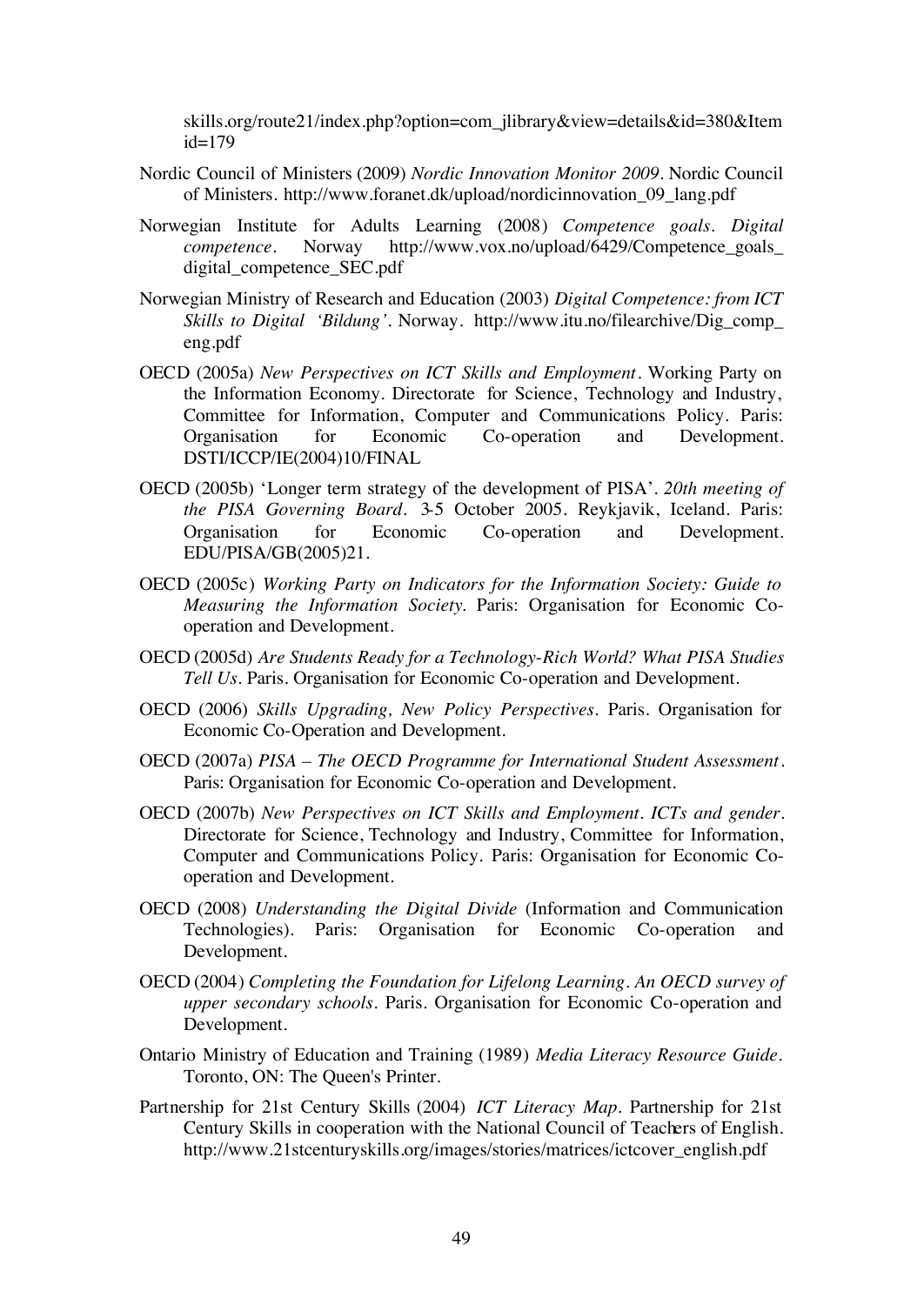- Pedersen, J. (2001) 'Technological determinism and the school'. *Journal of Educational Enquiry*, 2(1) 61-65.
- Peña-López, I. (2009) 'Towards a comprehensive definition of digital skills' In *ICTlogy*, 66, March. Barcelona
- Pernia, E. (2008) *Strategy Framework for Promoting ICT Literacy in the Asia-Pacific Region*. Bangkok: UNESCO
- Polanyi, M. (2002) *Personal Knowledge: Towards a Post-Critical Philosophy.* London: Routledge.
- Prensky, M. (2001) 'Digital natives, digital immigrants'. *On the Horizon.* 9(5), 1-6.
- QCA (2007) *e-Assessment: Guide to Effective Practice*. London: Qualifications and Curriculum Authority.
- QCA (2008) *KS3 ICT Assessment Tasks: General Support*. (National Assessment Agency) London: Qualifications and Curriculum Authority
- Ramb, F. (2008) 'Population and social conditions statistics in focus: Employment gender gap in the EU is narrowing'. Labour Market Trends 2000-2007. Eurostat.
- Rodríguez Illera, J.L. (2004) 'Digital literacies'. *Interactive Educational Multimedia*, 9, 48-62.
- Rosado, E. and Bélisle, C. (2006) *Analysing Digital Literacy Frameworks*. A European Framework for Digital Literacy (eLearning Programme 2005-2006).
- Rose, J. (2008) *The Independent Review of the Primary Curriculum*, London: DCSF
- Rowlands, I., Nicholas, D., Williams, P., Huntington, P. Fieldhouse, M., Gunter, B., Withey, R., Jamali, H. R., Dobrowo lski, T. and Tenopir, C. (2008) 'The Google generation: the information behaviour of the researcher of the future' *Aslib Proceedings* 60 (4), 290-310.
- Siemens, G. (2004) *Connectivism: A Learning Theory for the Digital Age*. Elearnspace. http://www.elearnspace.org/Articles/connectivism.htm
- Silva, E. (2008) *Measuring Skills for the 21st Century*. Education Sector. http://www.educationsector.org/usr\_doc/MeasuringSkills.pdf
- Tapscott, D. (2008) *Grown Up Digital*. New York: McGraw Hill
- TDA (2008) *ICT QTS skills test*. UK. Training and Development Agency for Schools. http://www.tda.gov.uk/skillstests/ict.aspx
- Tissot, Ph. (2004) *Terminology of Vocational Training Policy: A Multilingual Glossary for an Enlarged Europe*. Thessaloniki: Cedefop
- Torrent, J. (2008) 'Cambio tecnológico digital sesgador de habilidades (*e-SBTC*), ocupación y salarios: un estado de la cuestión'. En 'TIC y trabajo: hacia nuevos sistemas organizativos, nuevas estructuras ocupacionales y salariales, y nuevos mecanismos de intermediación'. *UOC Papers*. No.6.
- Turmo, A. and Lie, S. (2006) 'PISA's Computer-based Assessment of Science (CBAS) – A gender equity perspective'. *AEA-E Annual Conference 2006*; Assessment and Equity. Naples, Italy, November 9-11